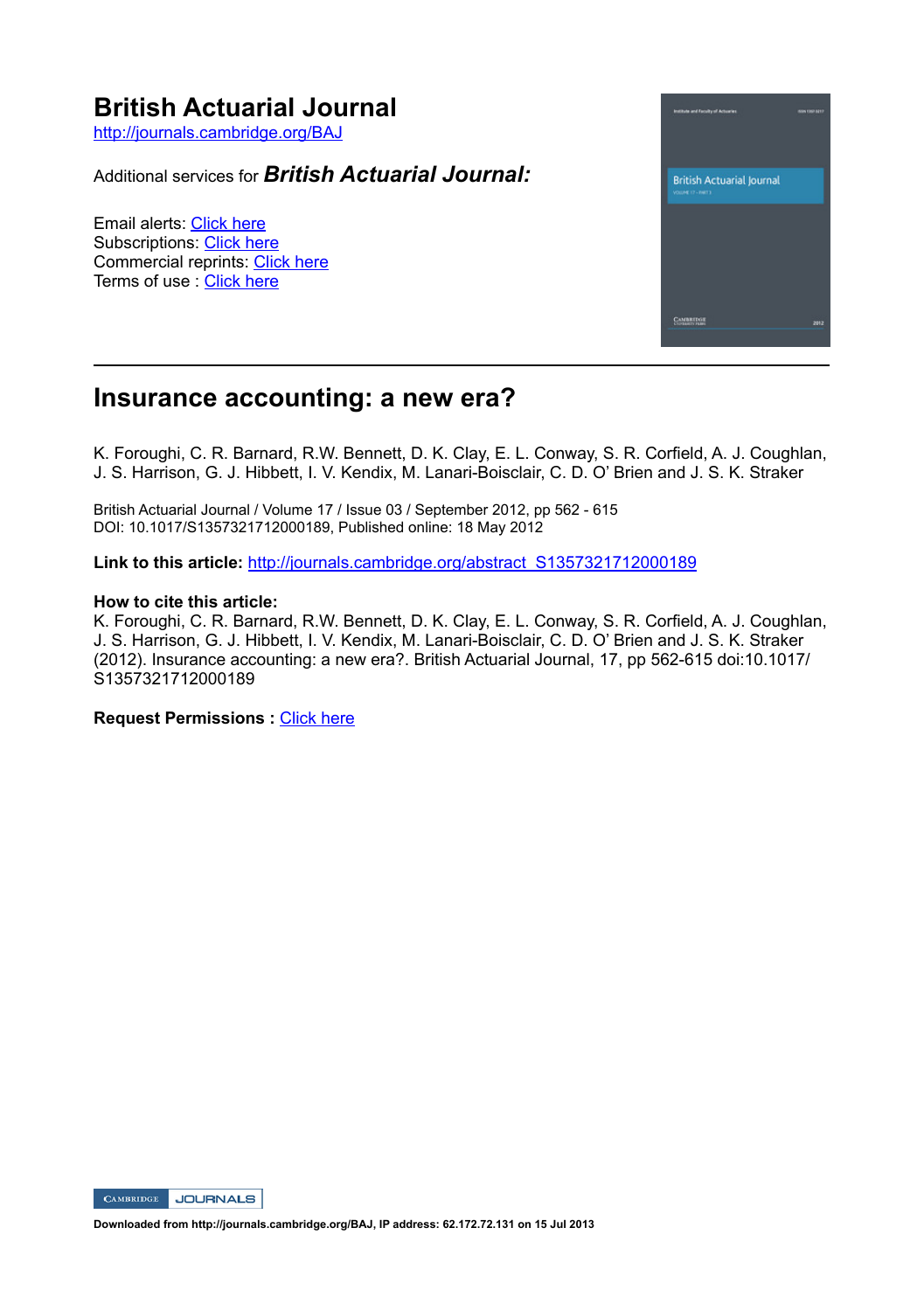# Insurance accounting: a new era?

K. Foroughi\*, C. R. Barnard, R.W. Bennett, D. K. Clay, E. L. Conway, S. R. Corfield, A. J. Coughlan, J. S. Harrison, G. J. Hibbett, I. V. Kendix, M. Lanari-Boisclair, C. D. O' Brien and J. S. K. Straker

[Presented to the Institute and Faculty of Actuaries, London: 11 April 2011; Edinburgh: 11 May 2011]

### Abstract

Insurance accounting has for many years proved a challenging topic for standard setters, preparers and users, often described as a ''black box''. Will recent developments, in particular the July 2010 Insurance Contracts Exposure Draft, herald a new era?

This paper reviews these developments, setting out key issues and implications. It concentrates on issues relevant to life insurers, although much of the content is also relevant to non-life insurers.

The paper compares certain IFRS and Solvency II developments, recognising that UK insurers face challenges in implementing new financial and regulatory reporting requirements in similar timeframes. The paper considers resulting external disclosure requirements and a possible future role for supplementary information.

#### Keywords

Equity; Fair Value; Financial Instruments; Insurance Accounting; Insurance Companies; Insurance Contracts Exposure Draft; International Accounting Standards Board; International Financial Reporting Standards; Investment Contracts; Profit or Loss; Revenue Recognition; Solvency II; Supplementary Reporting; Volatility

### 1. Introduction

1.1 Insurance accounting has for many years proved a challenging topic for standard setters, preparers and users, often described as a ''black box''. The International Accounting Standards Board (IASB, [2010d\)](#page-50-0) attempted to address these challenges by publishing an exposure draft of a new Insurance Contracts standard on 30 July 2010 (referred to in the remainder of this paper as the ED or Insurance Contracts ED).

- 1.2 The purpose of this paper is to:
- provide an overview of the existing accounting for UK insurers;
- describe recent IASB developments, covering both the Insurance Contracts ED; and other developments affecting insurers;

\*Correspondence to: Kamran Foroughi, Towers Watson, 71 High Holborn, London WC1 V 6TP, UK. Tel: 144 (0)20 7170 2743, E-mail: kamran.foroughi@towerswatson.com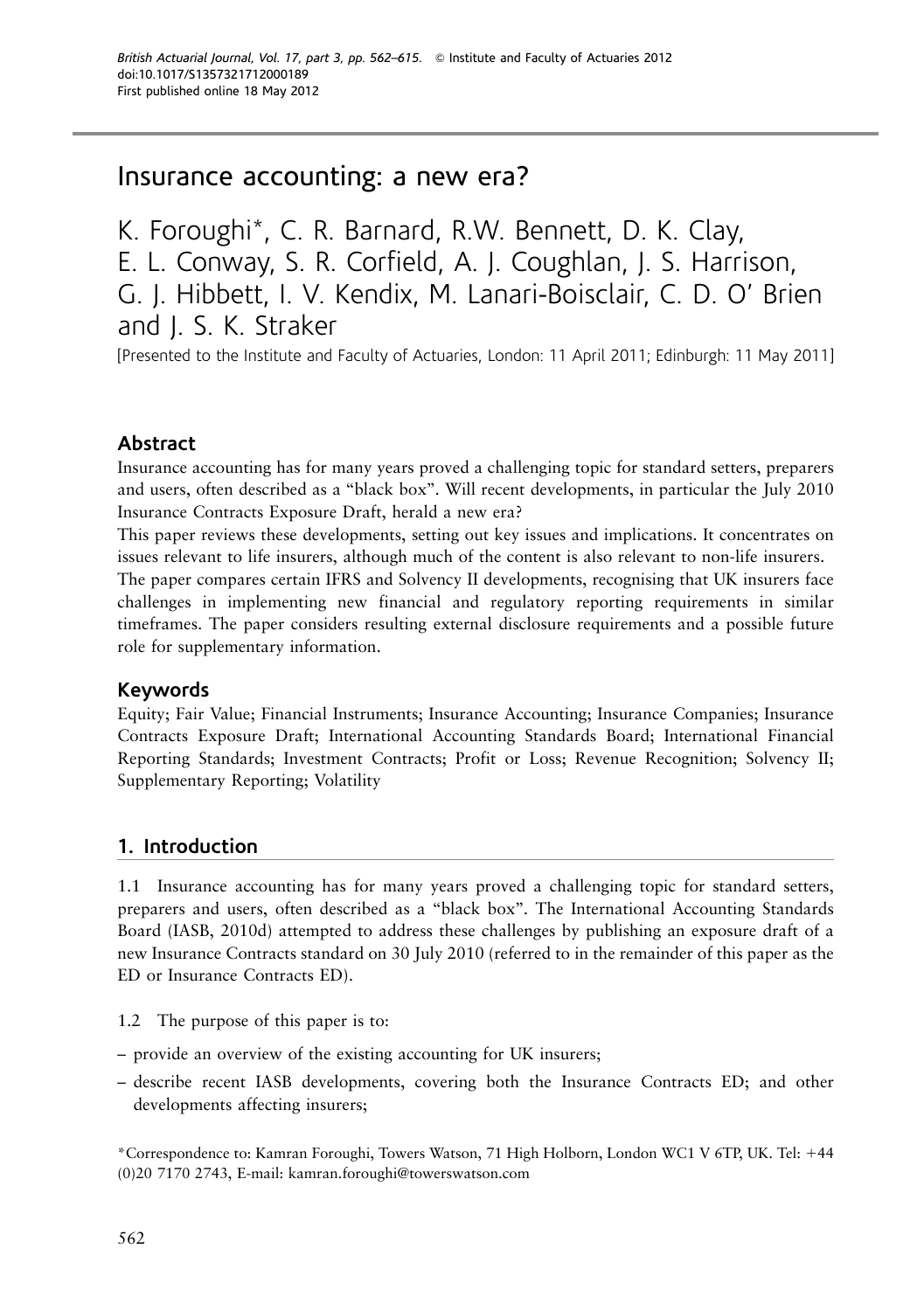- set out key issues affecting life insurers arising from recent developments;
- $-$  provide a comparison of the measurement models found within the Proposed IFRS<sup>1</sup>, marketconsistent embedded values (MCEV) and Solvency II QIS  $5^2$ ;
- consider a possible future role for supplementary reporting.

1.3 The working party responsible for this paper was set up by the UK Actuarial Profession's Life Practice Executive Committee. The paper is written from a life insurance perspective, although much is also relevant to non-life insurance.

1.4 The structure of the remainder of this paper is as follows. Section 2 summarises a history of the IASB and existing accounting standards relevant to insurance company practitioners. Section 3 briefly describes the ED and sets out several specific issues arising. Section 4 describes the development by the IASB of standards other than the ED which will affect insurance companies. The ED measurement model is reviewed in section 5; this review takes into account other relevant IASB developments. Section 6 sets out other key issues for UK insurers arising from the ED. Section 7 sets out the presentation and disclosure requirements arising from the ED, and section 8 sets out a possible future role for supplementary information. Section 9 describes the working party's conclusions. A comparison of Proposed IFRS, MCEV and Solvency II QIS 5 is set out in Appendix A. Appendix B sets out potential impacts of the ED on some typical UK products.

1.5 This paper takes into account IASB developments occurring up to 31 January 2011.

1.6 The views expressed in this paper are the collective views of the IFRS Working Party, unless otherwise stated. These views are not necessarily those of the employers for whom the individual members work, the bodies they represent or the UK Actuarial Profession's Life Practice Executive Committee.

#### 2. Background

#### 2.1 Introduction

This section begins with a brief history of the IASB  $(2.2)$ , followed by discussion of standards relevant to the work of actuaries in insurance companies: these are summarised in  $\mathbb{Z}$ .3; with detail on the existing standard on insurance contracts in  $\P$ 2.4 and other standards in  $\P$ 2.5. Some specific background on insurance accounting measurement models is provided separately in  $\S$ 5.2. Note that  $\mathbb{Z}2.4$  and  $\mathbb{Z}2.5$  below are intended purely to be a high level overview and not a detailed guide to application.

#### 2.2 A Brief History of the IASB

2.2.1 This sub-section describes the history and development of the IASB, using material drawn from the IASB website, http://www.ifrs.org/Home.htm

2.2.2 The IASB was created in 2001, following a strategic review carried out by the Board of the International Accounting Standards Committee (IASC) over 1997–99.

<sup>1</sup> 'Proposed IFRS' assumes the IASB's proposals within the Insurance Contracts ED and recent exposure drafts of changes to other relevant International Financial Reporting Standards are adopted unamended.<br><sup>2</sup> Fifth Quantitative Impact Study, as described in the European Commission technical specification pub-

lished July 2010 (European Commission, [2010](#page-49-0))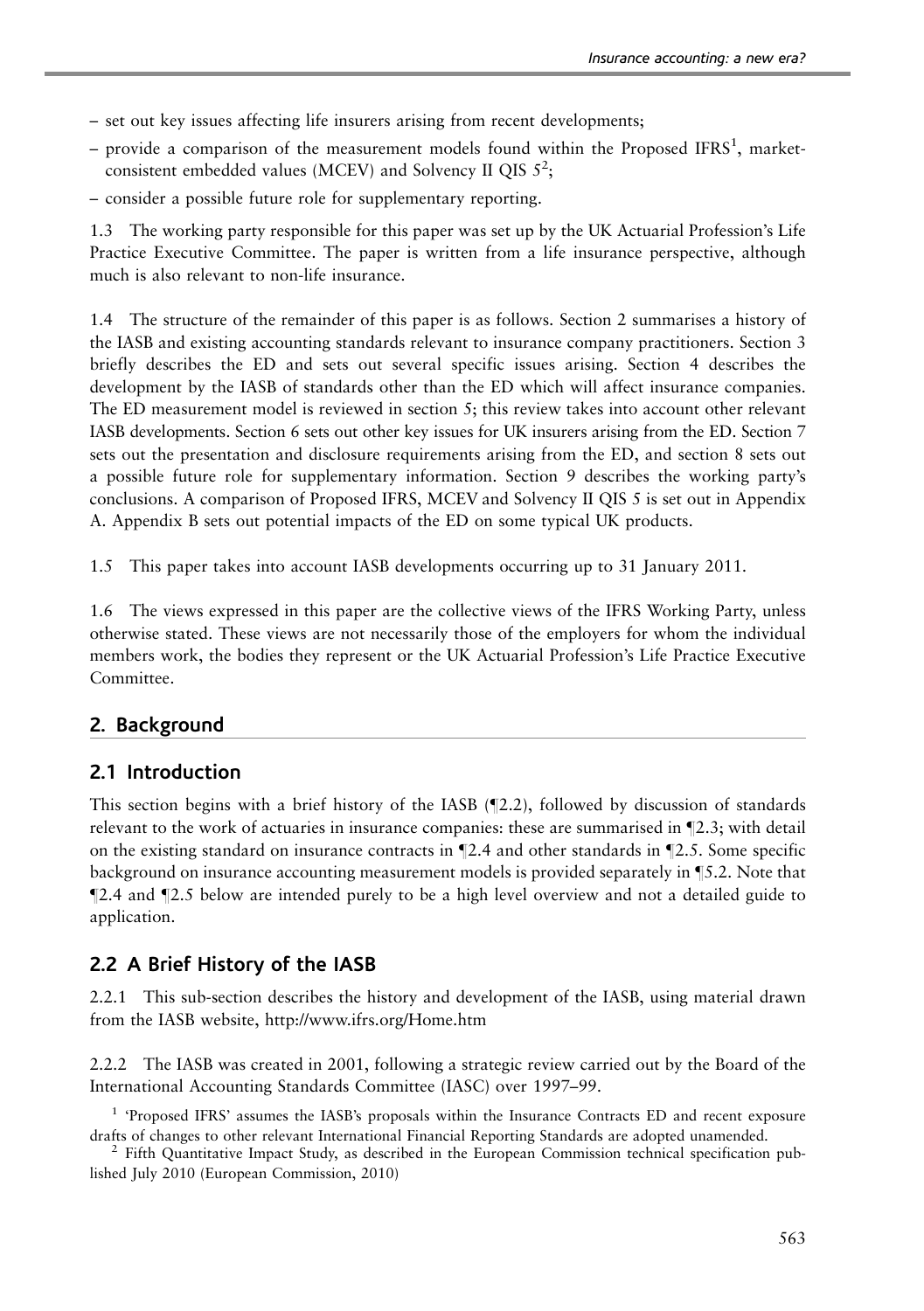2.2.3 The IASC had been set up in 1973 following agreement by accountancy bodies in Australia, Canada, France, Germany, Japan, Mexico, the Netherlands, the UK and Ireland, and the United States. It was responsible for developing international accounting standards (IAS) and promoting their use.

2.2.4 In 2000, IASC member bodies approved the IASC's restructuring and a new constitution. This led to the formation in 2001 of the IASC Foundation, an independent non-profit organisation with two main bodies: the Trustees and the IASB.

2.2.5 The IASB took on the responsibilities for setting accounting standards from 1 April 2001, adopting existing IAS and developing new standards, now labelled International Financial Reporting Standards (IFRS). IASB members are appointed by the Trustees, who exercise oversight and raise the funds needed. The IASC Foundation also has a Standards Advisory Council and the International Financial Reporting Interpretations Committee.

2.2.6 In 1989, the IASC published a 'Framework for the preparation and presentation of financial statements' (IASC, [1989](#page-51-0)), adopted by the IASB when it took on its new role in 2001. The IASB is updating this to produce a new 'Conceptual Framework for Financial Reporting'. This revision is not yet complete, the latest version being IASB [\(2010a](#page-50-0)). It describes the objective of general purpose financial reporting as ''to provide financial information about the reporting entity that is useful to existing and potential investors, lenders and other creditors in making decisions about providing resources to the entity''. This means that solvency regulators and tax authorities are not part of the constituency at whom the financial statements are aimed. The assessment of financial performance uses 'accrual accounting', which reflects the effects of transactions and other events as they occur even if cash receipts and payments take place in a different period. There is also an underlying assumption that the firm is a going concern and will continue in operation for the foreseeable future.

2.2.7 The Conceptual Framework refers to two fundamental qualitative characteristics of useful financial information: relevance and 'faithful representation'. An important aspect of relevance is to help readers of financial reports assess the value of the entity; another is to help monitor management in their stewardship role. To be a perfectly faithful representation, the depiction of financial information should be complete, neutral and free from bias (perfection is seldom, if ever, achievable). Other qualitative characteristics that enhance the usefulness of information are comparability, verifiability, timeliness and understandability.

2.2.8 Two of the elements of financial statements are assets and liabilities, which have been defined as (IASC, [1989\)](#page-51-0):

- An asset is a resource controlled by the entity as a result of past events and from which future economic benefits are expected to flow to the entity.
- A liability is a present obligation of the entity arising from past events, the settlement of which is expected to result in an outflow from the entity of resources embodying economic benefits.

2.2.9 New definitions tentatively adopted in the Conceptual Framework (IASB, [2010a](#page-50-0)) are:

- An asset of an entity is a present economic resource to which the entity has a right or access that others do not have.
- A liability of an entity is a present economic obligation for which the entity is the obligor.
- Equity is defined as the residual interest in the assets of the entity after deducting all its liabilities.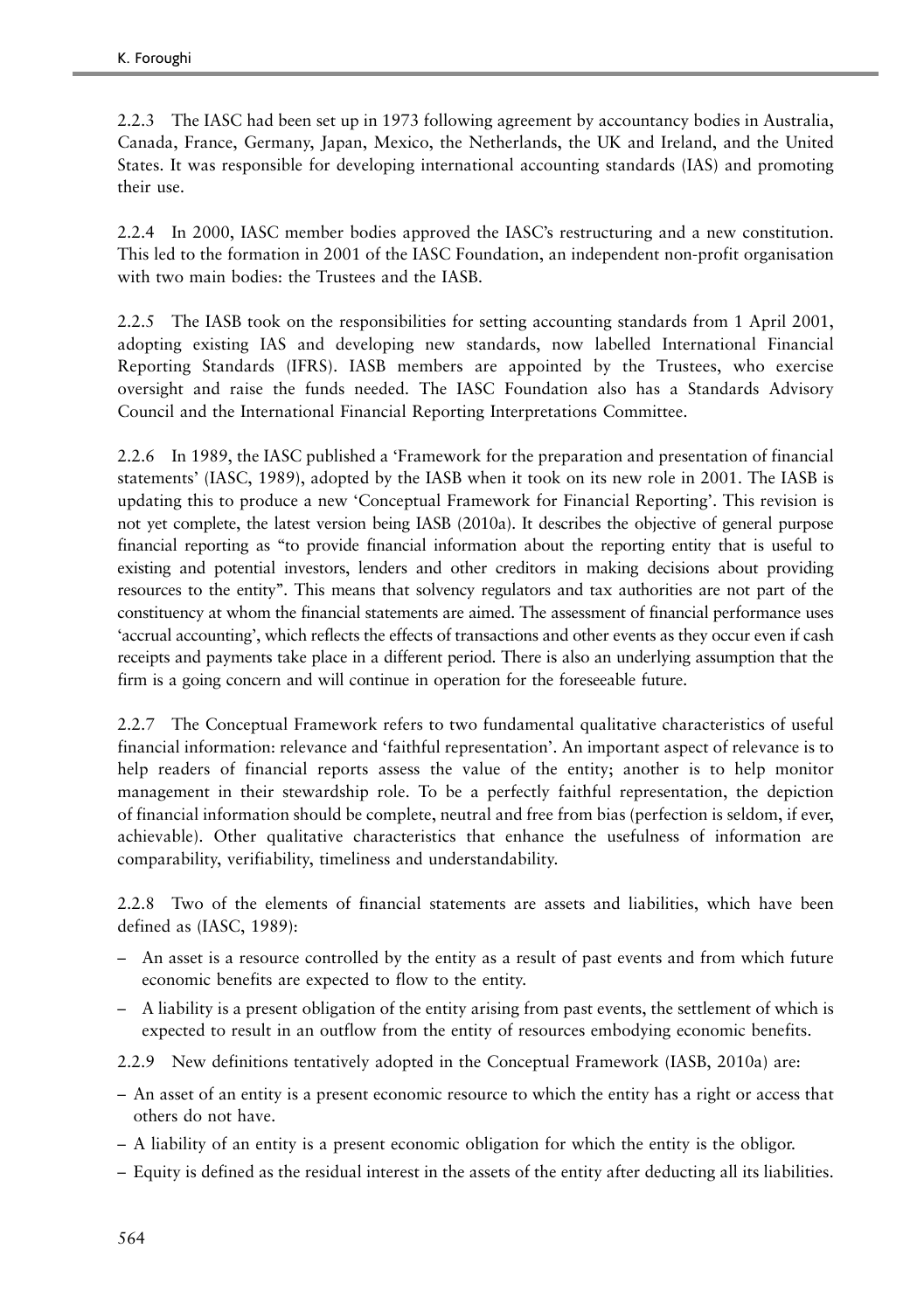2.2.10 Another element of financial statements is the measurement of performance over time. A key aspect is 'comprehensive income': the increase in equity, excluding transactions with owners (i.e. capital injections and dividends or other distributions). This may not, however, be regarded as a good indicator of management performance and perhaps should not be equated with 'profit or loss'. The IASB has a project on financial statement presentation which is concerned with how entities separately present 'profit or loss' (P&L) and 'other comprehensive income' (OCI; consists of items that affect equity without affecting the P&L). It remains to be seen whether this project leads to new agreed principles on what OCI should comprise. Certain existing IFRS such as IFRS 9 prescribe specific items to be included within OCI, while the latest proposals set out in IASB ([2010f\)](#page-50-0) provide some flexibility. The outcome of the IASB's financial statement presentation project is not clear, but could be that firms report:

- 'operating profit'; then
- after finance costs, 'profit'; and then

– items of OCI (such as actuarial gains on pension schemes) the total being comprehensive income.

2.2.11 The Framework refers to two further issues: recognition and measurement (IASC, [1989\)](#page-51-0). Briefly, assets and liabilities are to be recognised in the balance sheet if it is probable that there will be economic benefits (for an asset) or an outflow of resources embodying economic benefits (for a liability) and that the asset/liability can be measured reliably: one outcome of the reliability requirement is that some components of shareholder value, such as self-generated franchise value, may not be recognised. The Framework indicates that a number of different measurement bases are used in standards, including historical cost, current cost, realisable value and present value. Fair value was not mentioned in the Framework but has been used in a number of standards developed more recently. The requirements regarding recognition and measurement of assets and liabilities set by the IASB may differ from those set by regulators.

2.2.12 Individual standards specify in more detail the recognition criteria and measurement rules to apply to particular situations and also set out what disclosures are required, such as the assumptions made in valuing liabilities.

2.2.13 In 2002 the IASB and the US Financial Accounting Standards Board (FASB) agreed to work together, in consultation with other bodies, to achieve 'convergence' by, among other considerations, removing differences between international standards and US GAAP (Generally Accepted Accounting Principles). Much of the IASB's work is carried out in conjunction with the FASB.

2.2.14 All listed European Union (EU) companies have been required to use international standards since 2005 although, to be approved for use in the EU, standards must be endorsed by the Accounting Regulatory Committee of the EU. Endorsement is not automatic: the EU has not yet endorsed IFRS 9 Financial Instruments as issued by the IASB. (See ¶4.2 for a description of IFRS 9.) Outside the EU, many other countries around the world have adopted, or have announced the intention to adopt, IFRS.

2.2.15 UK companies have to prepare accounts as laid down under the Companies Act 1985 (CA85), amended in 2006 (CA06). While CA06 requires listed companies to use international standards, subject to EU endorsement, non-listed companies have the choice of whether to report using international standards or UK GAAP. Where a parent company prepares group companies' accounts using international standards, companies in the same group may still, in some circumstances, be able to continue using UK GAAP.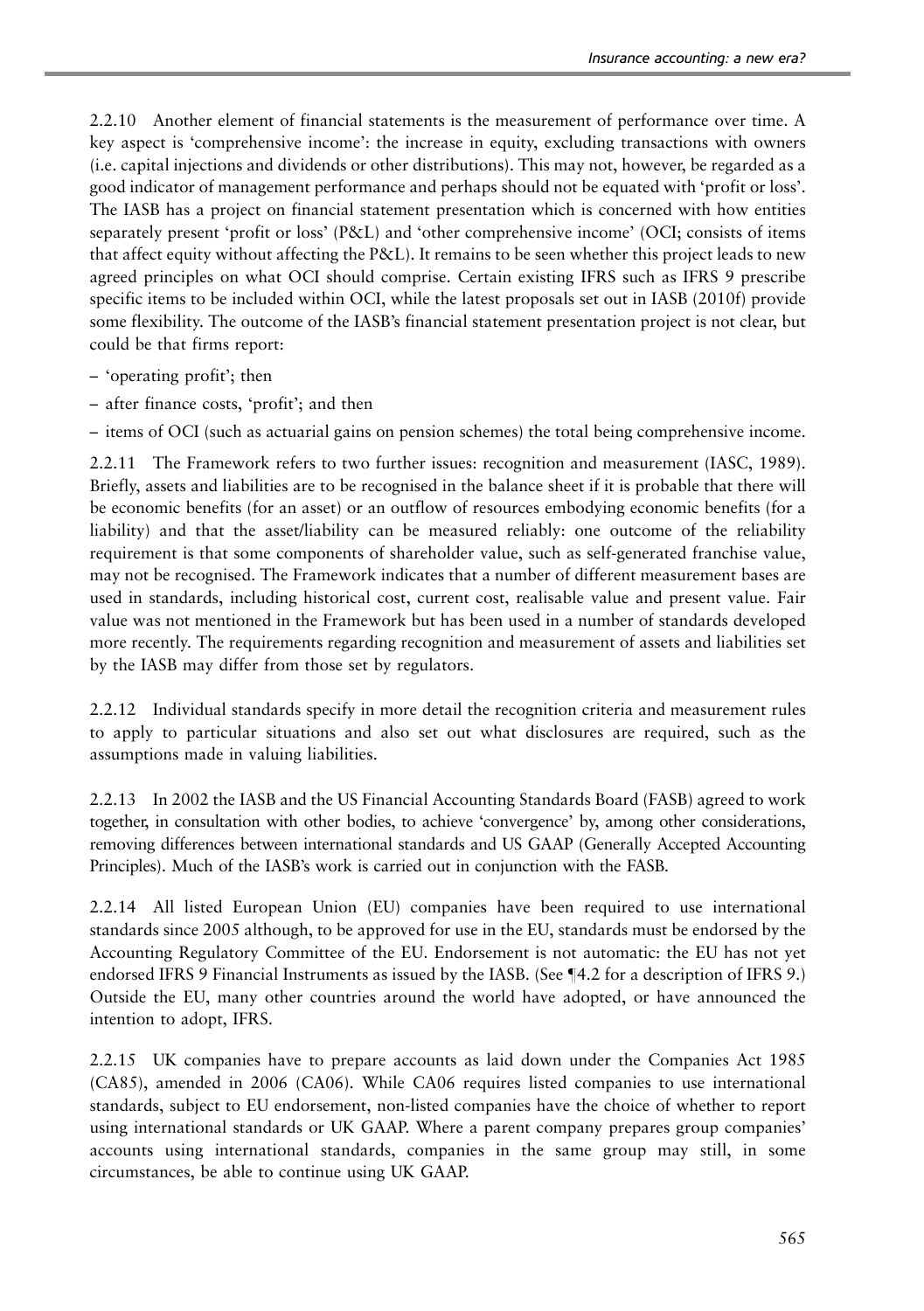2.2.16 UK GAAP reflects the standards set by the Accounting Standards Board (ASB). The ASB, having expressed concern that the current UK standards are complex and unwieldy, has proposed changes (ASB, [2010\)](#page-48-0). Under its suggestions, insurance companies would be regarded as 'publicly accountable entities' and, as a result, required to report under IFRS, with an exception for small companies, i.e. with fewer than 50 staff, turnover under  $£6.5$  million and assets of less than £3.26 million. Those small companies would be permitted to report under 'FRSME', a proposed new UK standard adapted from the international standard for small and medium-sized entities (IFRS for SMEs). The ASB's plan is that the proposals would apply from 2013.

2.2.17 Feedback on the ASB consultation paper was general agreement that UK GAAP had run its course, although views diverged on the way ahead. Some expressed concern at the wide range of financial businesses, including pure reinsurers and Lloyd's syndicates, which would be regarded as publicly accountable and hence required to use IFRS. The ASB tentatively agreed to research the possibility that subsidiaries of publicly accountable entities, which would use international standards for recognition and measurement, should be allowed to make reduced disclosures.

## 2.3 Existing International Financial Reporting Standards

2.3.1 There is a wide variety of accounting standards which affect how insurance companies and groups report. Table 1 lists those likely to be encountered by actuaries within insurance companies.

| Component of Financial Statements                                                                                                                 | Applicable IAS or IFRS                                                                  |
|---------------------------------------------------------------------------------------------------------------------------------------------------|-----------------------------------------------------------------------------------------|
| Insurance contracts (participating and non-participating)<br>and participating investment contracts Disclosure relating<br>to insurance contracts | <b>IFRS 4 Insurance Contracts</b>                                                       |
| Investment contracts (excluding participating investment<br>contracts)                                                                            | IAS 39 Financial Instruments: Recognition<br>and Measurement (to be replaced by IFRS 9) |
| Financial assets                                                                                                                                  |                                                                                         |
| Financial liabilities                                                                                                                             |                                                                                         |
| Disclosure relating to financial instrument assets and<br>liabilities (including investment contracts)                                            | IFRS 7 Financial Instruments: Disclosures                                               |
| Investment contracts (excluding participating investment<br>contracts)                                                                            | IAS 18 Revenue                                                                          |
| Taxation                                                                                                                                          | IAS 12 Income Taxes                                                                     |
| Employee benefits including defined benefit pension<br>schemes                                                                                    | IAS 19 Employee Benefits                                                                |
| Contingent assets and liabilities                                                                                                                 | IAS 37 Provisions, Contingent Liabilities and<br><b>Contingent Assets</b>               |
| Operating segments                                                                                                                                | <b>IFRS 8 Operating Segments</b>                                                        |

Table 1. Summary of IFRS relevant to insurance companies

2.3.2 A number of actuaries will also have to be familiar with IFRS 3 Business Combinations and IAS 40 Investment Property.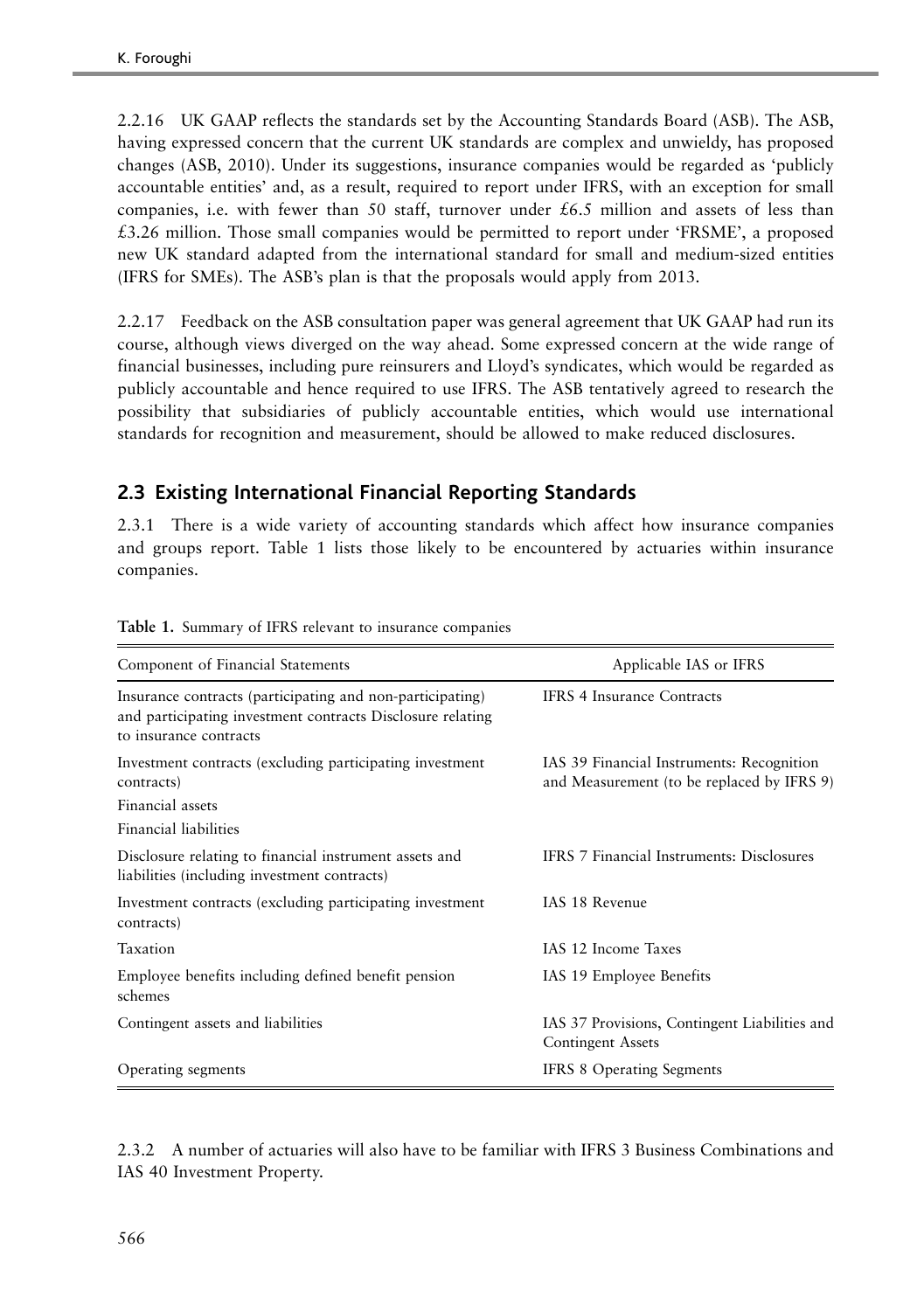#### 2.4 IFRS 4 Insurance Contracts

2.4.1 A project to develop a financial reporting standard for insurance contracts was instigated by the IASC in 1997. In 2002, the IASB decided to split the project into two phases, so that limited improvements to financial reporting for insurance contracts could be made within the first phase, before IFRS became mandatory for listed companies in the EU in 2005.

2.4.2 In March 2004 the IASB issued IFRS 4, the culmination of ''Phase I'' of the insurance contracts project. IFRS 4 has been applicable to reporting periods from 1 January 2005. It was accompanied by both a Basis for Conclusions and Implementation Guidance.

2.4.3 IFRS 4's definition of insurance contracts applies to insurance and reinsurance contracts issued, and reinsurance contracts held, by entities adopting IFRS.

2.4.4 IFRS 4 permits the continuation of many existing practices, subject to certain additional requirements which include a liability adequacy test, separation of certain embedded derivatives and removal of catastrophe provisions. As a result, there are currently substantial variations in the financial reporting for insurance contracts throughout the world.

2.4.5 IFRS 4 also requires (para. 21–23) that changes from current accounting policies must make accounts either more relevant (and no less reliable) or more reliable (and no less relevant), as judged under IAS 8. Changes in accounting policy would normally be applied retrospectively, whereas changes in accounting estimates are recognised in the period of change.

2.4.6 As well as covering ''insurance contracts'', IFRS 4 is also applicable to most with-profits contracts (those with 'discretionary participation features<sup>3</sup>' or 'DPF'), whether they meet the definition of insurance contracts or not. Most other liabilities typically defined by regulators as insurance business, for example unit-linked contracts with insignificant insurance risks, are generally labelled ''investment contracts'' within IFRS reporting. These are typically treated as either financial instruments accounted for under IAS 39, or service contracts under IAS 18, or both (see  $\P$ 2.5).

2.4.7 The following are specifically encouraged by IFRS 4:

- use of current market interest rates (para. 24 of IFRS 4);
- discounting liabilities, measuring investment management fees at fair value; using uniform accounting policies across subsidiaries (para. 25);
- eliminating excessive prudence (para. 26);
- eliminating future investment margins (para. 27–28); and
- allowing shadow accounting where asset and liability measurement are inconsistent regarding unrealised gains/losses (para. 29).

2.4.8 IFRS 4 requires an insurer to disclose, in its accounts, information explaining amounts relating to insurance contracts. In particular, it has to disclose the process used to determine assumptions to which liabilities are most sensitive, the effect of changes in assumptions, and a

<sup>3</sup> Defined in existing IFRS as benefits based on the performance of a specified pool of contracts or assets or the profit or loss of the entity that issues the contract and where the amount or timing is contractually at the discretion of the issuer.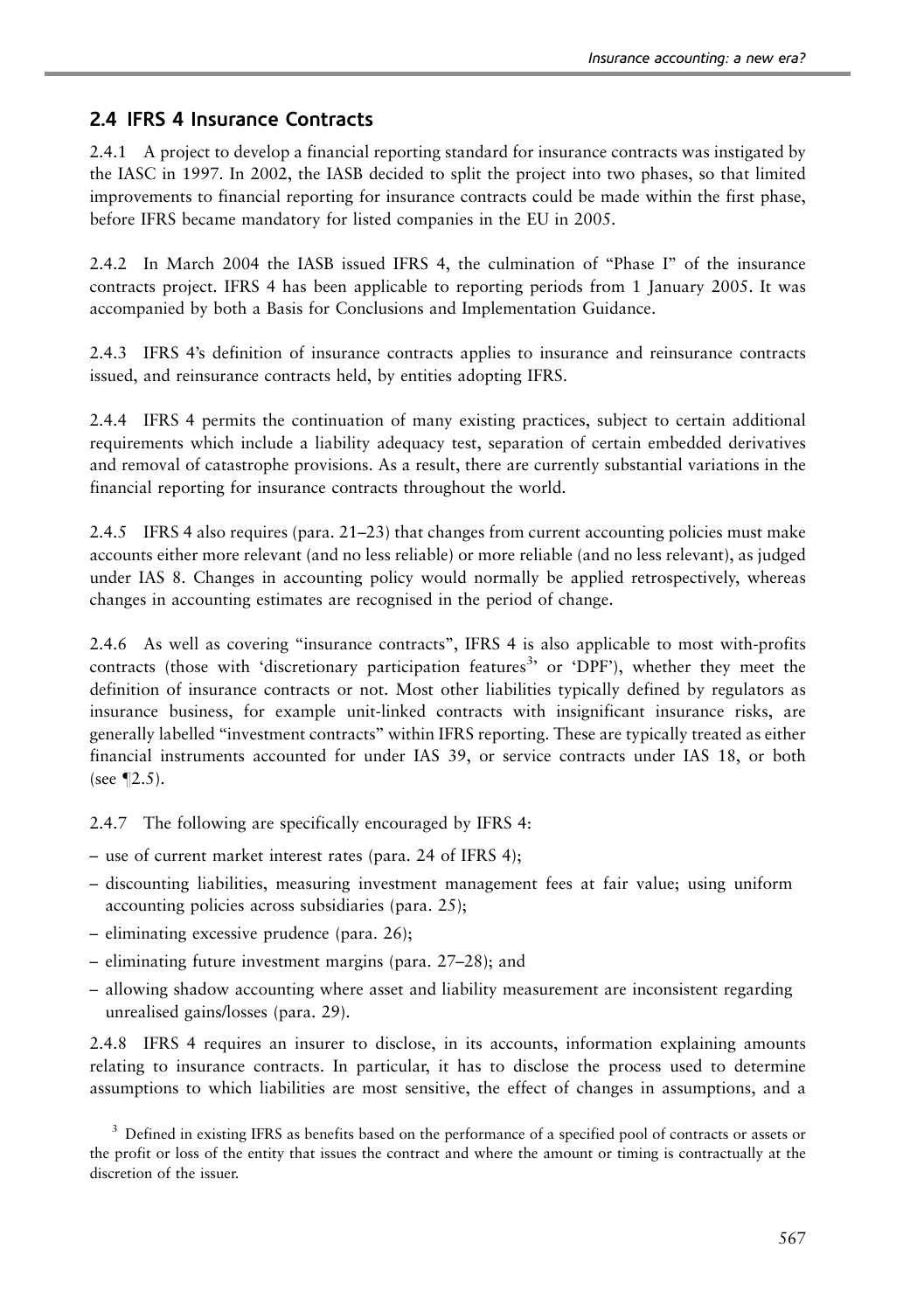reconciliation of changes in insurance liabilities, reinsurance assets and any deferred acquisition costs (DAC; see  $\P$ 2.4.10 below).

2.4.9 IFRS 4 also requires insurers to disclose information that enables users of the accounts to evaluate the nature and extent of risks arising from insurance contracts. This includes information on the insurer's objectives, policies and processes for managing risks. A sensitivity analysis is required, showing how P&L or equity would have been affected by changes in the relevant risk variables (or qualitative information about sensitivity).

2.4.10 For UK companies (other than bancassurers) writing insurance contracts, adopting 'existing accounting policies' ('UK GAAP') under IFRS 4 has generally resulted in those companies using the UK regulatory measurement basis for liability accounting, with the following amendments:

- the removal of amounts held for contingencies and considered to be regulatory reserves and not accounting provisions, for example certain investment reserves, resilience reserves and the reserve held for the cost of closure to new business;
- the deferral and amortisation of certain new business acquisition costs (DAC);
- setting up a liability item in the balance sheet, comprising of funds whose allocation between policyholders and shareholders has not been determined at the end of the financial year, commonly referred to as the fund for future appropriations (FFA) under UK GAAP reporting and 'unallocated divisible surplus' under IFRS reporting. IFRS 4 requires that this be allocated between equity and liability.

2.4.11 For banks with insurance company subsidiaries, continuation of reporting profit and equity using an embedded value method is permitted in the IFRS accounts in respect of their contracts classified as insurance contracts. Bancassurers have tended to use either the Achieved Profits guidance on supplementary reporting published by the Association of British Insurers (ABI, [2001\)](#page-48-0) or the CFO Forum's European Embedded Value Principles (CFO Forum, [2004](#page-48-0)). This involves including an asset which is the value of in-force business (VIF), although the amount recognisable is restricted by IAS 39 and subsequent changes after initial adoption of IFRS are restricted under IFRS 4, which place limits on the measurement of future investment margins and rights to future investment management fees.

2.4.12 The ASB ([2004\)](#page-48-0) published Financial Reporting Standard 27 (FRS 27) in December 2004. A memorandum of understanding was then signed by the ASB, ABI and major life insurers/bancassurers in order to ensure that this would be grandfathered within IFRS 4, given that the effective date of FRS 27 was 1 January 2005, the same date as adoption of IFRS for listed EU entities.

2.4.13 FRS 27 stated that, for companies containing with-profits business above a certain size that consequently fall within the remit of the FSA's 'realistic' reporting regime, measurement of withprofits liabilities in their CA85 accounts would be reported as in the FSA 'realistic' reports, subject to certain modifications such as:

- removing from the liability the shareholders' share of the cost of projected future bonuses, including associated tax charges;
- restricting the VIF asset for non-participating business in with-profits funds, in particular removing future investment margins in excess of risk-free rates, consistent with IAS 39 as applicable to investment contracts (there would be no separate DAC asset for non-participating contracts);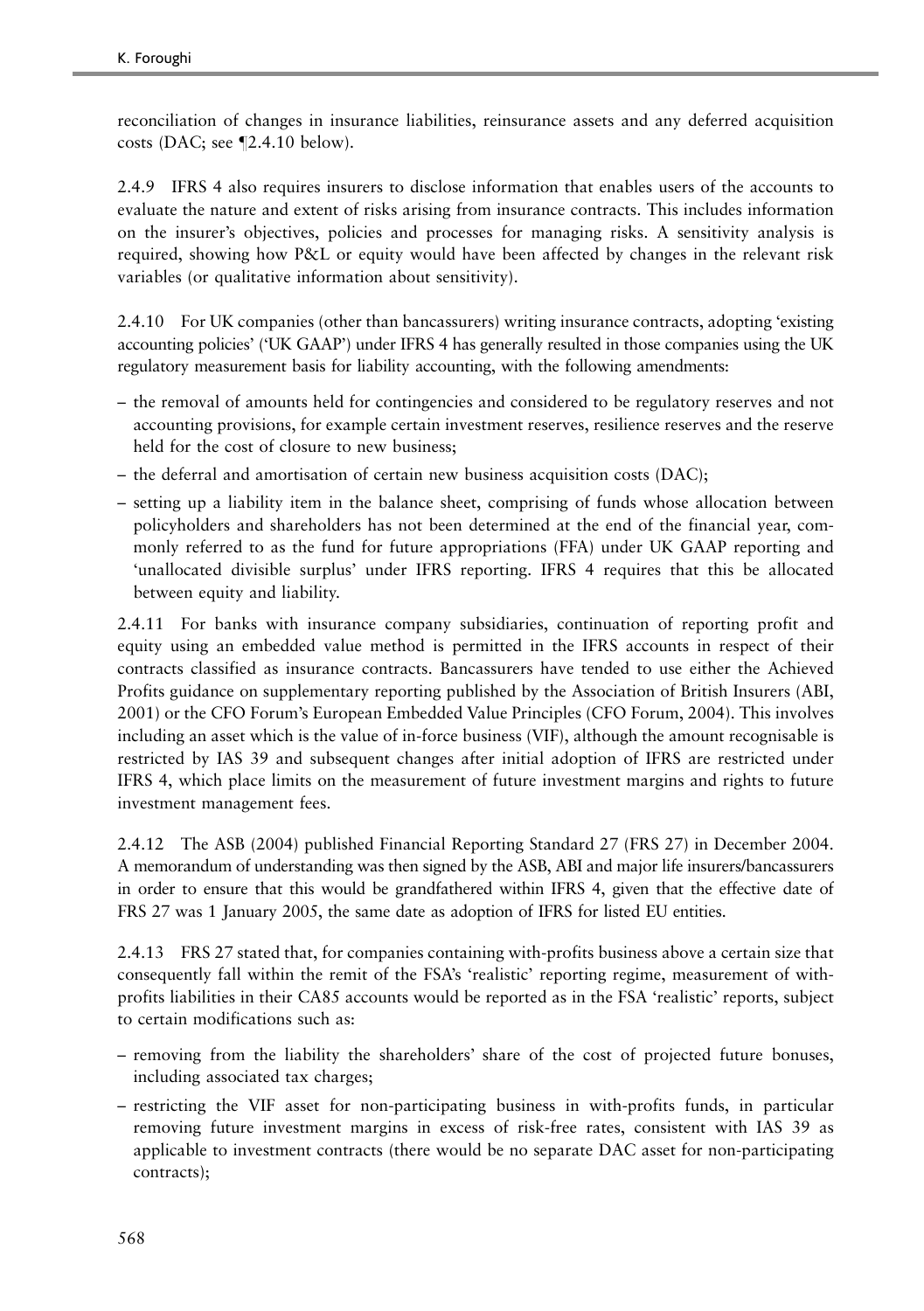- <span id="page-8-0"></span>– measuring embedded financial options and guarantees using market-consistent methods;
- changes in the above also had consequential impacts on the FFA such that although FRS 27 changed the presentation of the balance sheet it did not change the profile of shareholder profit recognition from with-profits funds.

#### 2.5 Other IFRS relevant to life insurers

2.5.1 This section summarises key points from a number of relevant standards issued by the IASB.

2.5.2 Accounting for ''investment contracts'' sold by life insurers uses IAS 39 and/or IAS 18, according to the following classification:

- (i) Investment contracts with DPF are accounted for in accordance with IFRS 4.
- (ii) Unit-linked investment contracts without DPF are, where relevant, separated into an investment management services component (accounted for under IAS 18) and a financial liability (accounted for under IAS 39).
- (iii) Non-linked investment contracts without DPF generally provide no investment management service to the client. Therefore fees and costs in respect of these contracts are generally deemed to be associated with issuing the financial liability and accounted for under IAS 39.

#### 2.5.3 IAS 39 Financial Instruments: Recognition and Measurement

2.5.3.1 Accounting for financial instrument assets and liabilities under IAS 39 is summarised in Tables 2 and [3](#page-9-0) respectively. Where financial instruments are measured at amortised cost, embedded derivatives that are not closely related to the host instrument must be separated and measured at fair value.

2.5.3.2 The held-to-maturity asset measurement category can only be used if the entity has both the ability and the intent to hold the financial instrument assets to maturity.

2.5.3.3 While under the amortised cost approach transaction costs are effectively deferred, it is noted that this is not possible under fair value. In order to defer acquisition costs under investment contracts using fair value, the transaction cost has to be assigned to the investment management service.

| Asset                                                       | Measurement    | Changes in measurement                        |
|-------------------------------------------------------------|----------------|-----------------------------------------------|
| Held-to-maturity asset                                      | Amortised cost | Not relevant unless impaired                  |
| Loans and receivables originated by                         | Amortised cost | Not relevant unless impaired                  |
| the entity                                                  |                |                                               |
| Fair value through profit or loss                           | Fair value     | Through P&L (except for gain/loss relating to |
| (FVTPL)                                                     |                | effective cash flow hedge which is initially  |
| Held-for-trading asset                                      |                | taken to equity)                              |
| Derivative instrument                                       |                |                                               |
| Designated at FVTPL using fair<br>value option <sup>1</sup> |                |                                               |
| Available-for-sale asset                                    | Fair value     | Through equity                                |

Table 2. Accounting for financial instrument assets under IAS 39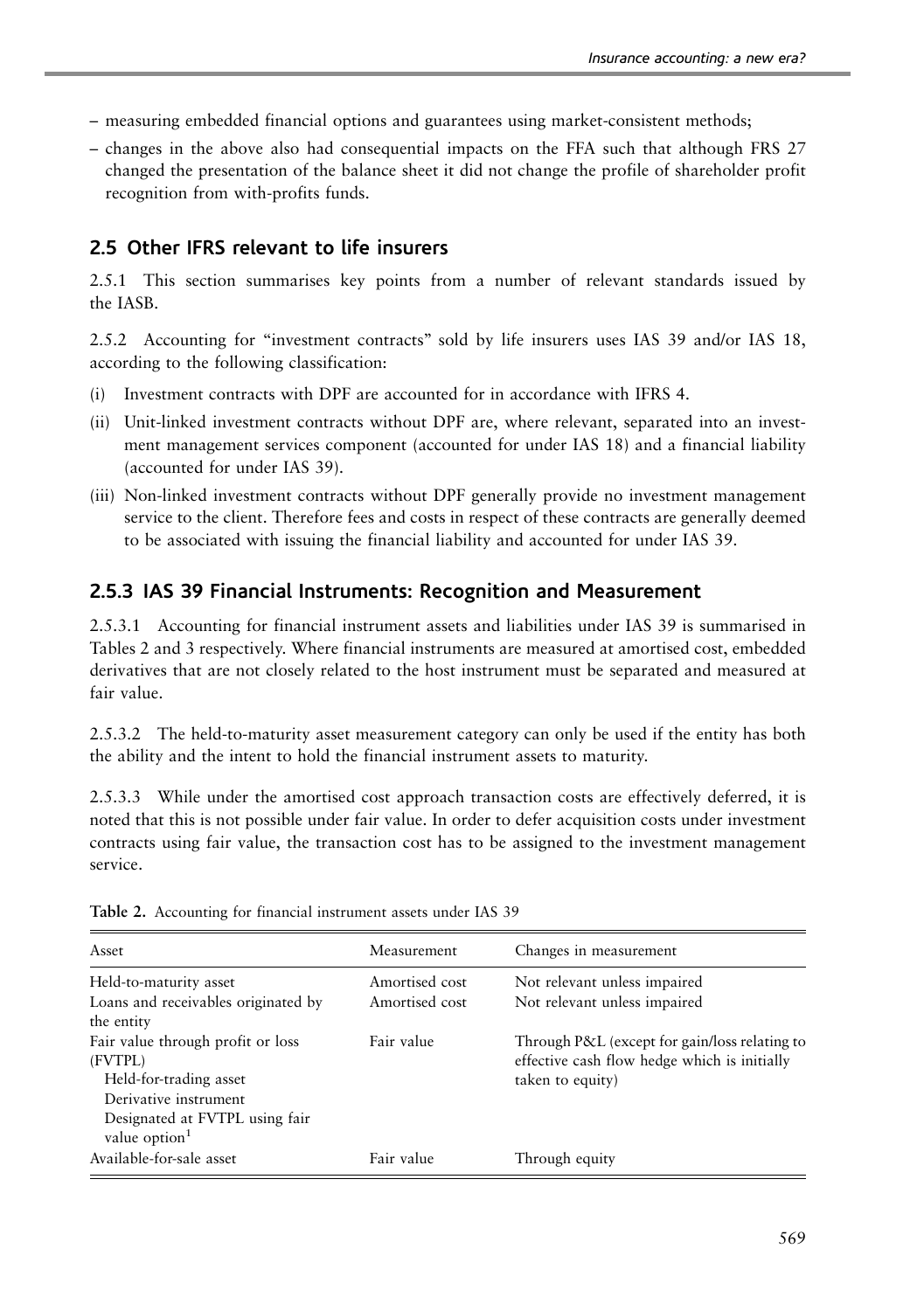| Liabilities                                                                                      | Measurement                 | Changes in measurement       |
|--------------------------------------------------------------------------------------------------|-----------------------------|------------------------------|
| Fair Value through profit or loss<br>Held-for-trading                                            | Fair value <sup>2</sup>     | Through P&L                  |
| Derivatives<br>Designated at FVTPL using fair value option <sup>1</sup><br>All other liabilities | Amortised cost <sup>3</sup> | Not relevant unless impaired |

<span id="page-9-0"></span>Table 3. Accounting for financial instrument liabilities under IAS 39

Notes to [tables 2](#page-8-0) and 3:

1. (Note to both [tables 2](#page-8-0) and 3) Financial instruments can be designated as being at fair value through P&L as long as they satisfy one of the following criteria: (i) the designation eliminates an accounting mismatch or (ii) the group of assets/ liabilities is managed on a fair value basis.

2. (Note to table 3 only) The fair value method must be designated at inception, the initial amount of liability being the consideration received (transaction costs must be immediately expensed). Subsequently, the liability is measured as the amount for which it could be settled between ''knowledgeable willing parties in an arm's length transaction''. Offer price is to be used if there is an active market; otherwise, a valuation technique is used. There is a requirement to value financial liabilities with a demand feature at no less than the discounted amount payable on demand; this is known as the 'deposit floor'.

3. (Note to table 3 only) Amortised cost is the accumulation of cash flows at a locked-in interest rate, being a passive valuation but subject to regular impairment tests. The rate used is the internal rate of return that equates the value of the expected cash flows to the consideration received (net of any fees paid) less transaction costs.

In practice, unit-linked investment contract liabilities are usually accounted for using fair value; non-linked non-participating contracts at amortised cost.

#### 2.5.4 IAS 18 Revenue Recognition

2.5.4.1 This applies to revenues and costs of the investment management services component of unit-linked investment contracts without DPF.

2.5.4.2 Front-end fees are deferred and recognised as services are provided. Administration fees (fixed or varying with amounts being managed) and fund management fees are recognised as revenue as the services are provided.

2.5.4.3 Origination costs that are incremental at the contract level (for example initial commissions) are deferred, the DAC asset being amortised over the contract lifetime as the related revenue is recognised. All other costs (such as overhead costs and renewal commissions) are expensed to the income statement when incurred.

#### 2.5.5 IFRS 7 Financial Instruments: Disclosures

2.5.5.1 The two main categories of disclosures required by IFRS 7 are:

- (i) information about the significance of financial instruments;
- (ii) information about the nature and extent of risks arising from financial instruments.

2.5.5.2 Information required to be disclosed about the significance of financial instruments includes:<sup>4</sup>

– the significance of financial instruments for an entity's financial position and performance. This includes disclosures for each of the categories of asset and liability under IAS 39;

<sup>4</sup> Hedge accounting recognises the offsetting effects on the P&L of changes in the fair values of a hedging instrument and the hedged item.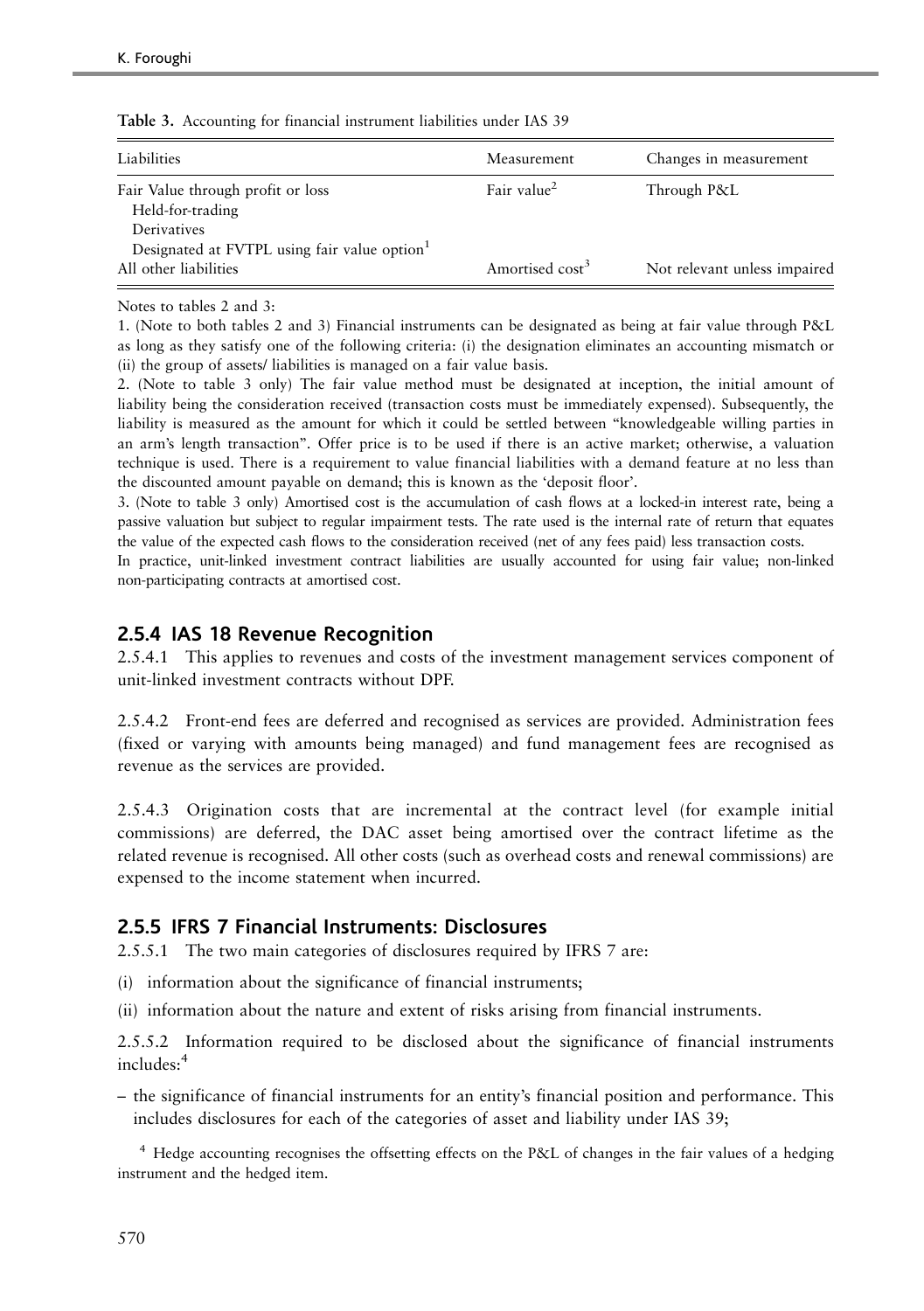- other balance sheet-related disclosures including disclosures on credit and market risk, reclassifications, and derecognition;
- items of income, expense, gains, and losses, with separate disclosure of gains and losses from different asset categories and financial liabilities;
- other income statement-related disclosures such as interest income and expense, fee income and expense and impairment losses;
- accounting policies for financial instruments;
- detailed information about hedge accounting, including fair value hedges; and
- information about the fair values of each class of financial asset and financial liabilities.

2.5.5.3 IFRS 7 includes the requirement to disclose a three-level hierarchy for fair value measurement and some specific quantitative disclosures for financial instruments at the lowest level in the hierarchy.

2.5.5.4 Each class of financial instrument is categorised into one level of the hierarchy, determined on the basis of the lowest level input that is significant to the fair value measurement. The three levels of the hierarchy are:

Level 1: Quoted prices (unadjusted) in active markets for identical assets or liabilities.

Level 2: Inputs other than quoted prices included within level 1 that are observable for the asset or liability, either directly (that is, prices) or indirectly (that is, derived from prices).

Level 3: Inputs for the asset or the liability that are not based on observable market data.

2.5.5.5 Information required to be disclosed about the nature and extent of exposure to risks arising from financial instruments includes:

- qualitative disclosures describing risk exposures for each type of financial instrument, management's objectives, policies, and processes for managing those risks and changes from the prior period;
- quantitative disclosures including summary quantitative data about exposure to each risk at the reporting date, disclosures about credit risk, liquidity risk, and market risk and how these risks are managed. These disclosures include a sensitivity analysis of each type of market risk to which the entity is exposed with additional information if the sensitivity analysis is not representative of the entity's risk exposure (for example because exposures during the year were different to exposures at year-end).

### 2.5.6 IAS 12 Income Taxes

2.5.6.1 Current income tax (corporation tax in the UK) is recognised as a liability to the extent it is unpaid or as an asset if the tax paid exceeds the amount due.

2.5.6.2 IAS 12 also requires the recognition of deferred tax assets and liabilities. Deferred tax assets are recognised to the extent that it is probable that future taxable profits will be available against which the assets can be realised. In the measurement discounting is explicitly prohibited.

### 2.5.7 IAS 19 Employee Benefits

This standard prescribes the accounting and disclosure for employee benefits. It is mostly concerned with post-employment benefits and defined benefit pension plans. Firms should measure these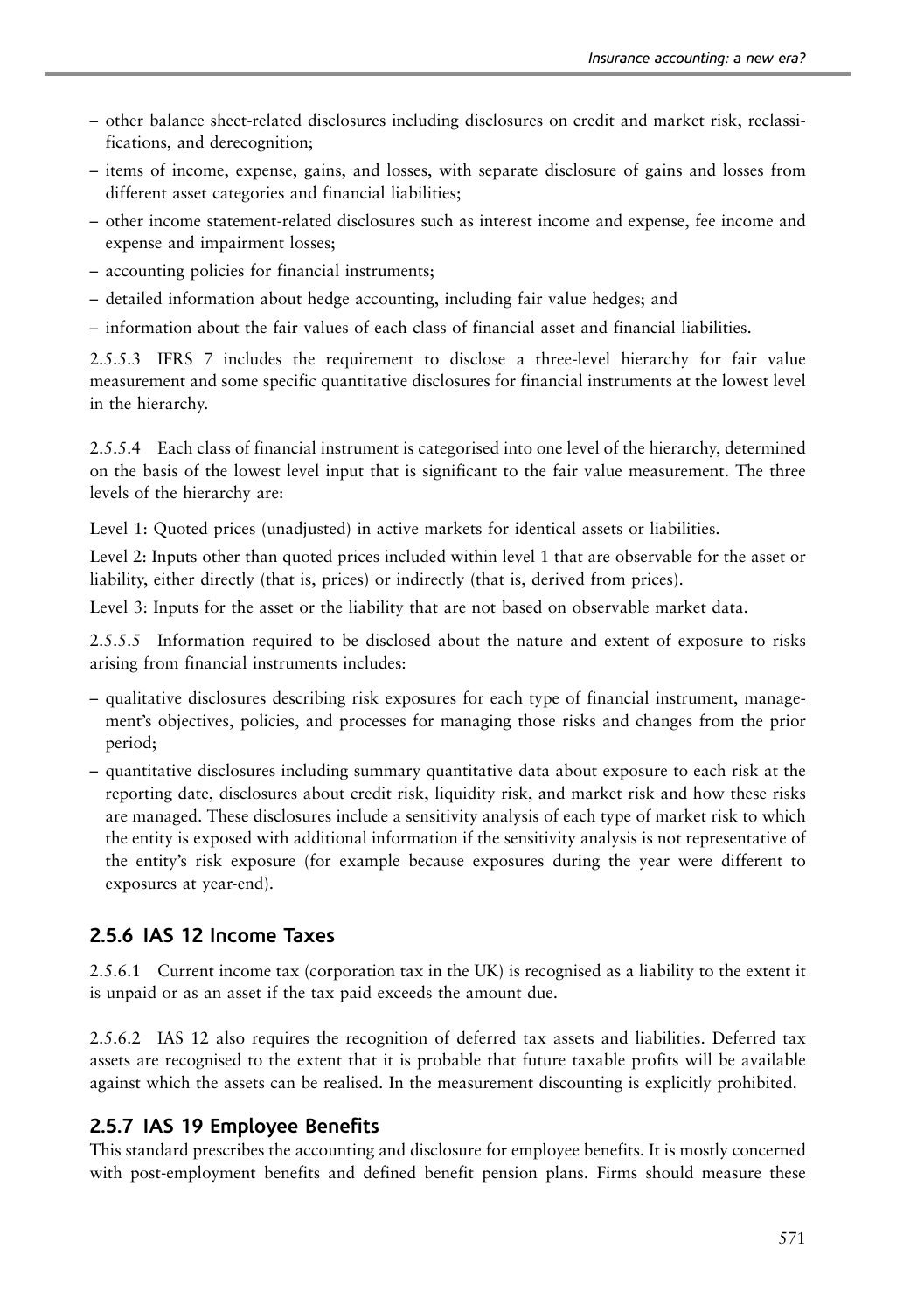liabilities using best estimates with a discount rate determined by reference to market yields on high quality corporate bonds.

### 2.5.8 IAS 37 Provisions, Contingent Liabilities and Contingent Assets

The objective of IAS 37 is to ensure that appropriate recognition criteria and measurement bases are applied to provisions, contingent liabilities and contingent assets and that information is disclosed to enable users to understand their nature, timing and amount.

### 2.5.9 IFRS 8 Operating Segments

Operating segments are components of an entity that are regularly used by the entity's chief decision maker to allocate resources and to assess performance. Operating segments have to be separately reported if they meet the definition of a reportable segment, which is when an operating segment or group of operating segments exceeds specified quantitative thresholds. An entity may, however, choose to disclose any additional operating segment.

### 3. Summary of Insurance Contracts Exposure Draft

3.1 This section provides a summary of the proposals contained in the ED, excluding the disclosure requirements which are covered in section 7. Brief comments on the implications of the proposals for UK life insurers are included in italicised text, taking into account views in some ED comment letters to the IASB. A review of the ED measurement model is provided in section 5 and a description of other key issues for UK life insurers is provided in section 6. The paragraph references contained in this section refer to those in the ED.

3.2 The material in this section is drawn from a variety of sources including the ED and other IASB material, Coughlan et al. [\(2010](#page-49-0)), Deloitte [\(2010](#page-49-0)), Dollhopf et al. [\(2010](#page-49-0)), Foroughi [\(2010\)](#page-49-0), International Actuarial Association ([2010\)](#page-51-0), Institute and Faculty of Actuaries [\(2010a\)](#page-49-0), PricewaterhouseCoopers [\(2010](#page-51-0)) and Towers Watson [\(2010\)](#page-51-0).

### 3.3 Definition of an Insurance Contract (ED Appendix A, para. B2-B33)

3.3.1 Consistent with the definition in IFRS 4, the ED defines an insurance contract as a contract under which one party (the insurer) accepts significant insurance risk (defined as risk other than financial risk) from another party (the policyholder) by agreeing to compensate the policyholder if a specified uncertain future event (the insured event) adversely affects the policyholder.

3.3.2 The definition has been amended slightly from that found in IFRS 4, to clarify the role of timing in insurance risk, and to add the condition that a contract only transfers insurance risk if there are scenarios where the present value of net cash outflows can exceed the present value of premiums. These conditions are unlikely to lead to much change from the current classification of contracts for UK life insurers.

### 3.4 Scope of ED (ED para. 2–7)

3.4.1 The ED proposals apply to all insurance and reinsurance contracts that an entity issues and reinsurance contracts that an entity holds. Like IFRS 4, the proposals also apply to financial instruments with a DPF (see  $\P$ 2.4.6 for a description and  $\P$ 3.14 for further details). However, the ED has amended the definition of DPF to include the condition that the financial instruments with DPF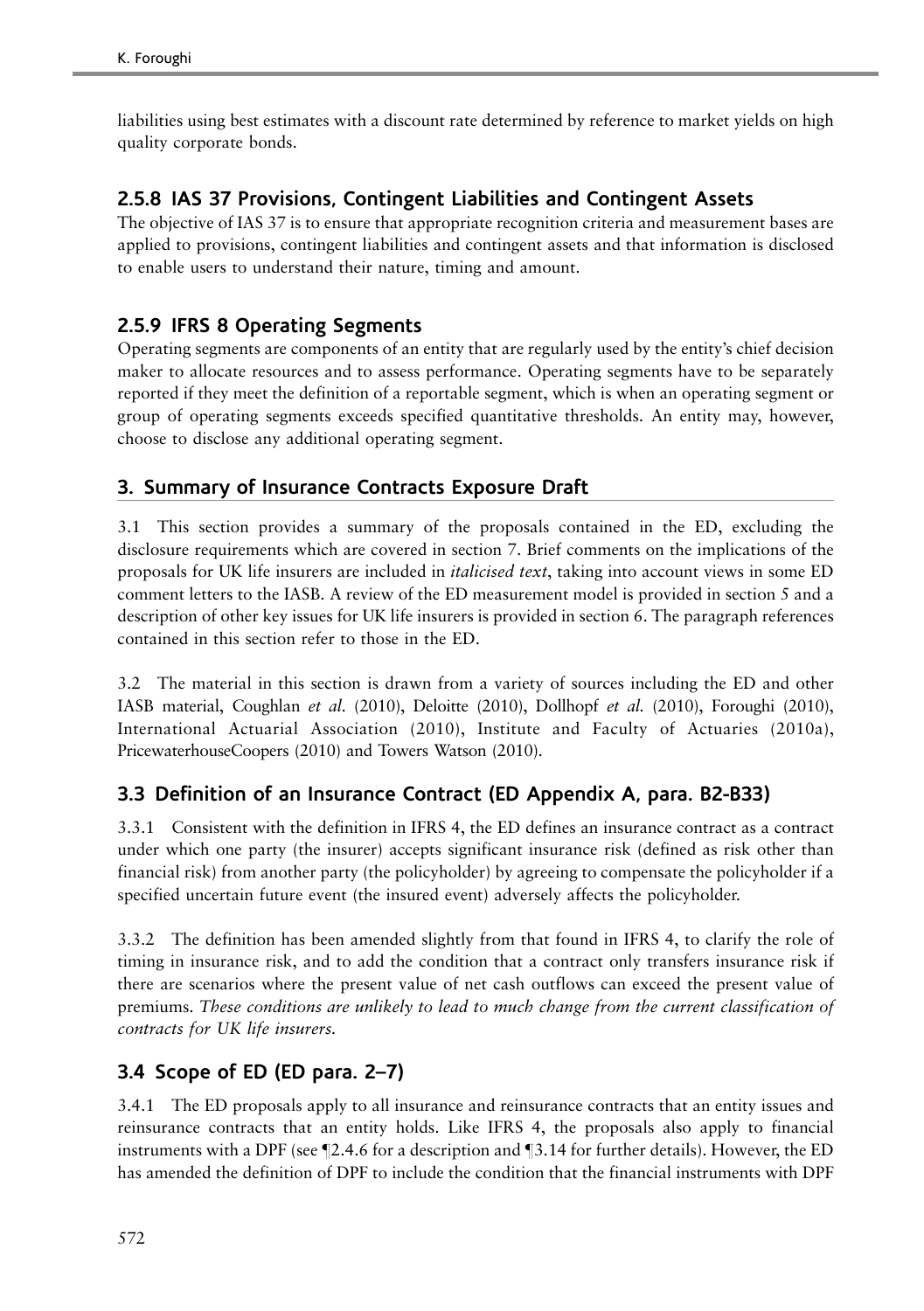must participate with insurance DPF contracts in the same pool of assets or the P&L of the same company, fund or other entity.

3.4.2 The ED contains a list of exclusions from scope. The ED does not address other aspects of accounting by insurance entities, such as accounting for financial instruments.

#### 3.5 Unbundling (ED para. 8–11)

3.5.1 An insurer is required by the ED to unbundle components of a contract (for example investment or service components) that are not closely related to the insurance coverage, and apply the relevant IFRS appropriate to that component. The ED cites the following as the most common examples of components that should be unbundled:

- (i) An investment component reflecting an account balance that is credited with an explicit return where the crediting rate is based on the performance of a specified pool of assets. The crediting rate must pass on all investment performance, net of contract fees and assessments, and so the imposition of a ceiling on the return would not meet these criteria;
- (ii) An embedded derivative that is separated from its host in accordance with IAS 39; and
- (iii) Contractual terms relating to goods and services that are not closely related to the insurance coverage but have been combined with the insurance coverage for reasons that have no commercial substance.

3.5.2 When unbundling an account balance, an insurer shall regard all charges and fees assessed against the account balance as belonging to either the insurance component or another component, but are not part of the investment component. The crediting rate used to determine the account balance is calculated after eliminating any cross-subsidy between that rate and the charges or fees assessed against the account balance.

3.5.3 An insurer shall not unbundle components of a contract that are closely related to the insurance coverage specified in the insurance contract.

3.5.4 The unbundling proposals as currently drafted could introduce significant uncertainty and complexity into financial reporting. This issue is discussed further in  $\P6.6$ .

#### 3.6 Recognition and Derecognition (ED para. 13–15, 67–68)

3.6.1 An insurer recognises an insurance contract at the earlier of:

- when the insurer is bound by the terms of the contract, and
- when the insurer is first exposed to the risk under the contract (which is the point in time when the insurer can no longer withdraw from its obligation to provide insurance coverage and no longer has the right to reassess the risk of the particular policyholder).

3.6.2 An insurer derecognises an insurance contract liability (or part of an insurance contract liability) when it is extinguished, i.e. when the obligations in the contract are discharged, cancelled or expire.

3.6.3 The period an insurer is exposed to the risk under the contract is not necessarily the same as the insurance coverage period. Hence insurers may need to change the way they account for contracts, which will be recognised earlier than the date on which the insurance coverage commences. For example, reinsurers that write treaties covering a cedant's insurance contracts to be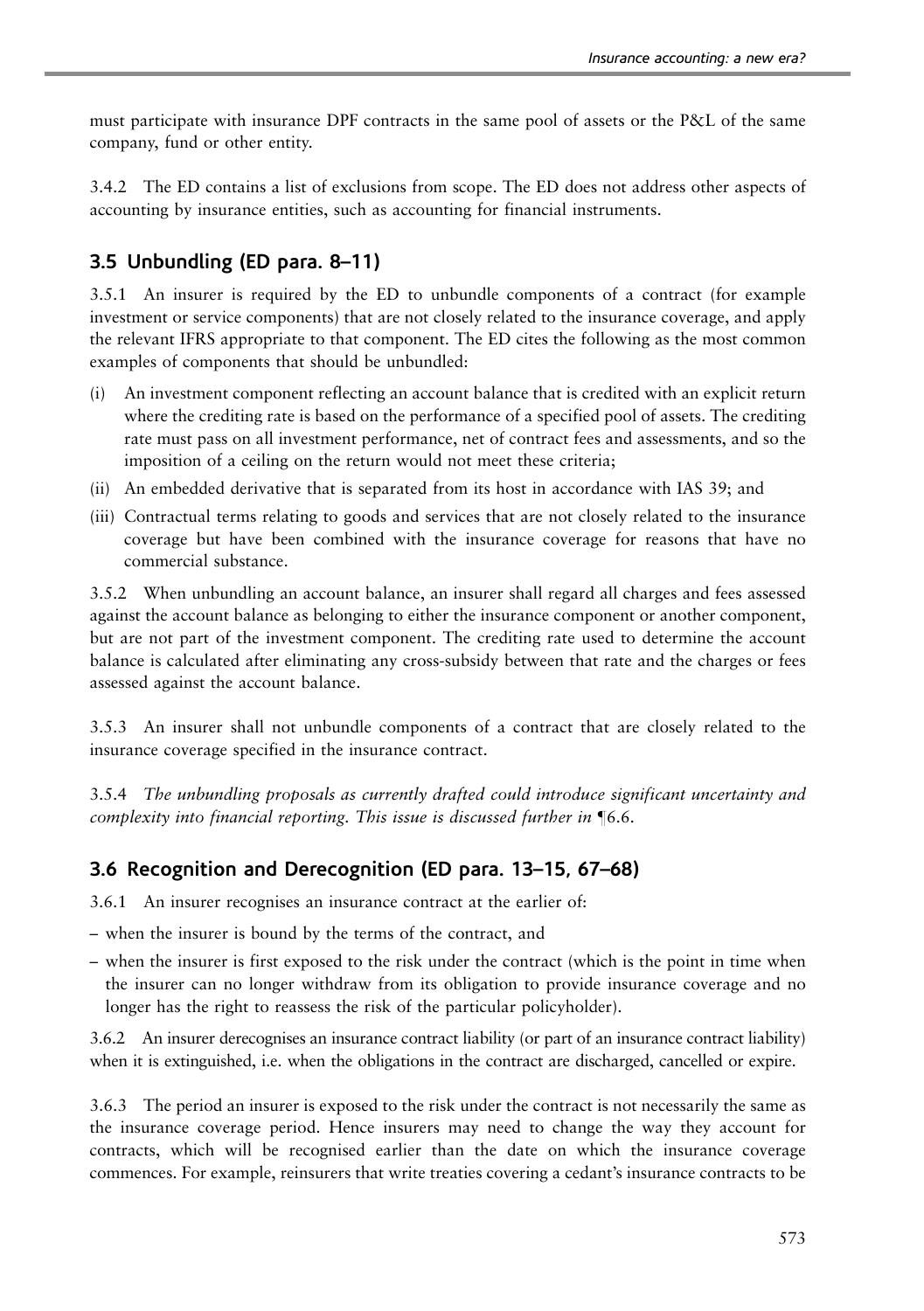issued in the upcoming year or years at a constrained price will be required to recognise the expected cash flows for underlying direct contracts that have not yet been written. In general, there are likely to be practical problems for insurers since administration systems may not yet contain the policy records at the time when the contract needs to be recognised.

## 3.7 Basic Measurement Approach (ED para. 16–22, 54–60)

3.7.1 The ED proposes a comprehensive measurement approach for all types of insurance contracts issued by entities (and reinsurance contracts held by entities), with a modified approach for some short-duration contracts. The approach is based on the principle that insurance contracts create a bundle of rights and obligations that work together to generate a package of cash inflows (for example premiums) and outflows (for example benefits, claims and recognised expenses). An insurer shall measure the insurance contract as the sum of the following building blocks:

- an explicit, unbiased and probability-weighted estimate (i.e. expected value) of the future cash outflows less the future cash inflows that will arise as the insurer fulfils the insurance contract (discussed further in  $\P$ 3.9), adjusted for the time value of money ( $\P$ 3.11);
- a risk adjustment that allows for the effects of uncertainty about the amount and timing of those future cash flows  $(\sqrt{3.12})$ ; and
- a residual margin that eliminates any gains at inception of the contract  $(\text{\textdegree{3.13}})$ .

3.7.2 The first two of these building blocks are referred to as the 'present value of the fulfilment cash flows' and are subject to full re-assessment of assumptions at each valuation date.

3.7.3 The present value of the fulfilment cash flows shall not reflect the risk of non-performance by the insurer, either at initial recognition or subsequently. The concept of non-performance risk or own credit risk is discussed in  $\P$ 5.6.

3.7.4 There is no deposit or surrender floor applicable when measuring insurance contracts. This is likely to lead to inconsistent treatment between contracts classified as ''insurance contracts'' and those classified as ''investment contracts''. The financial instruments component of the latter is subject to a deposit floor (i.e. the minimum liability being the surrender value payable to the policyholder).

3.7.5 There are circumstances in which a separate risk adjustment does not have to be calculated. The application guidance (para. B45) states that if a replicating portfolio of assets exists for some or all of the cash flows arising from an insurance contract liability, the insurer can, for those contractual cash flows, simply include the fair value of those assets in the present value of the fulfilment cash flows, instead of explicitly estimating the expected present value of those particular cash flows and the associated risk adjustment. However, it is unlikely that replicating assets (as defined in the ED) exist in practice for most insurance risk-related cash flows and so the ability to avoid having to calculate a risk adjustment may be limited in practice.

### 3.8 Short-duration Contracts (ED para. 54–60)

3.8.1 For short-duration contracts a different measurement approach is required. Short-duration contracts are those where the coverage period is approximately one year or less and they do not contain embedded derivatives or options. For such contracts, pre-claims liabilities are required to be calculated based on unearned premiums less an initial deduction for incremental acquisition costs,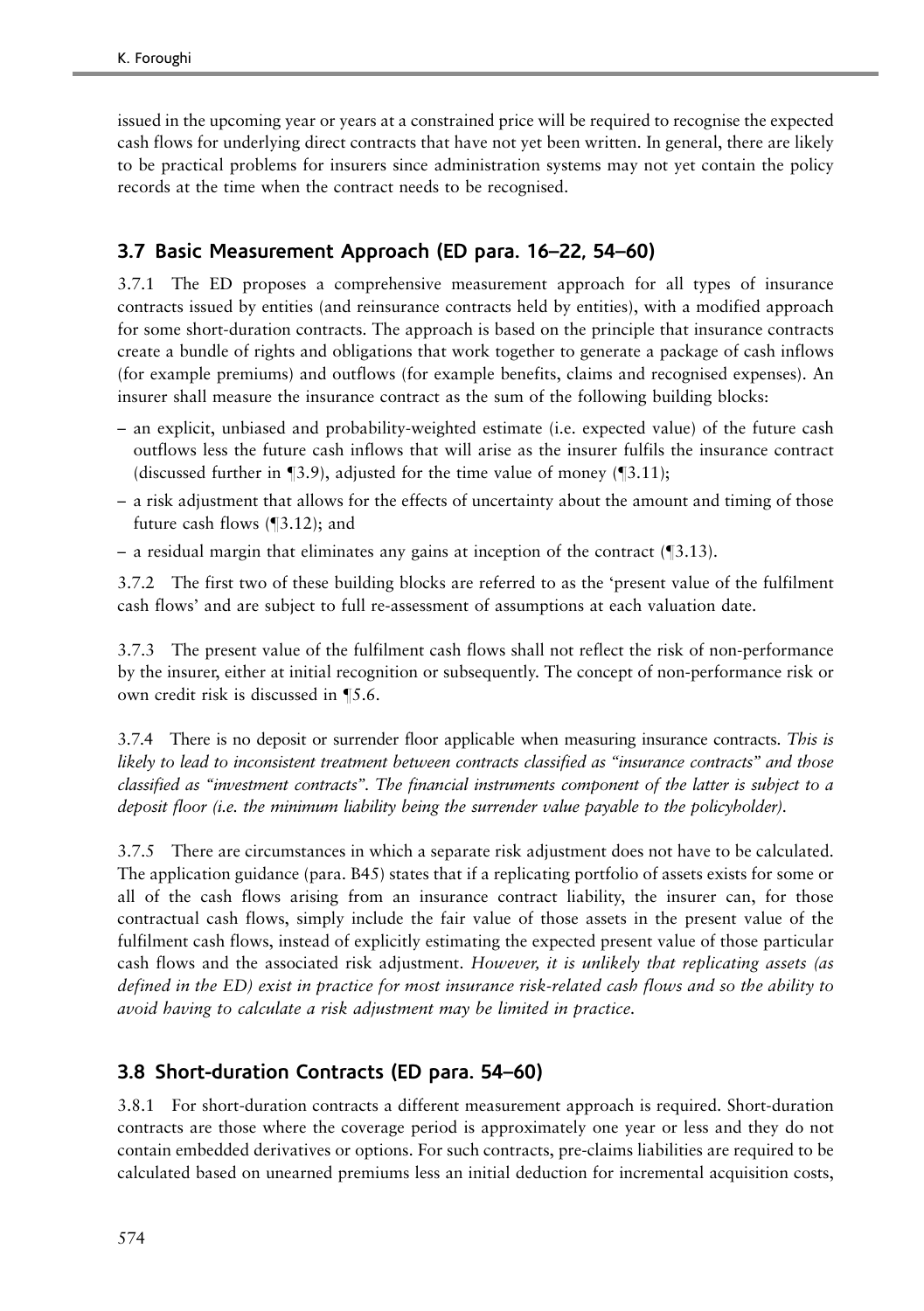subject to a liability adequacy test. However, liabilities for incurred claims are based on the 'present value of the fulfilment cash flows'.

3.8.2 The requirement to apply two different measurement models to short-duration contracts will create complexity for insurers. A proposal which was intended to be a simplification for insurers is therefore unlikely to reduce their workload.

### 3.9 Cash Flows (ED para. 23–25, B61-B64)

3.9.1 Cash flows included in the measurement of a contract should include those which are incremental at a portfolio level, except for acquisition expenses where only expenses incremental at contract level are included. (A portfolio of insurance contracts is defined as insurance contracts that are subject to broadly similar risks and managed together as a single pool.) Hence cash flows will include direct costs and systematic allocations of costs that relate directly to the contract or contract activities (with the exception of acquisition expenses that are not incremental at a contract level). These cash flows will include policy administration and maintenance costs but will exclude general overheads and income tax payments and receipts which are recognised and measured under IAS 12 'Income taxes'. The application guidance, para. B61 to B64, sets out in more detail the cash flows which can and cannot be included in the measurement of a contract.

3.9.2 Since the cash flows included in the liability measurement do not include general overheads or non-incremental acquisition expenses, the initial residual margin includes components representing these items. The issues arising from this are discussed in  $\P6.5$ .

3.9.3 In some territories policyholder benefits depend on future net of tax investment returns. The proposals will not allow these expected future tax flows to be reflected in the measurement of the liability. This appears to be an unintended consequence of the ED and differs from current UK practice.

3.9.4 Estimates of cash flows shall be current, unbiased and reflect the perspective of the entity, and market variables should be consistent with observable market data.

3.9.5 Cash flows shall also include those that will result from options and guarantees embedded in the contract. For example, guarantees of minimum investment returns, maximum charges for mortality, surrender options or options for the policyholder to reduce or extend coverage. The proposed measurement model requires the present value of the fulfilment cash flows to reflect expected policyholder behaviour including features that allow policyholders to take actions to change the amount, timing or nature of their benefits.

### 3.10 Contract Boundary (ED para. 26–29)

3.10.1 In the measurement model, cash flows are included only to the extent that they are within the boundary of the contract. The ED defines the boundary of the contract as the point when:

- (i) an entity is no longer required to provide coverage, or
- (ii) has the right (or practical ability) to reassess the risk of the particular policyholder, and has the ability to set a price that fully reflects that risk.

3.10.2 Options and guarantees that are not related to the existing coverage under the insurance contract would not be included within the contract boundary, but would be recognised and measured as and when they give rise to a new contract.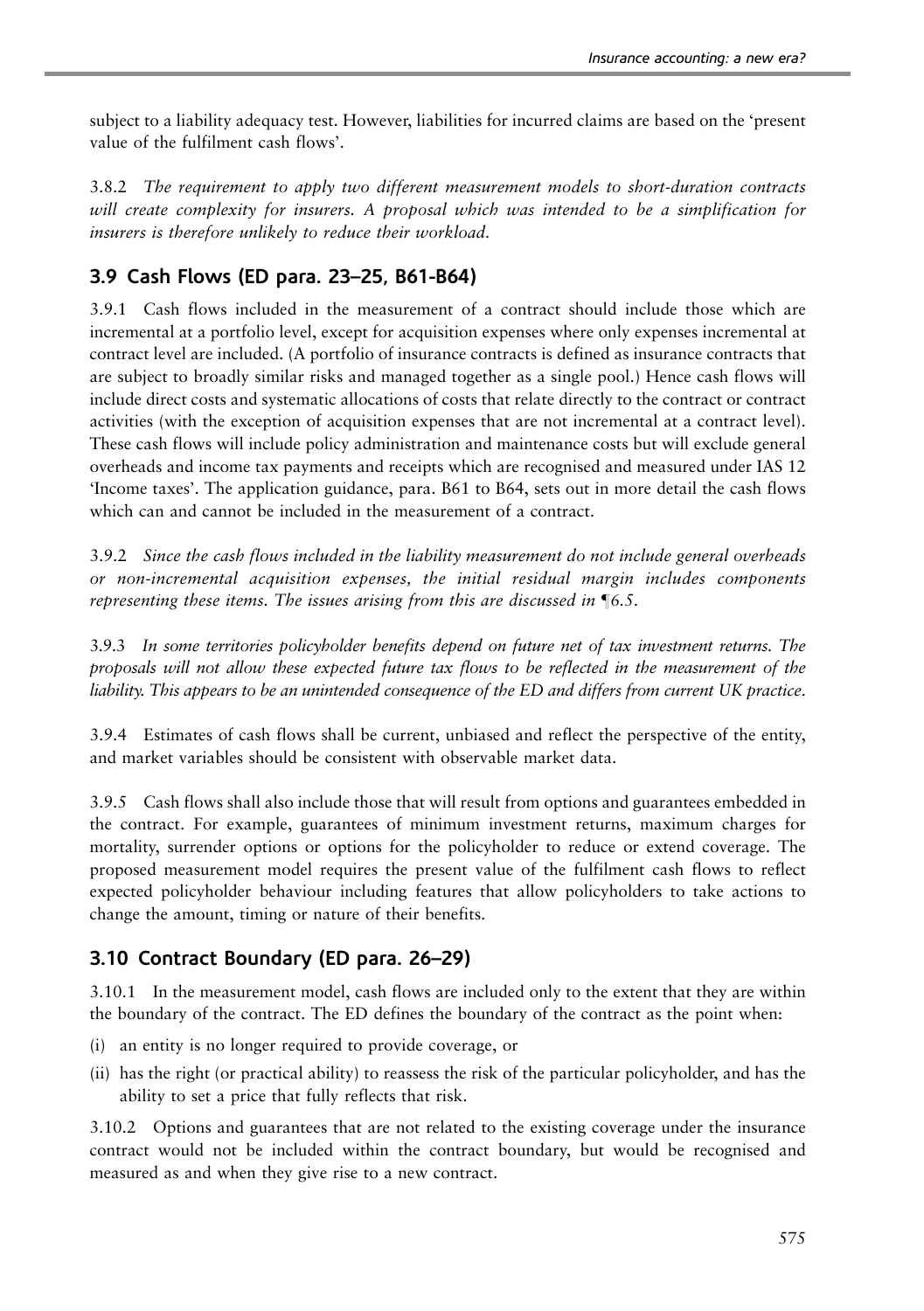3.10.3 The contract boundary for an investment contract with DPF is the point at which the policyholder no longer has a contractual right to benefits arising from the DPF.

3.10.4 Contract boundary issues are discussed further in  $\P6.7$ .

### 3.11 Time Value of Money and Discount Rates (ED para. 30–34)

3.11.1 An insurer shall adjust the future cash flows for the time value of money, using discount rates that are consistent with observable current market prices for instruments with cash flows whose characteristics reflect those of the insurance contract liability, in terms of timing, currency and liquidity. Any factors present in the instrument for which the market price is observed but not present in the insurance contract liability should be excluded.

3.11.2 Where the cash flows of an insurance contract depend on the performance of specific assets the valuation should reflect this dependence. The IASB staff ([2010a](#page-51-0)) subsequently prepared a paper 'Discount rate for participating contracts' to clarify that this did not imply the use of asset-based discount rates. Instead, this ED proposal was intended to reflect the market-consistent valuation principle that each cash flow is discounted at a rate reflecting the level of risk in that cash flow.

3.11.3 Where the cash flows of an insurance contract do not depend on the performance of specific assets the discount rate shall reflect the yield curve in the appropriate currency for instruments that expose the holder to no or negligible credit risk, with an adjustment for illiquidity. The illiquidity premium reflects the liability's illiquidity from the policyholder's point of view.

3.11.4 There is little guidance on the calibration of the discount rate or when an adjustment should be made for illiquidity and how much adjustment for illiquidity there should be. (The IAA is currently preparing a monograph on Discounting.) In para. BC100 the Board notes ''there is no consensus on how best to measure those effects, for example how to separate liquidity effects from credit effects''. Given the subjectivity in deriving the illiquidity premium, it would seem sensible for this to be separately disclosed. The illiquidity premium is discussed further in  $\mathbb{S}$ .7.

3.11.5 The requirement to calibrate to an instrument that exposes the holder to no or negligible credit risk allows a limited implicit allowance for own credit risk to be made. The concept of 'own credit risk' is discussed further in  $\P$ 5.6.

### 3.12 Risk Adjustment (ED para. 35–37, B67-103)

3.12.1 The risk adjustment is defined as ''the maximum amount the insurer would rationally pay to be relieved of the risk that the ultimate fulfilment cash flows exceed those expected''. The risk adjustment applies at the portfolio level and hence only the effects of diversification within that portfolio can be reflected.

3.12.2 There are three permitted techniques for calculating the risk adjustment: confidence level, conditional tail expectation and cost of capital. There is a requirement to disclose the confidence level to which the calculated risk adjustment corresponds, even if a technique other than the confidence level is chosen.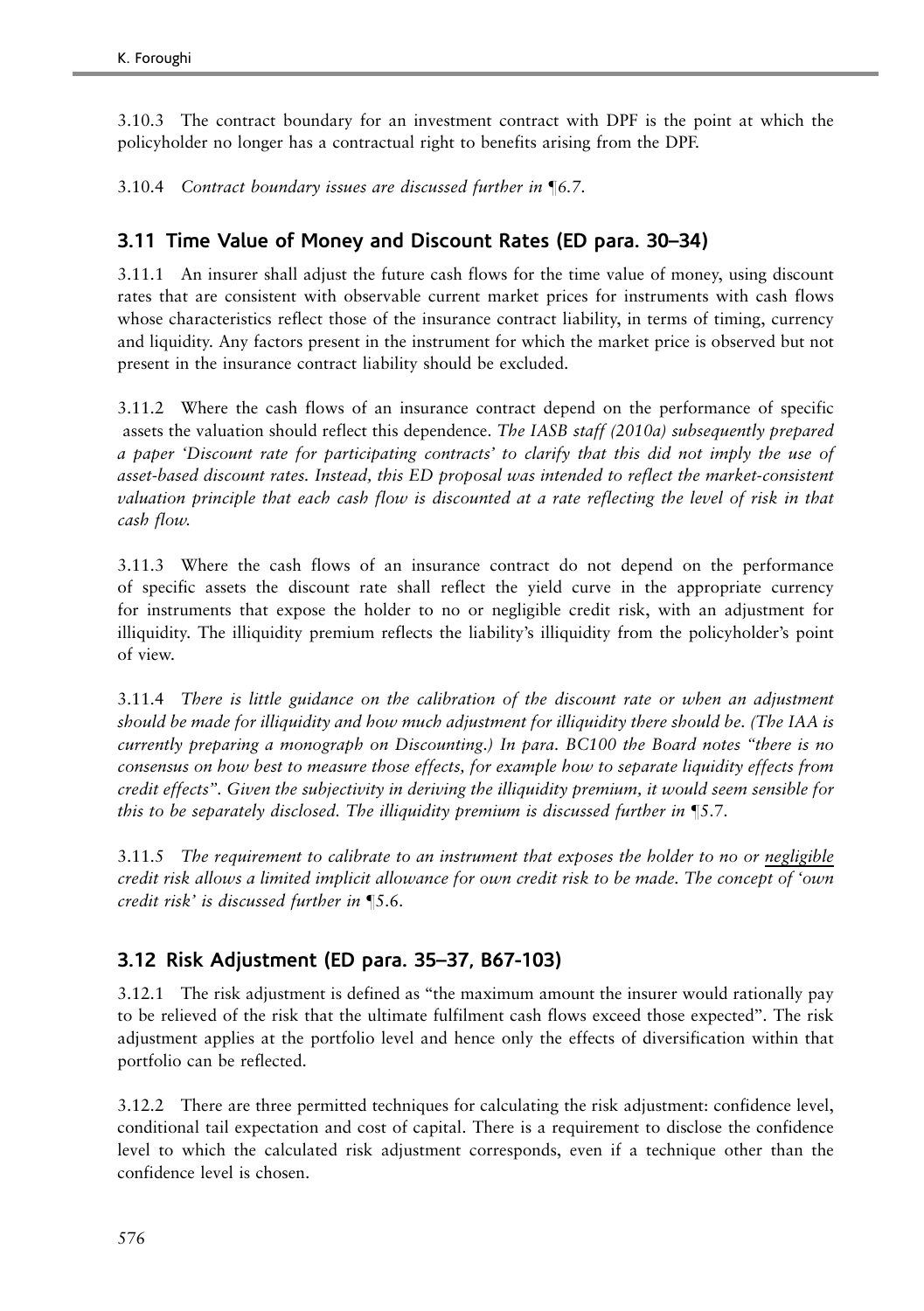3.12.3 The ED risk adjustment is different to the Solvency II risk margin where according to the Directive (European Commission, [2009](#page-49-0)):

- the purpose of the risk margin is to ensure that the value of the technical provisions is equal to a current exit value;
- a prescribed cost of capital approach is required;
- the cost of capital rate is prescribed and is the same for all insurers;
- the underlying capital to which the cost is applied is defined.

3.12.4 The risk adjustment reflects all the risks arising from the insurance contract only. It shall not reflect risks that do not arise from that contract, such as investment risk (except where it affects the payments to policyholders), asset-liability mismatch risk or general operational risk relating to future transactions.

3.12.5 A number of issues with the risk adjustment are discussed in  $\P$ 5.9.

### 3.13 Residual Margin (ED para. 17–22, 47–53, 65)

3.13.1 The residual margin eliminates any gain at inception of the contract. It cannot be used to eliminate losses which must be immediately recognised through P&L. The residual margin is determined at a portfolio level and, within a portfolio, by similar date of inception of the contract and by similar coverage period.

3.13.2 An insurer recognises the residual margin determined at initial recognition as income through P&L over the coverage period on the basis of the passage of time or, if it differs significantly, the expected timing of incurred claims and benefits. The release of the residual margin for a financial instrument with a DPF differs; it should be recognised in a way that best reflects the asset management services rather than the exposure from providing insurance coverage. Hence it is amortised through P&L on the basis of the passage of time or, if it differs significantly, on the basis of the fair value of assets under management.

3.13.3 The residual margin is determined at inception and not subsequently reassessed to reflect market movements or revised expectations about future estimates. It accretes interest at a rate also determined at inception and not subsequently adjusted. The interest rate used is the discount rate used to discount the cash flows in the measurement of the liability. There may be practical difficulties in identifying the relevant interest rate, for example if liabilities were measured using more than one discount rate or via a replicating portfolio.

3.13.4 If persistency is worse than expected then an adjustment to the amount of residual margin recognised through P&L shall be calculated to eliminate the portion of residual margin that relates to contracts no longer in force. No adjustment is made if persistency is better than expected.

3.13.5 A number of issues with the residual margin are discussed in  $\P$ 5.10.

### 3.14 Participating Contracts (ED para. 62–66)

3.14.1 The criteria for defining a DPF in the context of an insurance contract are little changed compared to the existing IFRS 4 (see  $\P$ 2.4.6).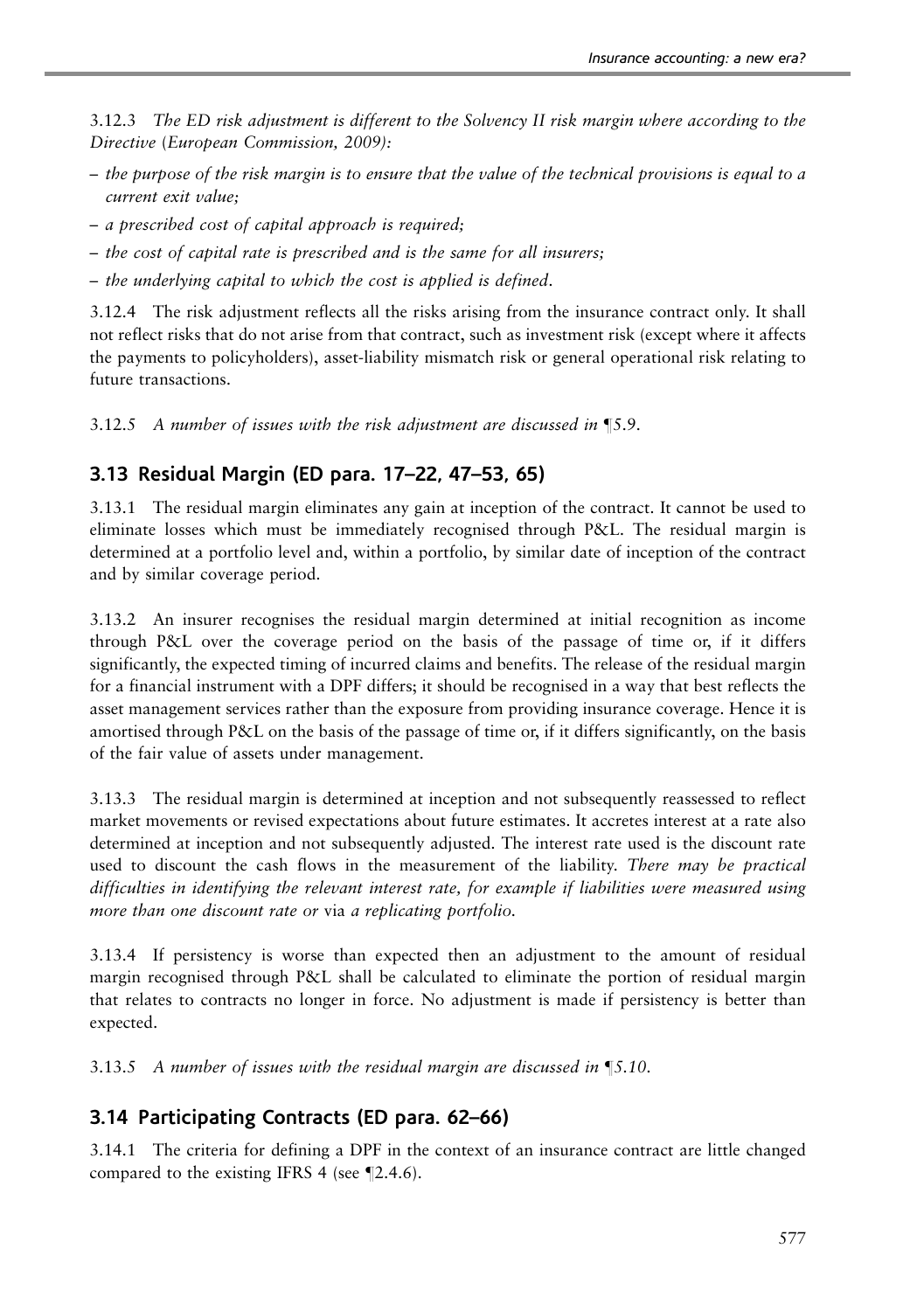3.14.2 Should an investment contract participate in the same investment pool as insurance contracts meeting the DPF criterion, the investment contract would fall within the scope of the insurance contracts ED.

3.14.3 The measurement model for participating contracts that fall within the scope of the ED is the same as for other insurance contracts. All cash flows arising from the participating feature are included in the same way as other contractual cash flows. In the UK, therefore, regular and terminal bonuses on with-profits policies should be included in the liability measurement.

3.14.4 The definition of the contract boundary for participating insurance contracts is the same as for other insurance contracts. For investment DPF contracts, the contract boundary is the point at which the policyholder no longer has a contractual right to receive the participating benefits.

3.14.5 The ED also requires the inclusion of payments to future policyholders as a result of a participation feature that provides policyholders with participation in the performance of a portfolio of insurance contracts or pool of assets (para.  $B61(j)$ ). This appears to contradict the contract boundary requirements (see  $\P$ 6.8).

## 3.15 Reinsurance (ED para. 2, 43–46, B36)

3.15.1 A reinsurer accounts for reinsurance contracts it issues using the recognition and measurement approach for insurance contracts. A cedant measures a reinsurance contract at its initial recognition as the sum of the present value of fulfilment cash flows (between the insurer and the reinsurer) and a residual margin. The cedant should also consider the risk of non-performance by the reinsurer when estimating the present value of the fulfilment cash flows.

3.15.2 If the present value of the fulfilment cash flows on initial recognition of the reinsurance contract is negative, then the residual margin is assigned an equal and opposite positive amount such that the insurance contract liability is set equal to nil. If the present value of the fulfilment cash flows is positive, then that amount is recognised as a gain at initial recognition with the residual margin set equal to nil. This means companies are able to recognise a gain at initial recognition of outward reinsurance business but cannot recognise a gain at initial recognition of direct insurance business. This may create accounting arbitrage opportunities.

3.15.3 Reinsurance balances are not offset against the related direct insurance balances in either the statement of financial position or the statement of comprehensive income.

### 3.16 Transitional Arrangements (ED para. 98–100)

3.16.1 From the beginning of the earliest period presented in the accounts, each portfolio of existing in-force insurance contracts is to be measured as the present value of the fulfilment cash flows, without the inclusion of a residual margin. In addition, existing balances of deferred acquisition costs and other relevant intangible assets are to be derecognised.

3.16.2 The impact of these changes will be reflected by appropriate adjustments to retained earnings.

3.16.3 The measurement of insurance contracts in existence at the date of transition will not include a residual margin, both at transition and subsequently. The residual margin, which would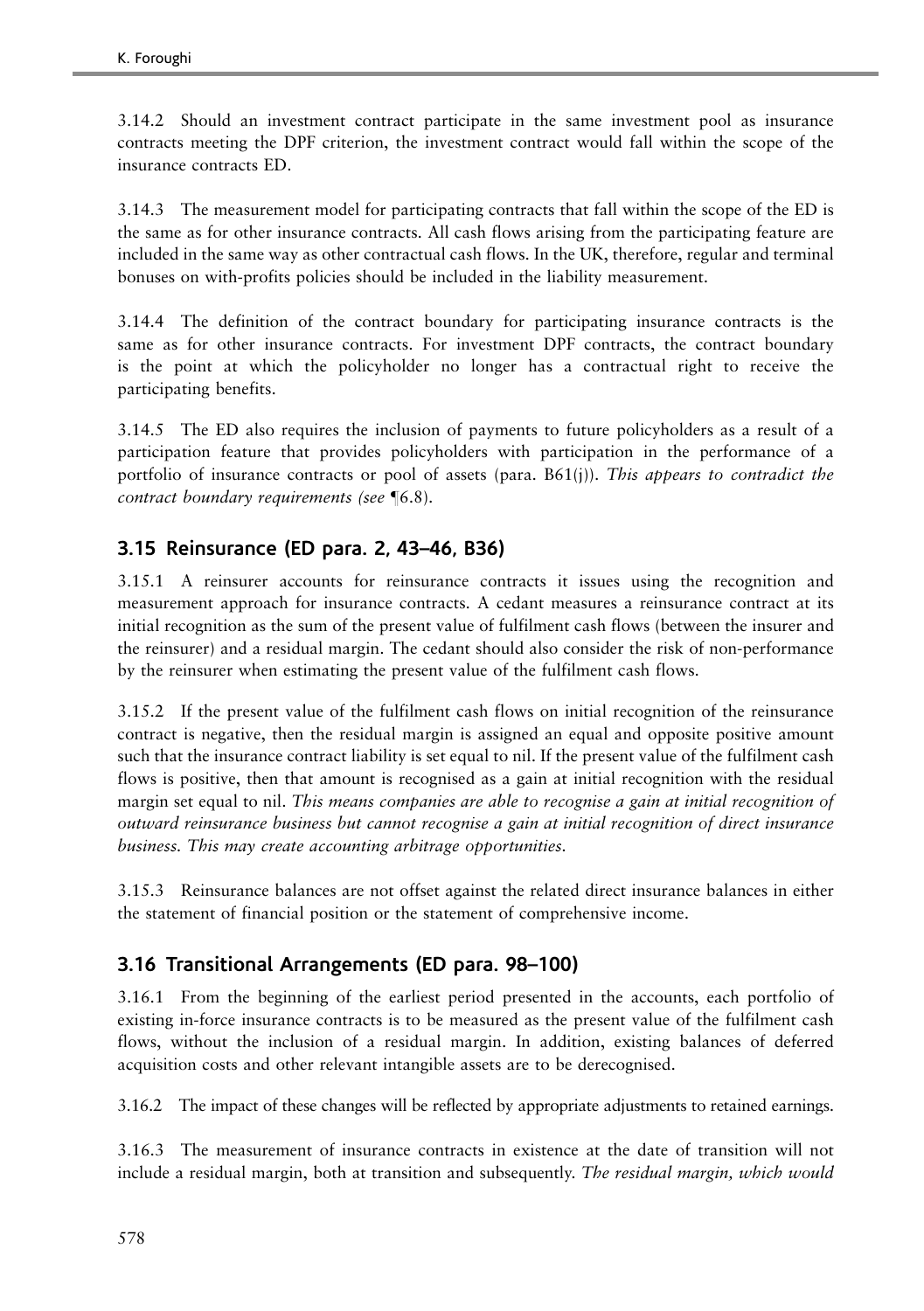otherwise have existed had the ED's measurement approach been used since contract inception, will under the ED proposals be in equity instead of being available to release into  $P\acute{\sigma}L$  post-transition.

3.16.4 The transition requirements in the ED apply both to an insurer already reporting under IFRS and to an insurer that applies IFRS for the first time (a first-time adopter).

 $3.16.5$  Transitional arrangement issues are discussed further in  $\P6.9$ .

### 3.17 Differences Between IASB and FASB Proposals

3.17.1 The accounting for insurance contracts is already addressed in US GAAP and has evolved over many years as a result of new insurance products, terms and features of the US insurance market. US GAAP requires the application of different models depending on the nature of the insurance contract, one for short-duration insurance contracts (that is, for most property and casualty contracts) and others for long-duration insurance contracts (that is, most life and annuity contracts).

3.17.2 Since October 2008, the insurance contracts project has been a joint one between the IASB and the FASB. The IASB published its ED in July 2010 while the FASB published its discussion paper ('DP') in September 2010 (FASB, [2010\)](#page-49-0). They reached the same conclusions in most areas, although there are still some different outcomes and conclusions as outlined in Table 4.

| Topic                                                     | IASB ED proposal                                                                                       | <b>FASB DP</b>                                                                               |
|-----------------------------------------------------------|--------------------------------------------------------------------------------------------------------|----------------------------------------------------------------------------------------------|
| Scope                                                     | Financial instruments containing a<br>DPF are within scope of ED                                       | Financial instruments containing a<br>DPF excluded from scope of DP                          |
| Measurement model                                         | Includes risk adjustment and a<br>residual margin that eliminates any<br>gain at inception             | Includes a composite margin that<br>eliminates any gain at inception                         |
| Risk Adjustment &<br>Residual Margin;<br>Composite Margin | Risk adjustment remeasured each<br>reporting period, residual margin<br>amortised over coverage period | Composite margin amortised over<br>both the coverage period and the<br>benefit paying period |
| Interest accretion                                        | Interest accretes on the residual<br>margin                                                            | Interest does not accrete on the<br>composite margin                                         |

Table 4. Summary of main differences between the IASB ED and the FASB DP proposals

### 3.18 Process for Finalising the ED

3.18.1 The comment period closed on 30 November 2010. During the comment period, the IASB and FASB undertook a number of outreach activities to gather preliminary feedback on the ED proposals from various stakeholders. A summary of this feedback was presented at the IASB/FASB board meeting in December 2010 (IASB & FASB staff, [2010](#page-50-0)). In addition, feedback was sought at roundtable meetings held in December 2010 in Japan, the UK and the USA. The IASB and FASB staff ([2011](#page-50-0)) issued a summary of the comment letters received on the ED.

3.18.2 During the feedback process the IASB has shown its willingness to consider changing the ED proposals before finalisation of the standard, provided the insurance industry presents credible reasons for change and viable alternatives. The IASB has already indicated that the ED's proposed transitional arrangements will be amended.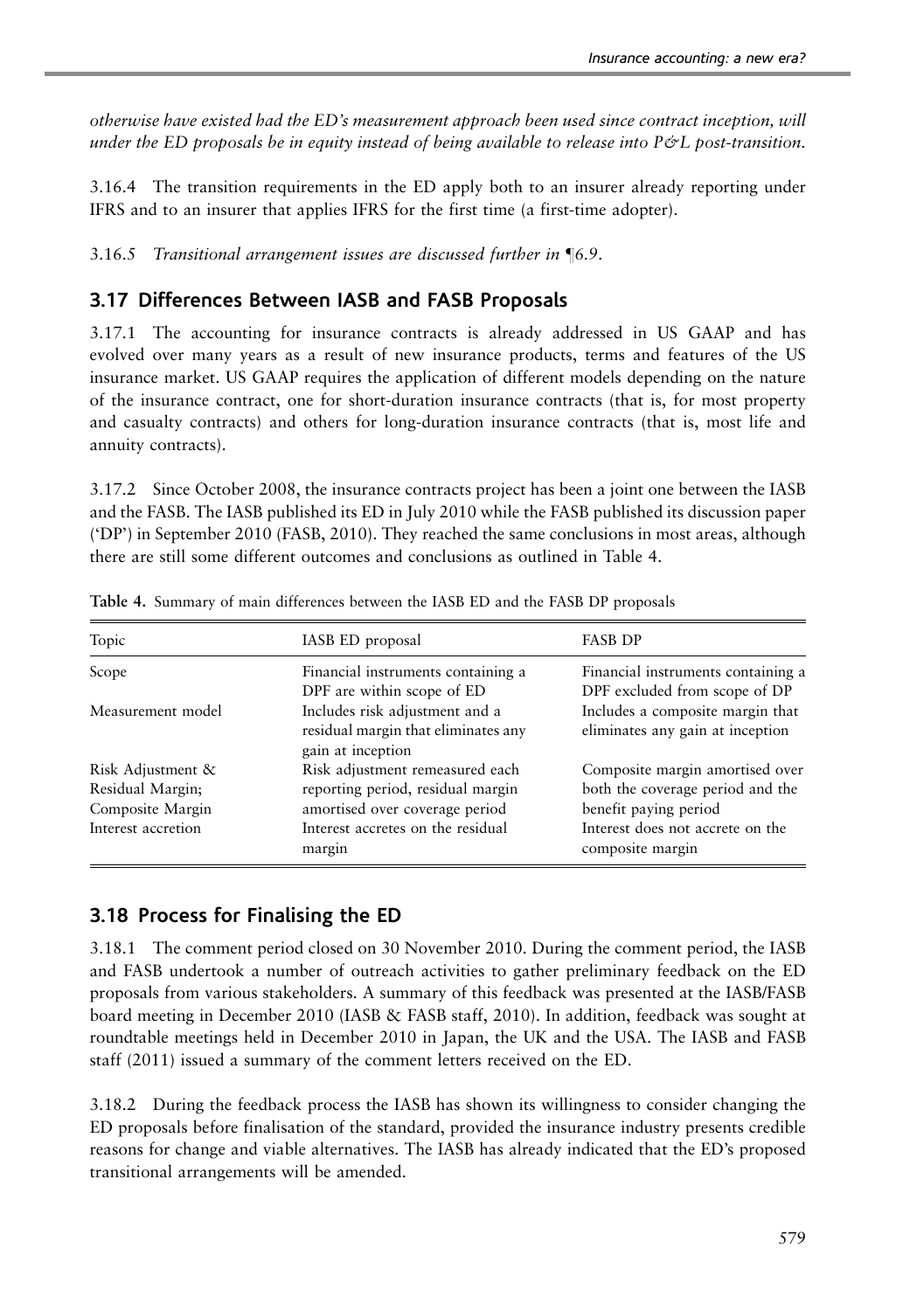3.18.3 The IASB has been conducting a second round of field tests with 15 insurers. The aim of the field testing includes understanding how the proposed approach would operate in practice, identifying where more detailed implementation guidance may be required and assessing how the proposed approach will help insurers to communicate with users of their financial statements.

3.18.4 IASB & FASB staff ([2010](#page-50-0)) set out a proposed project timetable that would enable the IASB to finalise a standard on insurance contracts, and the FASB to finalise an exposure draft, both by June 2011. The timetable sets out, for each month from January to May 2011, the issues that will be discussed, for example, the discount rate, unbundling and transition.

3.18.5 The IASB is aiming to publish a final standard by the summer of 2011 and recognises this is a tight timetable. The IASB staff recently provided tentative recommendations to the Board that the date of mandatory adoption of the standard should not be before 1 January 2015.

### 4. Other Recent IASB Developments Affecting Insurers

4.1 This section discusses some recent and imminent changes to IFRS which affect insurers, other than the Insurance Contracts ED. These include changes to the treatment of financial assets and liabilities (IFRS 9), and proposed changes to the fair value measurement framework and the revenue recognition standard (the latter impacting investment contracts in particular). There are other changes to IFRS not covered in this section which will also affect listed insurers, for example changes in the accounting treatment of consolidations, joint ventures, leases and post employment benefits.

### 4.2 IFRS 9

4.2.1 The development of IFRS 9 to replace the current IAS 39 is probably the most significant accounting standard development for insurers after the changes to IFRS 4, as it affects the classification and measurement of many assets held by insurers. This project is divided into three phases:

- Classification and Measurement.
- Amortised Cost and Impairment.
- Hedge Accounting.

4.2.2 In the first phase of the project, the standards relating to the classification and measurement of financial assets were put on an accelerated timetable as a response to the financial crisis, resulting in the publication of those chapters of IFRS 9 relating to classification and measurement of financial assets in November 2009 (IASB, [2009c](#page-50-0)). This was updated in October 2010 to cover the classification and measurement of both financial assets and liabilities (IASB, [2010h\)](#page-50-0), completing the first phase of this project.

4.2.3 The mandatory adoption date for the entirety of IFRS 9 is proposed to be January 2013, although it is possible that delays to other related projects (including the insurance contracts accounting standard) impact this date.

### 4.2.4 Financial Assets – Classification and Measurement

4.2.4.1 A key change in IFRS 9 is an overhaul of the system of classification and measurement of IAS 39 which was summarised in [Table 2](#page-8-0) in section 2. For debt instruments, the only measurement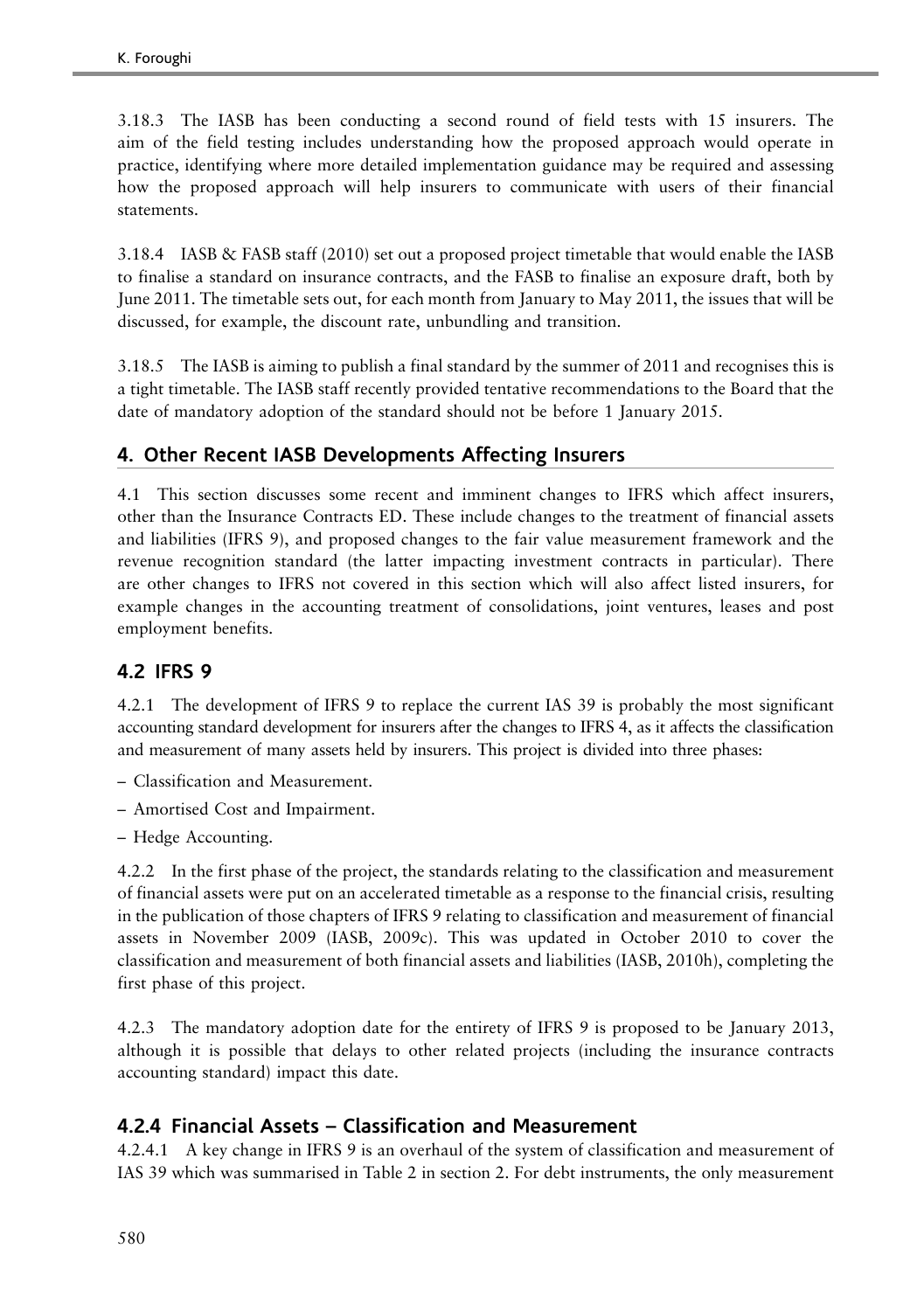approaches allowable will be ''Fair Value through P&L'' and ''Amortised Cost''. Companies classifying assets on an amortised cost basis will need to ensure that they:

– are managed on a contractual yield basis;

– have ''basic loan features''.

4.2.4.2 For equity instruments, two classifications are available: ''Fair Value through P&L'' and ''Fair Value Recorded Through OCI''. For the latter category, changes in value, including those realised on a sale of the asset, will run through OCI, whereas dividend income will be recognised in P&L.

4.2.4.3 For all assets, a fair value option will still apply where it eliminates or significantly reduces a measurement inconsistency. Reclassifications between fair value and amortised cost basis are possible if and only if an entity's business model changes (and after meeting the relevant criteria) and are otherwise prohibited.

### 4.2.5 Financial Liabilities – Classification and Measurement

4.2.5.1 Financial liabilities were ultimately excluded from the text of IFRS 9 published in November 2009 and an exposure draft on the fair value option for financial liabilities was published in May 2010 (IASB, [2010b\)](#page-50-0).

4.2.5.2 As a result of feedback received by the IASB, the vast majority of the eligibility criteria for designating liabilities at fair value through P&L, as well as the bifurcation for embedded derivatives, have been retained from IAS 39.

4.2.5.3 IASB [\(2010b](#page-50-0)) retained the requirement to allow for non-performance risk (i.e. risk of default) in the measurement of financial instrument liabilities held at fair value through P&L. However, the change in fair value attributable to changes in own credit risk was proposed to be presented in OCI instead of through P&L.

4.2.5.4 This led to the publication of a new version of IFRS 9 in October 2010 (IASB, [2010h\)](#page-50-0). IASB [\(2010h](#page-50-0)) incorporates changes to IASB [\(2010b\)](#page-50-0) to reflect feedback received. An amendment was made to incorporate an exception to the requirement to present the change in fair value attributable to changes in own credit risk in OCI instead of through P&L. The exception ''relates to those circumstances where recognising the own credit amount directly in OCI would create an accounting mismatch''. In such circumstances ''IFRS 9 requires the entire fair value change (including the own credit amount) to be recognised in P&L rather than OCI''.

4.2.5.5 IASB [\(2010h](#page-50-0)) retains the requirement from IAS 39 to value financial liabilities with a demand feature at no less than the deposit floor (see  $\P$ 2.5.3.2 [Table 2](#page-8-0) Note 2).

### 4.2.6 Financial Assets – Amortised Cost and Impairment

The second phase of the IFRS 9 project proposes changes to the impairment of assets measured at amortised cost. An exposure draft covering those changes was published in November 2009 (IASB, [2009b\)](#page-50-0), with a supplement published in January 2011 (IASB, [2011\)](#page-50-0). This mainly covers the interest revenue recognition on bank loans. The key change proposed is the switch to an expected loss model, rather than incurred losses for impairment. The change is intended to address the criticism of the incurred loss model that interest revenue recognition is overly high until actual evidence of a trigger event occurs, as well as inconsistent practice on the recognition and treatment of trigger events.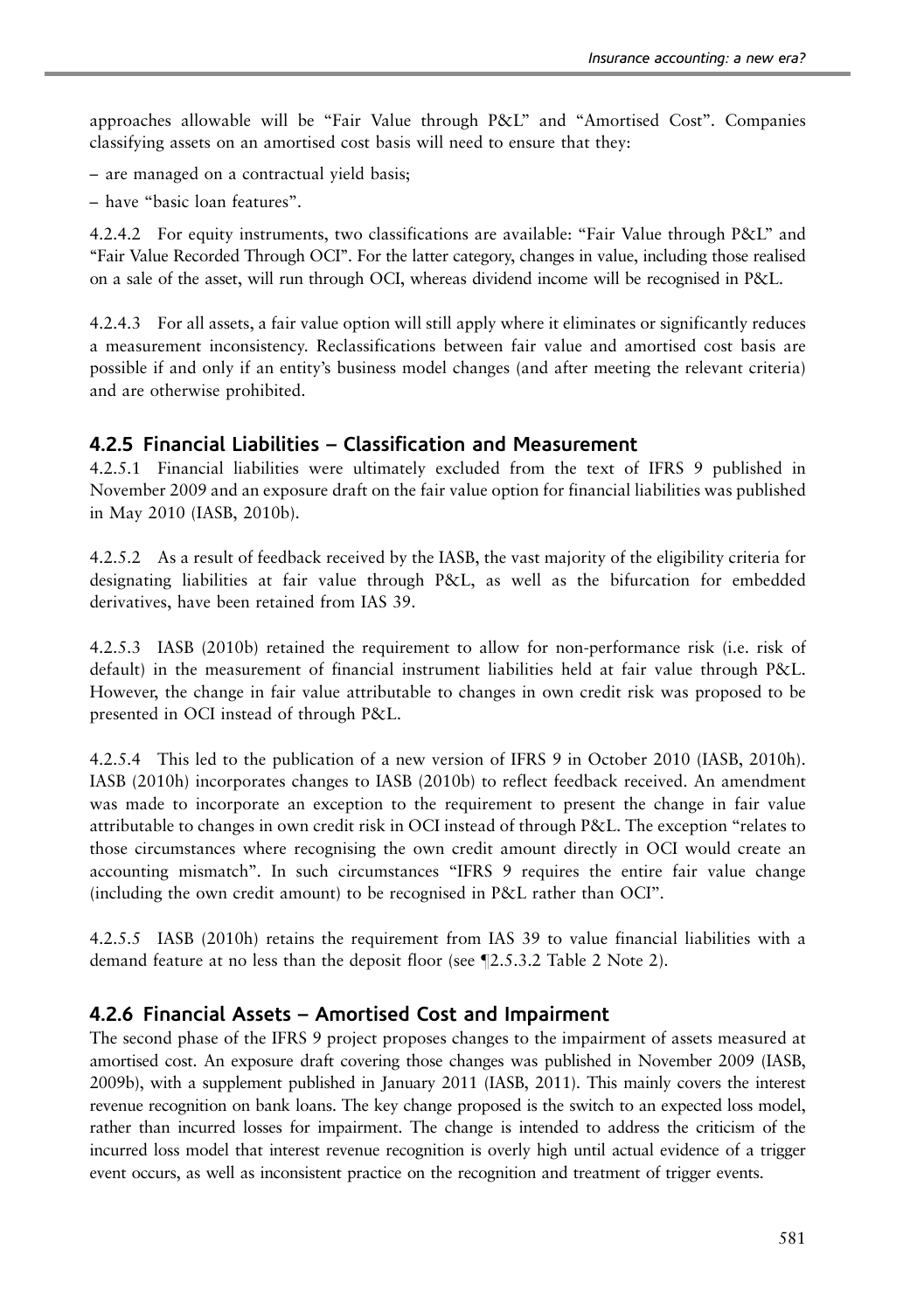## 4.2.7 Hedge Accounting

An exposure draft on changes to hedge accounting rules was published on 13 December 2010 (IASB, [2010c\)](#page-50-0). Key changes proposed are:

- The range of hedges allowable is broader, such as hedging of groups of assets and liabilities on a net basis. Components of non-financial items can be hedged, although it will not be possible to get hedge accounting on components of financial items (e.g., hedging the credit risk component of a bond with a credit default swap).
- The hedge effectiveness requirements have been relaxed.
- Options receive more favourable treatment than under IAS 39 as the time value component of the premium can be treated as a cost of hedging.

### 4.3 Fair Value Measurement

4.3.1 The fair value measurement project aims to:

- establish a single source of guidance for all fair value measurements
- clarify the definition of fair value;
- provide a clear framework for measuring fair value; and
- enhance disclosures around fair value measurement.

4.3.2 In May 2009 the IASB published an exposure draft of a Fair Value Measurement standard (IASB, [2009a](#page-50-0)) and, in August 2010, the IASB staff [\(2010b](#page-51-0)) issued its Staff Draft IFRS Fair Value Measurement. Much of this was consistent with the report of the IASB Expert Advisory Panel ([2008\)](#page-50-0). The final IFRS is expected to be published in the first half of 2011.

4.3.3 The Staff Draft IFRS Fair Value Measurement defines the core principle for fair value measurement as ''the price that would be received to sell an asset or transfer a liability in an orderly transaction between market participants at the measurement date''.

4.3.4 Where observed market prices are deemed to represent orderly transactions, observed market prices should be used in determining fair value. For financial instruments with no observable market price, a mark-to-model approach should be used.

4.3.5 Judgement is required for financial instruments where market prices are observable, but the presence of a number of conditions suggest disorderly markets. An illustrative example may be the corporate bond market in late 2008, where observed bid prices fell significantly over a short time period. At that time, companies found that volumes of trades fell significantly, with both buyers and sellers unable to transact meaningful-sized trades at the observed prices. The Draft IFRS would require companies to judge whether fair value using the core principle would differ from the observed market price. Guidance is also provided on what constitutes an orderly transaction and how to mark-to-model.

4.3.6 Other aspects of the Draft IFRS include:

- When determining fair value, all available and relevant market prices should be considered.
- The use of bid prices in the measurement of financial instrument assets is not required.
- The fair value of a liability should reflect the effect of non-performance risk (i.e. risk of default).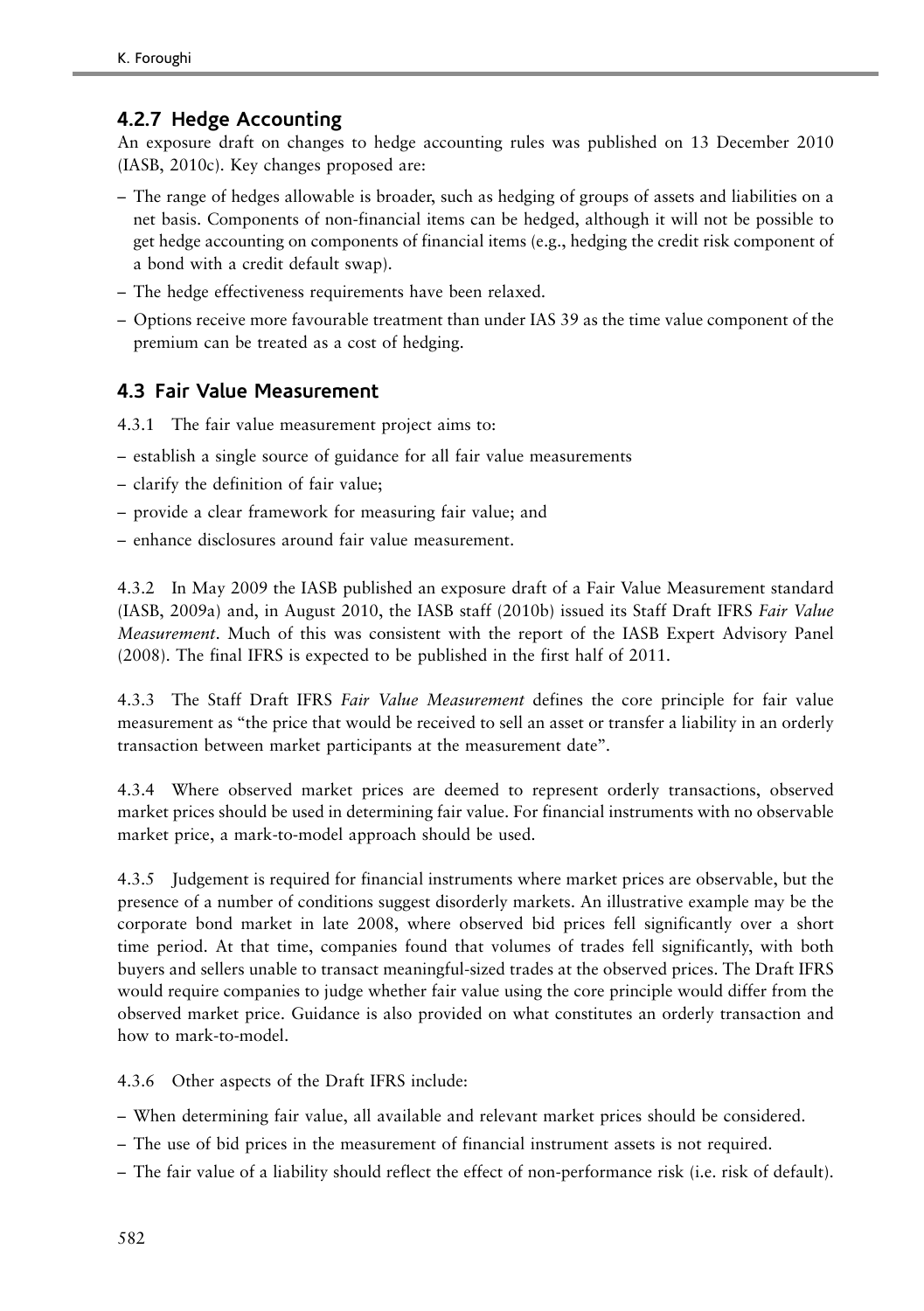– The fair value measurement should consider the most advantageous market, which maximises the value of the asset or minimises the value of the liability.

## 4.4 Revenue Recognition Project

4.4.1 On 24 June 2010 the IASB and FASB published the joint exposure draft Revenue from Contracts with Customers (IASB, [2010g\)](#page-50-0). The proposed standard will replace IAS 18 Revenue, IAS 11 Construction Contracts and related interpretations. A final standard is expected to be published in the summer of 2011.

4.4.2 The proposals are applicable to non-participating investment contracts (e.g. unit-linked and non-unit-linked investment products with no significant insurance component) and retail fund management contracts that provide investment management services.

4.4.3 Acquisition costs are specifically covered by para. 59 of IASB ([2010g\)](#page-50-0):

''An entity shall recognise the following costs as expenses when incurred: (a) costs of obtaining a contract (for example, the costs of selling, marketing, advertising, bid and  $proposal$ , and negotiations)...."

4.4.4 It is unclear whether fees will need to be recognised when incurred or deferred.

4.4.5 It is noted that at the time of writing, the IASB is reconsidering the proposals set out in IASB ([2010g](#page-50-0)) following comments received.

### 5. Review of The Exposure Draft Measurement Model

5.1 This section considers aspects of the ED's proposed measurement model.

### 5.2 Measurement Approach – Background

5.2.1 Most existing insurance accounting measurement models have elements of both a deferraland-matching approach and an economic value approach. The measurement model proposed in the ED also contains elements of both approaches.

5.2.2 A deferral-and-matching approach allocates revenue and expenses to periods after day one in accordance with the provision of risk coverage or services. This approach does not permit a day one profit and usually requires a liability adequacy test. It is typically considered in conjunction with a book value or amortised cost measurement of financial instrument assets backing the insurance liabilities, where an asset impairment test usually applies.

5.2.3 An economic value approach measures the value generation to shareholders arising from the sale of a contract. It typically attempts to measure blocks of business in line with how shareholders would in principle value the underlying cash flows, using a subset of the economic balance sheet. (See O'Keeffe et al., [2005](#page-51-0), Appendix B for a detailed description of the economic balance sheet; further references are provided in that document.) This approach permits a day one profit. It is typically considered in conjunction with a fair value measurement of financial instrument assets. This approach typically forms the building blocks of MCEV reporting.

5.2.4 A deferral-and-matching approach focuses on the measurement of P&L items; an economic value approach focuses on the measurement of balance sheet items.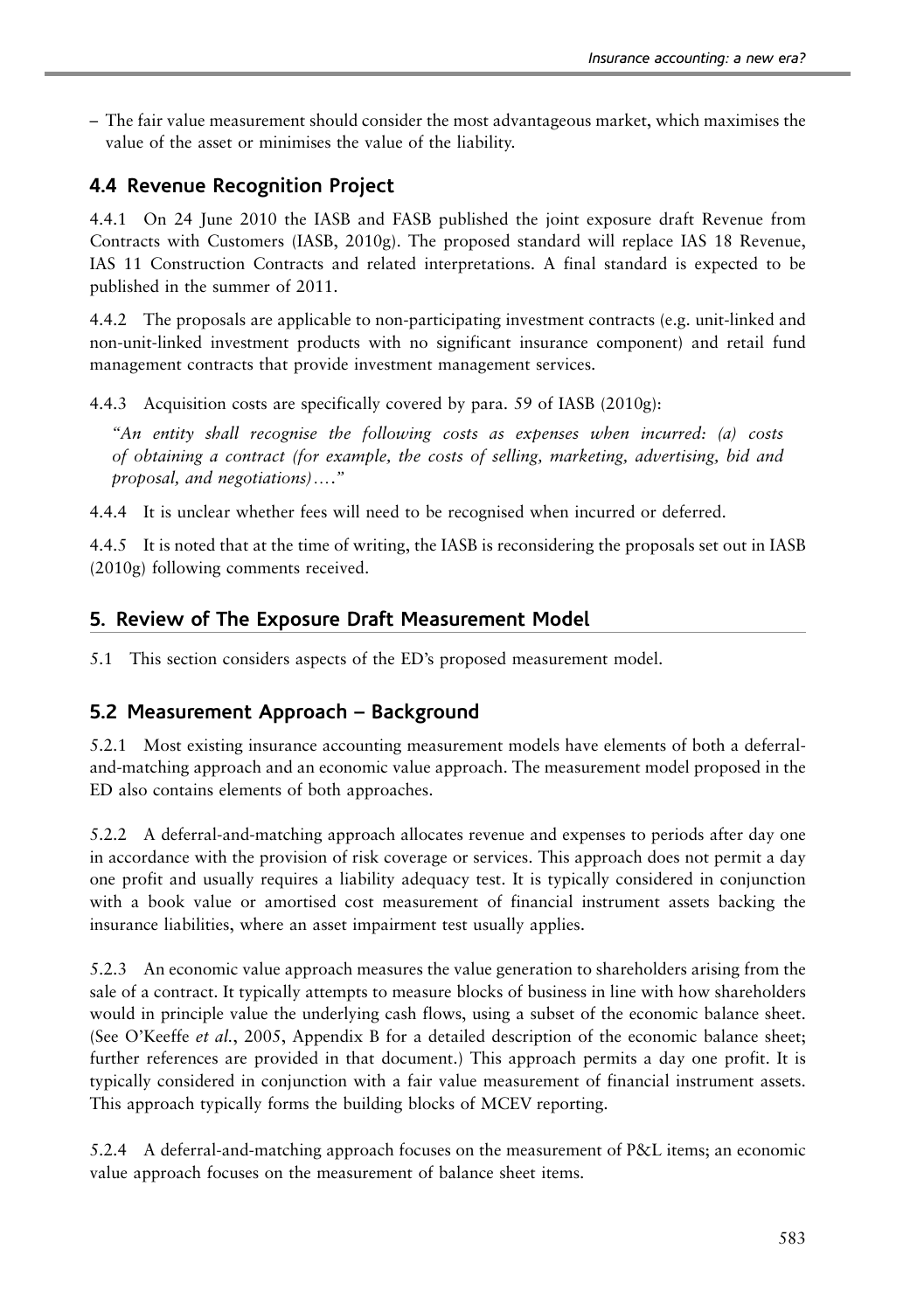5.2.5 The deferral-and-matching and the economic value measurement approaches can be considered as two ends of a spectrum of possible measurement approaches.

5.2.6 A number of advantages can be put forward for a deferral-and-matching approach, including the following:

- It can satisfy better than the economic value approach the 'verifiability' characteristic of useful financial information, as typically less judgement is required in measurement than the economic value approach.
- It aligns with aspects of existing accounting standards in many jurisdictions around the world, in particular US GAAP reporting.
- It aligns with revenue recognition project developments and the likely direction of the future accounting of banks.
- There is less impact from short term market movements and hence less pro-cyclicality.
- The assumptions setting process is more reliable.
- The approach may be preferred by insurers as a basis for measuring taxable profits.

5.2.7 However, a deferral-and-matching approach raises some issues, in particular:

- Two insurers with identical assets and liabilities could show different values, depending on when the assets and liabilities were acquired.
- Its relevance is reduced by not using all current information about assets and liabilities in their measurement.

5.2.8 A number of advantages can be put forward for an economic value approach, including the following:

- The measure satisfies (better than the deferral-and-matching approach) the following characteristics of useful financial information: relevance (particularly from a value perspective) and faithful representation (in that the measure is likely to be more complete, neutral and free from bias than the deferral-and-matching approach).
- By permitting a day one profit, there is no need for a residual margin, and therefore no need to consider how to amortise such a margin.
- It values cash flows in line with financial market practice.
- It recognises changes in experience when they happen rather than those being drip fed through future reporting periods.
- It avoids accounting volatility and instead shows economic impacts from asset-liability mismatching (economic volatility).
- Management performance during the period is recognised with greater transparency.
- There is less need for supplementary value-based reporting such as embedded values.
- It is closer to the Solvency II model and much more familiar to practitioners in Europe.

5.2.9 However, an economic value approach raises some issues, in particular the fair value measurement approach has been criticised for not producing reliable answers where markets are inactive or illiquid.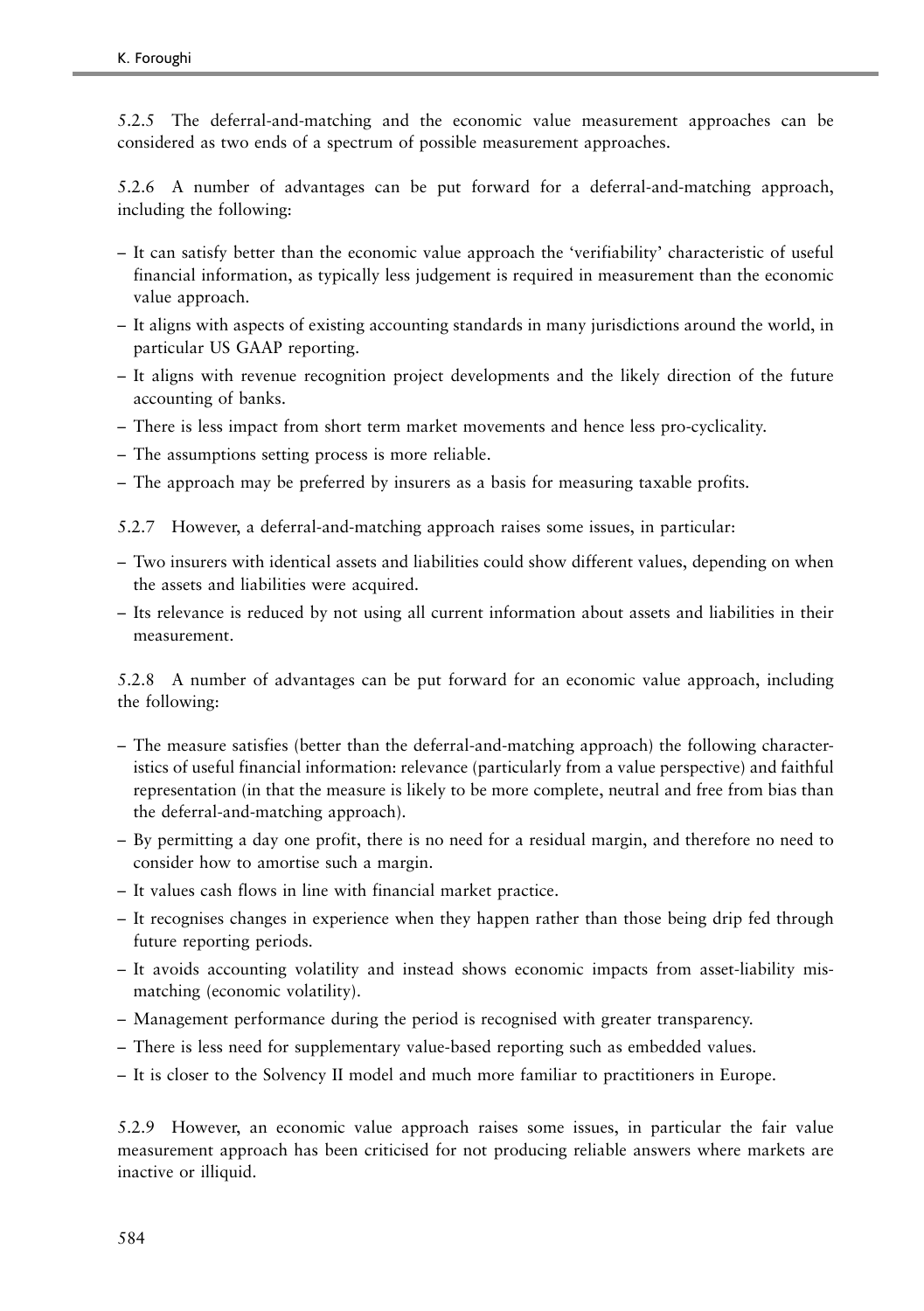### 5.3 Measurement Approach – Review of ED

5.3.1 The IASB Framework does not prescribe a method for measuring assets and liabilities and therefore the IASB has had to develop a specific approach to measure insurance liabilities for the new standard. The IASB has moved away from the suggestion in its Discussion Paper (IASB, [2007](#page-49-0)) of measuring liabilities at current exit value (which was taken to be equivalent to fair value), reflecting the feedback received from many stakeholders.

5.3.2 As insurance liabilities are typically not traded, the use of current exit value would have required significant interpretation by preparers, which would have raised questions about its reliability. Further, as insurers expect in practice to fulfil rather than transfer their obligations, an approach based on fulfilment value may be more consistent with 'faithful representation', one of the qualitative characteristics of financial statements referred to in the IASB Framework (see  $\P$ 2).

5.3.3 A fulfilment value contains two important elements common to a fair value. First, it uses 'expected value', i.e. a probability-weighted average of future cash flows which, in particular, enables the value of options and guarantees to be included. Second, it uses current estimates, at the valuation date, which is designed to help consistency with assets measured at fair value (although note  $\mathcal{S}.5$ ).

5.3.4 The residual margin to eliminate upfront profits is consistent with the ideas that the IASB has used in its project on revenue recognition (IASB, [2010g](#page-50-0)), although it may be unfamiliar to many UK and continental European financial reporting practitioners. The residual margin effectively moves the overall accounting model away from an economic value approach and closer towards a deferral-and-matching approach.

5.3.5 Horton *et al.* ([2010](#page-49-0)) conclude that the IASB approach is consistent with a method of valuing liabilities put forward in the accounting literature, namely the 'relief value' (see Lennard, [2002;](#page-51-0) Macve, [2010](#page-51-0)). This indicates that the value of a liability is the amount by which a firm would be better off if relieved of its liability, to which the suggested answer (in most cases) is the value that the customer places on the contract. This includes the firm's profit margin and is therefore – initially – part of the liability (as is the residual margin in the ED). With time, the firm fulfils its obligations and the residual margin is released into profit.

5.3.6 However, by using a hybrid measurement model that combines elements of both the deferral-and-matching approach and the economic value approach, it may be difficult for users to interpret the results without significant additional information and analysis (Dollhopf et al., [2010\)](#page-49-0). A number of comments on the ED suggested amendments that move the measurement model closer to either a deferral-and-matching or economic value model.

5.3.7 For example, the following amendments would move the measurement model closer to a deferral-and-matching approach (these are discussed further in the subsections shown in brackets):

- allow a locked-in discount rate, for consistency with the amortised cost approach to the measurement of financial instrument assets as set out in IFRS  $9$  ( $\text{\$5.4\text{)}}$ ;
- unlock the residual margin recalibration at future accounting dates, either for non-financial assumptions only or for both financial and non-financial assumptions  $(\S 5.10)$ .

5.3.8 The following amendments would move the measurement model closer to an economic value approach (these are discussed further in the subsections shown in brackets):

– allow gains at inception  $(\sqrt{5.10})$ ;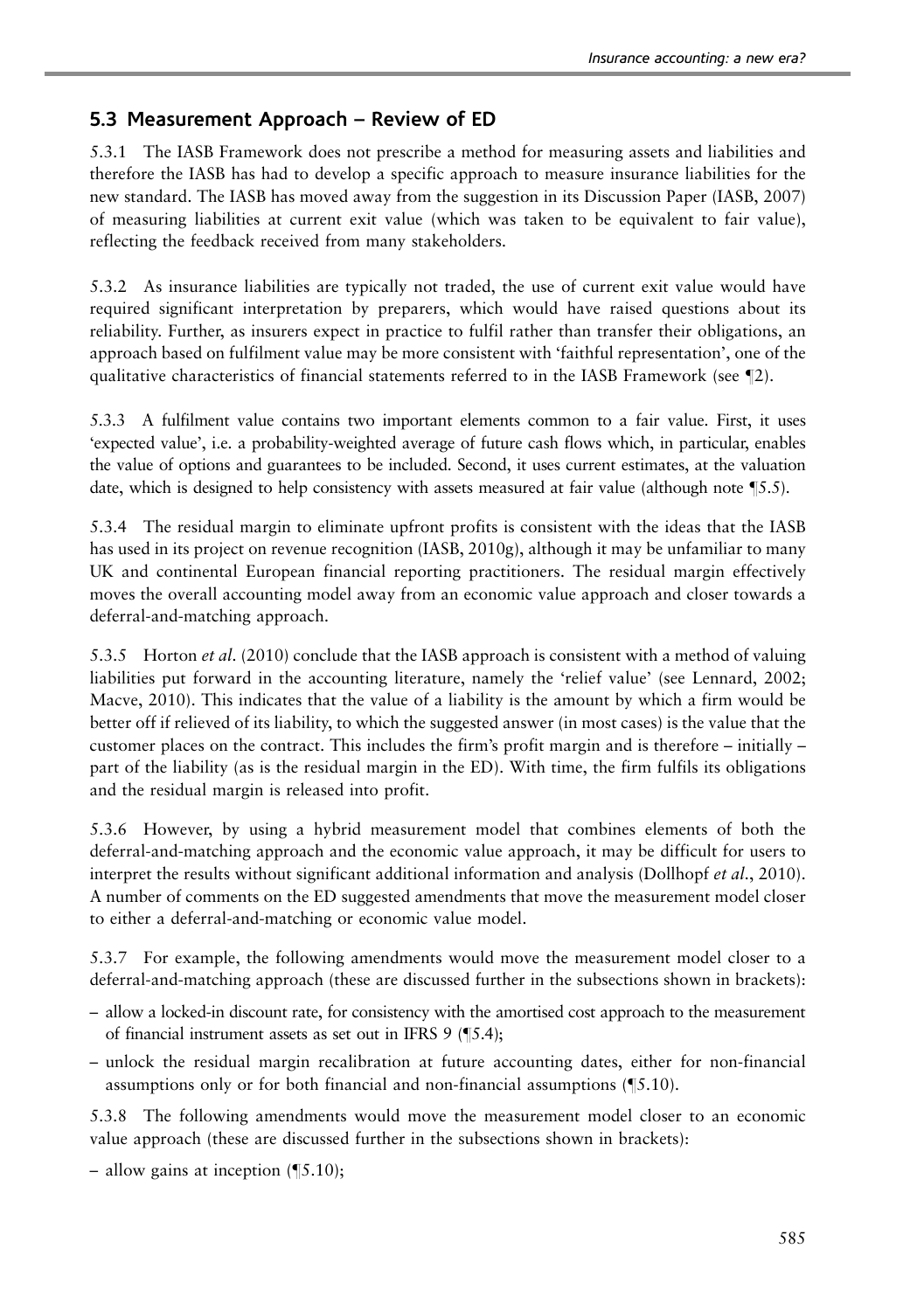- include the cash flows such as overheads and non-incremental acquisition costs that are excluded from the ED in order to reflect fully the expenses expected to be incurred in fulfilling the insurer's obligations  $(\sqrt{6.5})$ ;
- allow a greater diversification effect to be taken into account in the calculation of the risk adjustment  $(\P5.9);$
- align the economic calibration more closely with fair value measurement proposals  $(\sqrt{\phantom{a}}5.5)$ ;
- remove any possible requirement to unbundle unit-linked contracts  $(\mathcal{T}6.6)$ .

### 5.4 Volatility and Discount Rates

5.4.1 A variety of respondents to the ED have expressed concern that its adoption may lead to unwanted or unrepresentative short-term fluctuations (i.e. volatility) in the reported profitability of life insurance companies, as well as counterintuitive balance sheet impacts.

5.4.2 Volatility can broadly be considered as a mixture of accounting mismatches and economic mismatches. Accounting mismatches can arise from different asset and liability measurement approaches under IFRS, some of which could be addressed by adopting available measurement options. For example, where assets are measured at amortised cost, and insurance contract liabilities are measured using current interest rates, there will be an accounting mismatch as current interest rates move away from those 'locked in' by the amortised cost measurement basis. This accounting mismatch can largely be removed by taking up the option to measure financial instrument assets at fair value, although in such circumstances remaining economic mismatches would likely lead to more volatile results, year on year, than for 'investment contracts' with liabilities measured using a deferral-and-matching approach and backing assets measured consistently at amortised cost.

5.4.3 The CFO Forum & CEA [\(2010](#page-49-0)) put forward a proposal to allow a "cost" option to measure insurance contracts, including a locked-in discount rate set at policy inception, for consistency with the amortised cost approach to the measurement of financial instrument assets as set out in IFRS 9.

5.4.4 Economic mismatches can be addressed either by additional disclosures to explain the results, or by reducing the level of economic mismatching between insurance contract liabilities and backing assets.

5.4.5 Volatility in the results may also need explaining where there are differences in the measurement and profit profile of insurance contracts compared with similar business carried out by companies in other sectors.

5.4.6  $\sqrt{5.5}$ –5.8 describe the following possible accounting mismatches:

- mismatch between the fair value measurement of assets and the economic calibration within the ED measurement of the insurance contract;
- the use or otherwise of own credit risk in the ED measurement of the insurance contract;
- the illiquidity premium within the ED measurement of the insurance contract compared with the illiquidity premium of viable investment strategies;
- taxation mismatches that could arise from inconsistencies between the ED and IAS 12 in the measurement of related cash flows.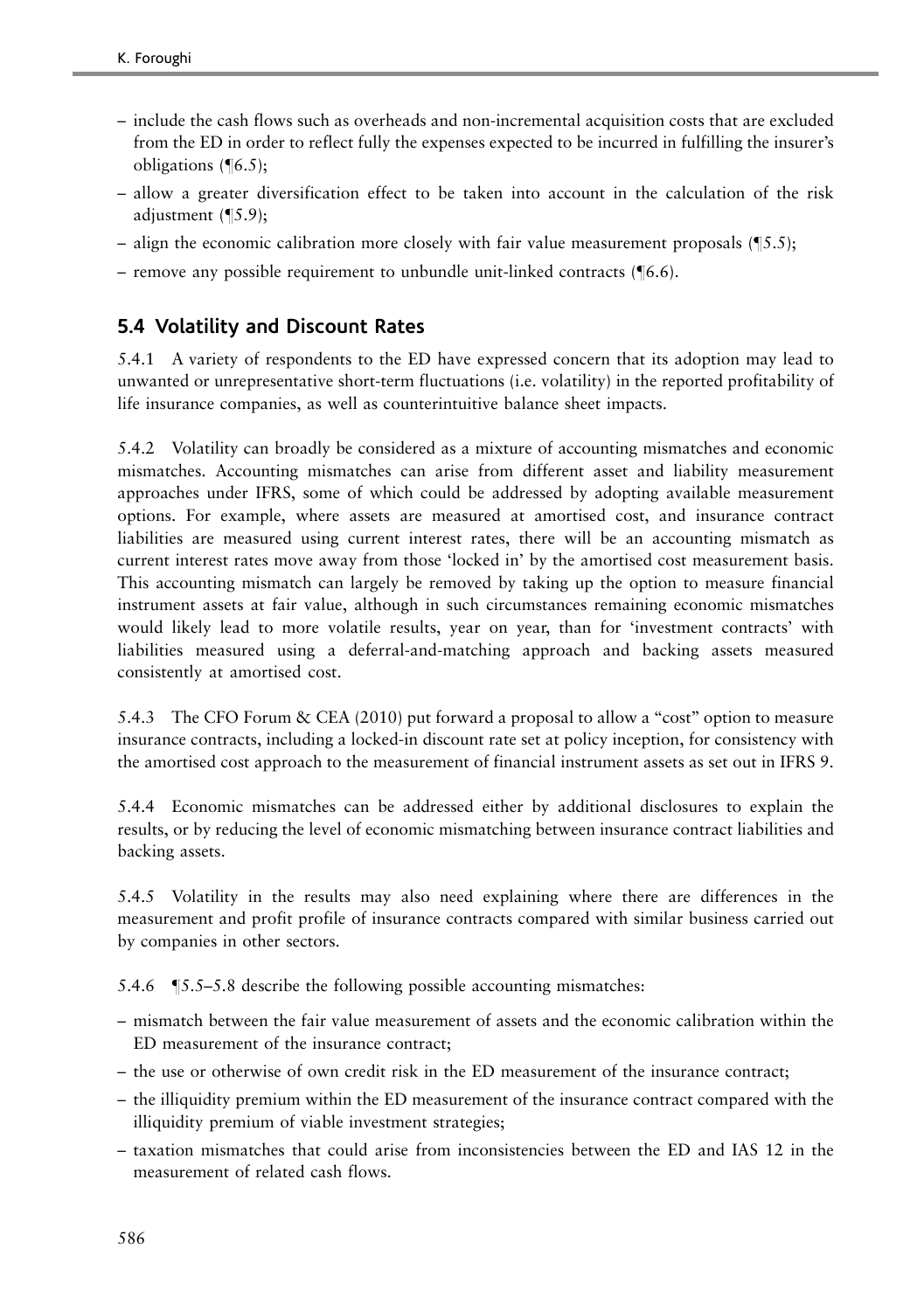### 5.5 Fair Value Measurement

5.5.1 The IASB's fair value measurement proposals define the core principle of fair value measurement as ''the price that would be received to sell an asset or transfer a liability in an orderly transaction between market participants at the measurement date''. This ''orderly transaction'' aspect of the core principle appears inconsistent with the ED requirement to calibrate the market variables underlying the measurement to observable market prices (ED para. 23 (b)) in circumstances where market prices do not reflect an orderly transaction. The ED approach could lead to new types of accounting mismatches between the insurers' assets and liabilities that have not been observed in companies' accounts to date. This accounting mismatch could be addressed by aligning the Insurance Contracts ED with the fair value measurement proposals.

5.5.2 It is also noteworthy that the QIS 5 economic calibration does not seem to have considered the IASB's fair value measurement developments. Foroughi & Murray ([2011](#page-49-0)) set out proposals to reduce potential accounting mismatches under a possible future Solvency II Pillar 1 standard, the following of which are also relevant when considering IFRS proposals:

- Assets held to match insurance contract liabilities should be measured using mid-prices.
- The economic calibration of insurance liabilities should use all available and reliable market data.
- The economic calibration of insurance liabilities should use the most advantageous market.
- The economic calibration of insurance liabilities should permit a small amount of credit risk in the calibration instrument (Foroughi & Murray, [2011,](#page-49-0) recognise that this is contentious).

### 5.6 Own Credit Risk

5.6.1 Shareholders of limited liability companies are generally not required to invest additional capital if the prudential or accounting liabilities of the company exceed the assets. The ability to walk away from the obligations of a company at times of financial distress is, effectively, a put option which has value to the shareholders of the company. This is generally referred to as 'own credit risk' or the 'limited liability put option'.

5.6.2 The recent financial crisis has made the role of own credit risk in the measurement of accounting liabilities more prominent.

5.6.3 The ED does not permit the insurance contract liabilities to be reduced to reflect own credit risk or the risk of non-performance by the insurer (para. 38), except:

- in the case of a reinsurance asset, where the reinsurer's credit risk must be taken into account (ED para. 44);
- indirectly as the discount rate calibration shall reflect ''no or negligible credit risk'' (ED para. 31).

5.6.4 The question of whether to allow for own credit risk in liability measurements has been subject to much debate. A Discussion Paper issued by the IASB staff ([2009](#page-50-0)) set out the advantages and disadvantages.

5.6.5 Specifically for insurance liabilities, a number of respondents have suggested that the IASB look again at this aspect of the measurement model.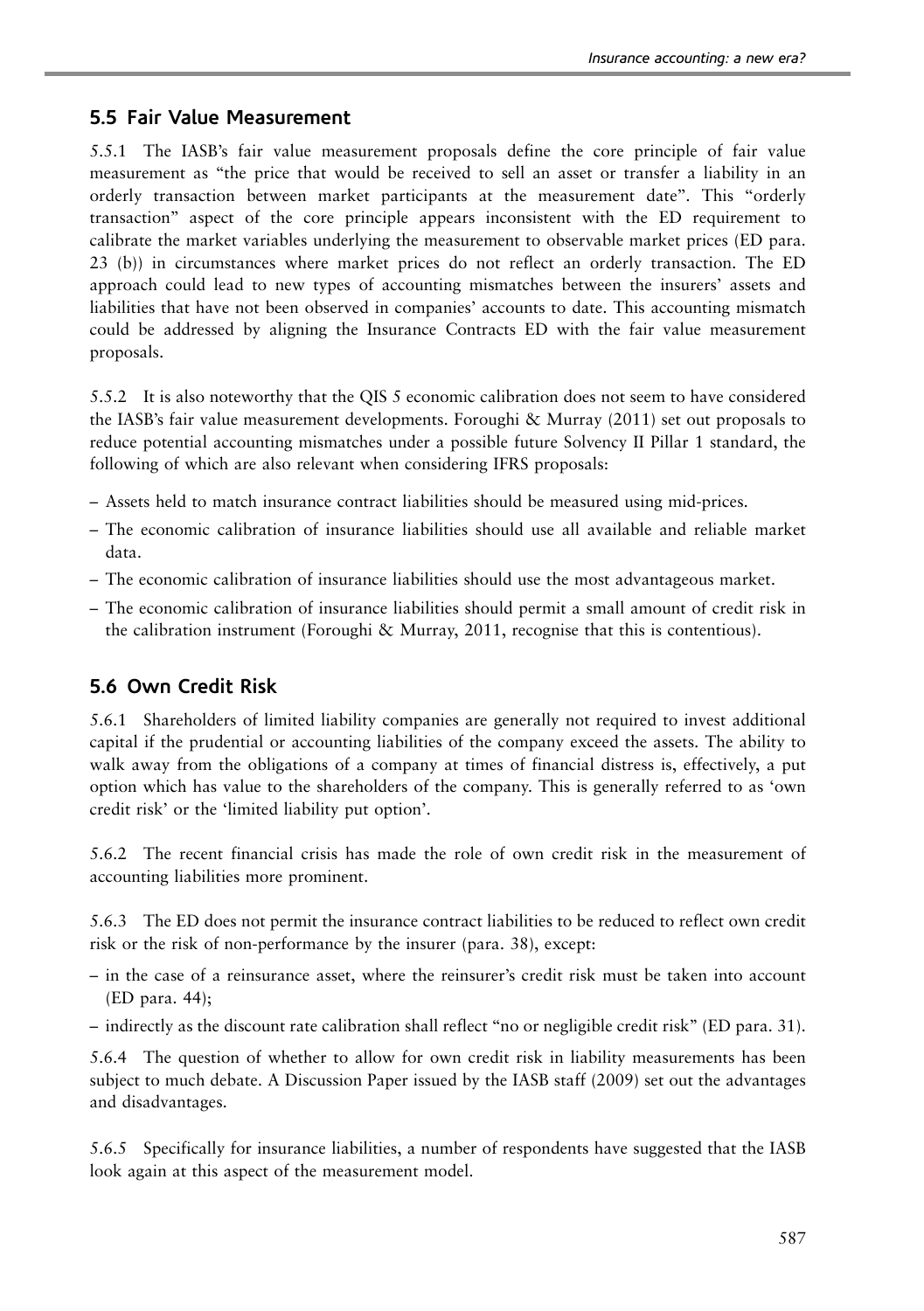5.6.6 Reasons why the IASB excluded own credit risk from the insurance liability measurement may include the following:

- While the credit risk associated with existing policyholders can lead to a reduction in the existing liability, it can also lead to a reduction in the franchise value of an insurance company's balance sheet. However, the franchise value is generally made up of the value associated with selling future new business and is not normally permitted as an accounting asset.
- It reflects feedback from the insurance industry on the IASB's Insurance Contracts Discussion Paper (received prior to the recent financial crisis) and earlier lobbying; for example see CFO Forum ([2006\)](#page-48-0).
- It is perceived as more consistent with the fulfilment value model underlying the ED's present value of fulfilment cash flows building blocks.
- It is perceived to lead to counterintuitive results, in that a decline in the creditworthiness of insurance liabilities can lead to a reduction in the liability or an increase in IFRS equity.
- The insurance regulatory regime in many countries, including the UK, may lead to a negligible allowance in certain circumstances.
- The risk of non-performance by any one specific insurer is difficult to measure.

5.6.7 Reasons why respondents have suggested that the IASB look again at own credit risk may include the following:

- The exclusion of credit risk in the measurement of insurance liabilities, together with the full allowance in the measurement of backing assets, arguably creates an accounting mismatch.
- Such a mismatch may well be negligible in benign financial markets and strongly regulated insurance industries, but may be much more significant in extreme financial conditions or for insurance contracts issued in industries with weak or non-existent regulation. In such circumstances the mismatch could lead to counterintuitive results, such as negative equity.
- In extreme financial conditions, it may be challenging to identify any calibration asset that fulfils the ''no or negligible credit risk'' condition (para. 31) at a time when regulators may be encouraging insurers to reduce asset liability mismatch risk. This may therefore lead to financial instability and unstable markets as insurers struggle to identify matching assets.
- This aspect is not consistent with the measurement of non-insurance liabilities, such as financial instrument liabilities or pension scheme promises. It is noted though that it is often easier to buy back financial instrument debt or renegotiate pension scheme promises than negotiate not to meet policyholder promises.
- Insurance industries have at times been unable to meet guaranteed promises to policyholders, in particular at times of financial crisis. For example consider the Japanese insurance industry in the 1990s and early 2000s.
- This aspect may be inconsistent with regulation or legislation in specific industries where insurance companies are permitted to renegotiate policyholder promises in specific extreme circumstances without triggering bankruptcy.
- In the preceding two examples, the ED's proposals would lead to a significant discontinuity in reported results over time as insurers declare bankruptcy or renegotiate policyholder promises.
- This aspect may make it more challenging to meet the risk adjustment principle in para. 35, given that insurers may otherwise rationally take into account own credit risk as a partial offset to financial distress costs.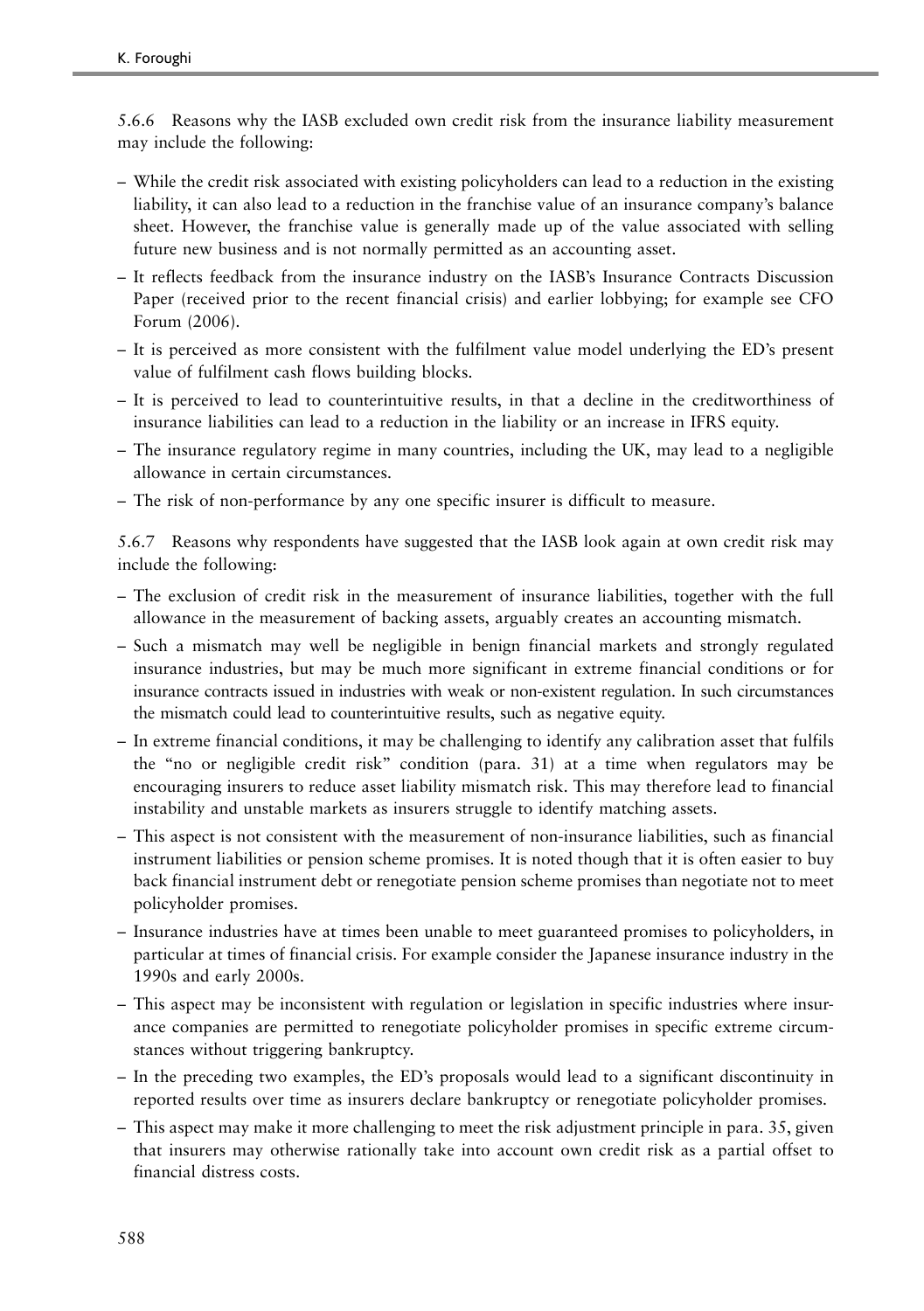– It is possible to consider and develop further the concept of an industry-wide own credit risk adjustment, while still excluding the possibility of an insurer-specific adjustment.

## 5.7 Illiquidity Premium and Viable Investment Strategies

- 5.7.1 The ED states the following with respect to the illiquidity premium:
	- $-$  Para. 31: "... the discount rate shall reflect the yield curve... with an adjustment for illiquidity (see para. 34).''
	- Para. 34: ''Many insurance liabilities do not have the same liquidity characteristics as assets traded in financial markets. For example, some government bonds are traded in deep and liquid markets and the holder can typically sell them readily at any time without incurring significant costs. In contrast, policyholders cannot liquidate their investment in some insurance contract liabilities without incurring significant costs, and in some cases they have no contractual right to liquidate their holding at all. Thus, in estimating discount rates for an insurance contract, an insurer shall take account of any differences between the liquidity characteristics of the instruments underlying the rates observed in the market and the liquidity characteristics of the insurance contract.''

5.7.2 This interpretation of the term ''illiquidity premium'' appears to measure an insurance liability as an equivalent hypothetical asset which produces broadly similar cash flows, with similar levels of liquidity or illiquidity to the liability. A similar interpretation can be found within Solvency II QIS 5.

5.7.3 However, this interpretation ignores the point of view that the term ''illiquidity'' in this context relates to assets, not liabilities. Liabilities are often by nature illiquid from the perspective of the liability holder, as in most circumstances the liability holder does not have the right to force the asset holder to trade.

5.7.4 A mismatch can arise in extreme financial conditions where illiquidity premia may be much higher. If an insurer chooses not to hold illiquid assets, then in more benign market conditions (where illiquidity premia are typically much smaller) that is a reversible investment management decision. However, in more extreme market conditions where illiquidity premia can be much larger and the impact on measurement more significant, insurers who do not already own illiquid assets may be forced to recognise the accounting benefit in the measurement of the liabilities without being able to capture the illiquidity premium in practice. It is debatable whether this is an accounting or economic mismatch. (See Foroughi, [2010,](#page-49-0) for further discussion and additional references.)

5.7.5 A similar issue can arise within IAS 19 accounting, impacting UK companies' defined benefit pension schemes. During the recent financial crisis the deficit of a number of pension schemes fell significantly, as a result of being forced to apply a high quality corporate bond rate to measure all pension liabilities, while holding a significant proportion of backing assets in government bonds or collateralised swaps.

## 5.8 Taxation Accounting Mismatches

5.8.1 Several taxation accounting mismatches can arise as a result of the ED measurement model.

5.8.2 There are two aspects of IAS 12's approach to measuring deferred tax assets and liabilities that are inconsistent with the ED measurement model (Foroughi, [2010](#page-49-0)):

– no discounting is permitted;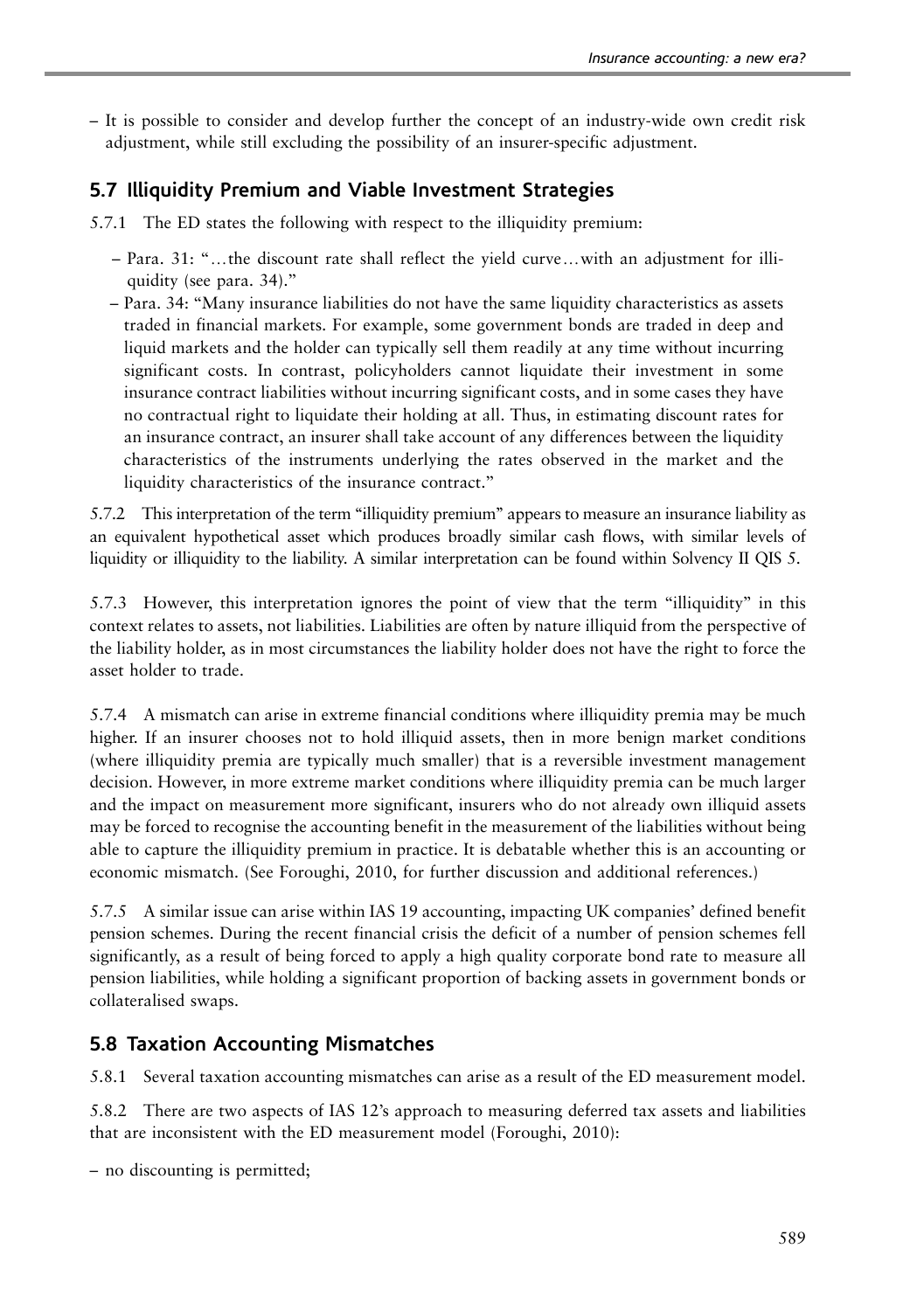– a deferred tax asset or liability should only be set up if the future cash flow is probable to arise i.e. greater than 50% probability (although there are proposals to amend this to an expected value approach).

5.8.3 The Institute and Faculty of Actuaries [\(2010a\)](#page-49-0) provided one specific taxation accounting mismatch example, in the context of unit-linked business:

''We were pleased that the exposure draft addressed some accounting mismatches for this business. However, we were disappointed that one such mismatch was not dealt with, namely that associated with the requirement to cover a deposit floor (surrender value) in the policyholder liability combined with the need to establish a deferred tax charge on a full undiscounted basis. In the UK the allowance within a unit fund for capital gains tax may be less than the full undiscounted amount for reasons associated with treating policyholders fairly and this can lead to some wide, artificial swings in reported profit. We appreciate the IASB's desire not to change IAS 12 merely on account of an issue largely confined to UK unit-linked business. However, it would be helpful if, say, the Basis for Conclusions could record that the deposit floor for unit-linked business need not be the actual surrender value but rather could reflect the IAS 12 deferred tax liability where this adjustment removes an accounting mismatch.''

## 5.9 Risk Adjustment

5.9.1 The risk adjustment and the three techniques permitted to measure it are described in  $\P$ 3.12. As insurers are in the business of taking risks, information about the implications of those risks should in principle be helpful; however, the risk adjustment as proposed raises several concerns set out in  $\P$ 5.9.2–5.9.7 below.

5.9.2 The risk adjustment as drafted is concerned with the risk that cash flows exceed those expected. This is different from the risk adjustment proposed for liabilities subject to IAS 37 (IASB, [2010e\)](#page-50-0), which referred to outflows of resources differing from those expected, i.e. covering the risk that there are favourable as well as unfavourable outcomes. This wording change was requested in a number of comment letters to the ED.

5.9.3 The risk adjustment is calculated at the level of a portfolio of insurance contracts, excluding the effect of diversification between portfolios, so that the impact of risk on the insurer itself will not be apparent.

5.9.4 The phrase "the maximum amount the insurer would rationally pay to be relieved of the risk'' in the risk adjustment principle appears to introduce an exit value concept, albeit based on the insurer's own perspective rather than that of a third party.

5.9.5 It is not clear from whose perspective the risk adjustment is meant to be calculated. If an insurer were to report a risk adjustment of X, it could be inferred that the directors regard the cost of risk to the insurer as X, suggesting the risk adjustment is calculated from the directors' perspective. However, there is little guidance in the ED provided to help the directors make this judgement. An alternative approach may be to reflect a shareholder perspective, taking into account the ability (or otherwise) of shareholders to diversify away the risks in the measurement. This is similar to the suggestion set out in para. 83 of the Basis of Conclusions of the European Insurance CFO Forum Market Consistent Embedded Value Principles  $\mathcal{O}^5$  when calculating MCEVs, in the context of the Cost

 $5$  " $\odot$  Stichting CFO Forum Foundation 2009.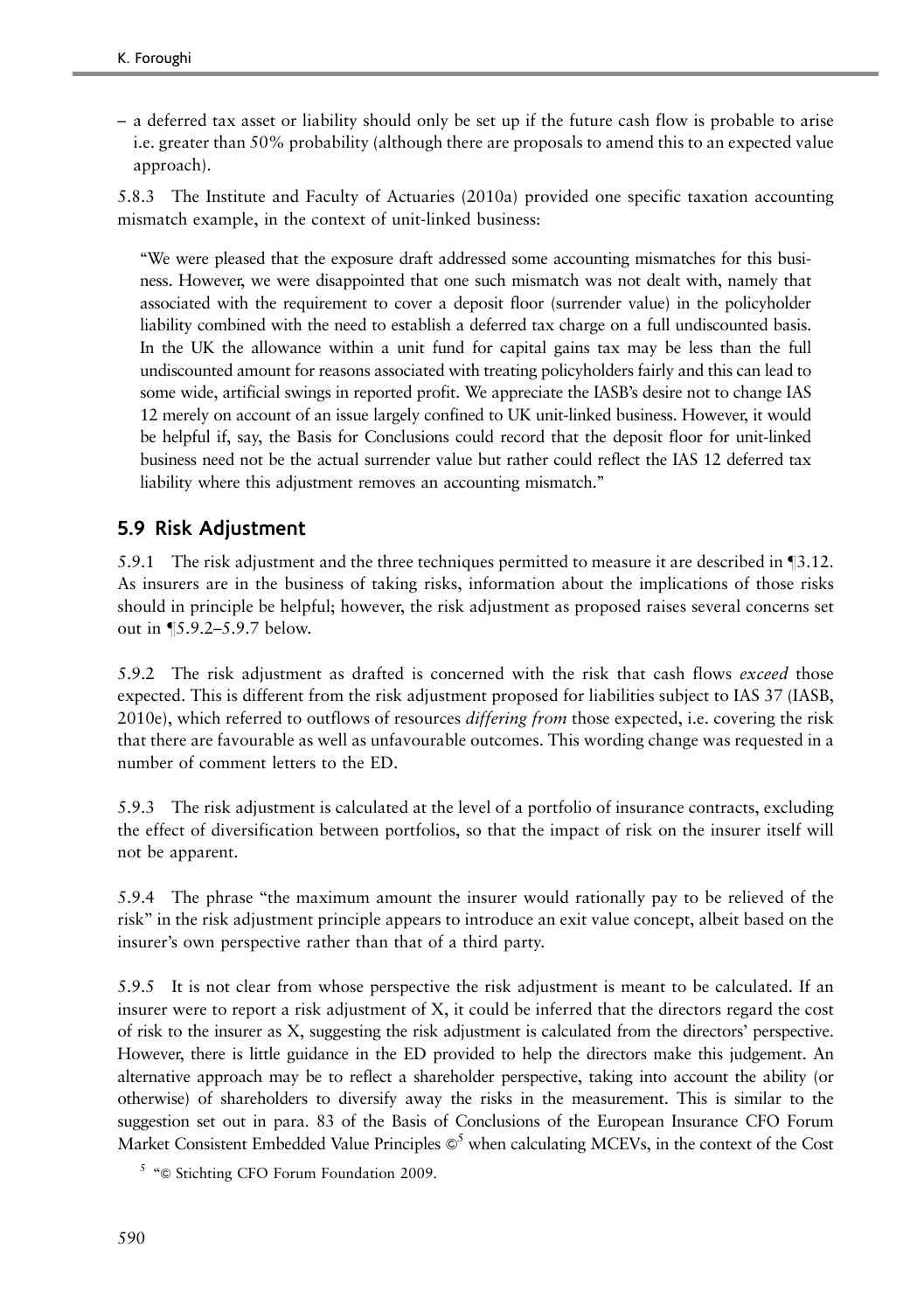of residual non-hedgeable risk component (CFO Forum, [2009a](#page-49-0) and [2009b\)](#page-49-0). This suggestion may help avoid agency risk, the risk that the interests of management and shareholders are misaligned.

5.9.6 The measurement of the risk adjustment is not permitted to take into account own credit risk, due to ED para. 38. This appears inconsistent with the ''rational'' aspect of the risk adjustment principle.

5.9.7 The IASB proposes that only the three specified methods (cost of capital, confidence interval and conditional tail expectation) be used to measure the risk adjustment. A number of comment letters to the IASB suggested that this is undesirable as it rules out new and possibly better methods that may be developed. A principles-based approach to permissible methods may be more appropriate, recognising that none of the three prescribed methods were originally designed for the purpose of calculating the ED's proposed risk adjustment.

### 5.10 Residual Margin

5.10.1 The unit of measurement of the residual margin calculation will increase the likelihood and potential level of day one losses, due to its level of granularity.

5.10.2 Since the fulfilment cash flows exclude an allocation of general overheads or nonincremental acquisition expenses, the initial residual margin reflects the expected lifetime shareholder profits on the contract plus components representing the future general overheads and non-incremental acquisition costs reasonably allocated to the contract.

5.10.3 There are a number of aspects of the residual margin calculation post day one that will create conceptual and practical challenges for insurers. In particular:

- The detailed definition of the pattern for release of the residual margin is contrary to a principlesbased approach.
- For certain products such as whole life, the amortisation pattern based on incurred claims and benefits will be back-ended, and significantly different to the pattern of the provision of services or the emergence of overhead costs.
- The unit of account will differ from that used for the risk adjustment calculation.
- Tracking the residual margin and its release over time will be complex and will require systems developments.
- The run-off of the residual margin is determined without reference to the timing of the charges that the insurer makes. Hence, if an insurer changes the pricing of a product so that charges are more front-end-loaded, but with the overall residual margin unchanged, that would have no effect on the time-profile of reported profits. This is an odd result and arguably inconsistent with faithful representation.

5.10.4 The fact that the residual margin is not recalibrated, particularly for changes in noneconomic assumptions, is conceptually incoherent with the deferral-and-matching rationale for a residual margin. A way of moving closer to a deferral-and-matching model would be to require the residual margin to be recalibrated for changes in future assumptions, and to act as a shock-absorber, subject to a loss recognition test. This change may only apply to non-economic assumptions if insurers measure the backing assets at fair value. Recalibration of the residual margin would reduce the impact on net income of volatility relating to changes in future non-economic assumptions and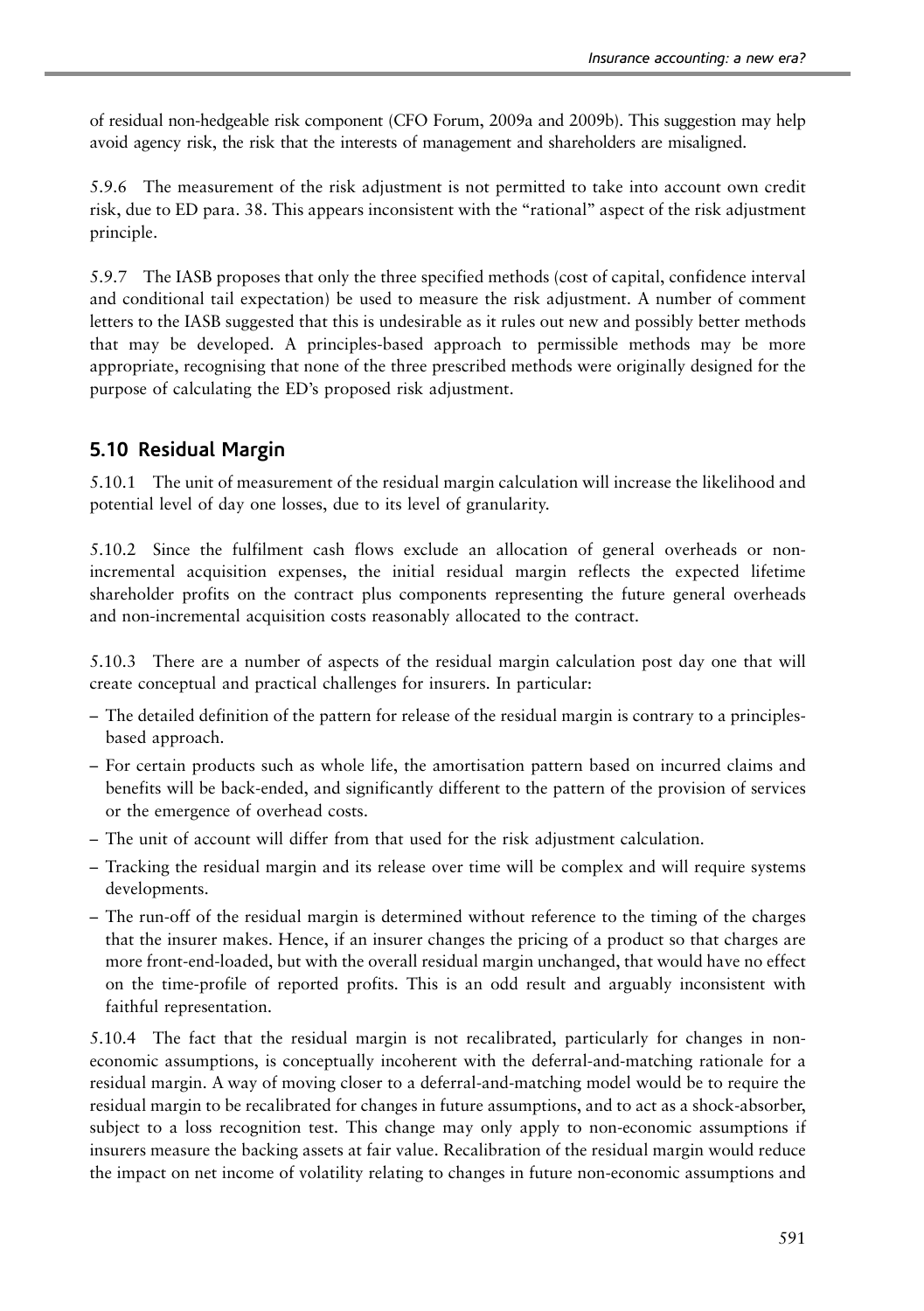hence mitigate pressure on insurers to leave non-economic assumptions unchanged. The approach under the Australian Margin on Services method (Australian Accounting Standards Board, [2009](#page-48-0)) provides a case study for a practical method for recalibrating the residual margin.

5.10.5 Alternatively, a move closer to an economic value approach would require the residual margin to be removed, permitting a day one profit. This would imply a major change to the proposed measurement model.

### 6. Issues Arising for UK Life Insurers

### 6.1 Introduction

6.1.1 The Insurance Contracts Exposure Draft and other current IFRS developments will have major implications for insurance companies. Section 5 set out issues related to the measurement model. This section describes other key issues for UK life insurers. This includes the following commercial, practical and reporting issues:

- timeline and interaction with Solvency II;
- systems and data development;
- new business profit recognition and distribution channels;
- excluded expense cash flows;
- unbundling;
- contract boundaries;
- participating business;
- transitional arrangements.

The presentation requirements of the ED are considered further in section 7, and resulting implications are discussed in section 8.

6.1.2 The material in this section is drawn from a variety of sources including the ED and other IASB material, Coughlan et al. ([2010\)](#page-49-0), Deloitte ([2010](#page-49-0)), Dollhopf et al. ([2010\)](#page-49-0), Foroughi [\(2010\)](#page-49-0), Institute and Faculty of Actuaries [\(2010a\)](#page-49-0), KPMG ([2010](#page-51-0)), PricewaterhouseCoopers [\(2010](#page-51-0)) and Towers Watson ([2010\)](#page-51-0).

### 6.2 Timeline and Interaction with Solvency II

6.2.1 During 2011 it is expected that the Solvency II Level 2 implementing measures and the new IFRS for insurance contracts, financial instruments and revenue recognition will be finalised.

6.2.2 The European Commission [\(2011](#page-49-0)) published a provisional version of the draft text of the Omnibus II Directive on 19 January 2011. This directive will, if adopted, amend the Solvency II Directive. It is proposed that Article 311 of the Solvency II Directive is replaced by: "Articles ... and Annexes ... shall apply from 1 January 2013." As widely anticipated, this introduces a two-month delay to the implementation of Solvency II.

6.2.3 The effective dates of the various Proposed IFRS are still to be finalised and the IASB is consulting on this matter. There is therefore a risk that the various Proposed IFRS may become effective at different times resulting in multiple transitions and restatements.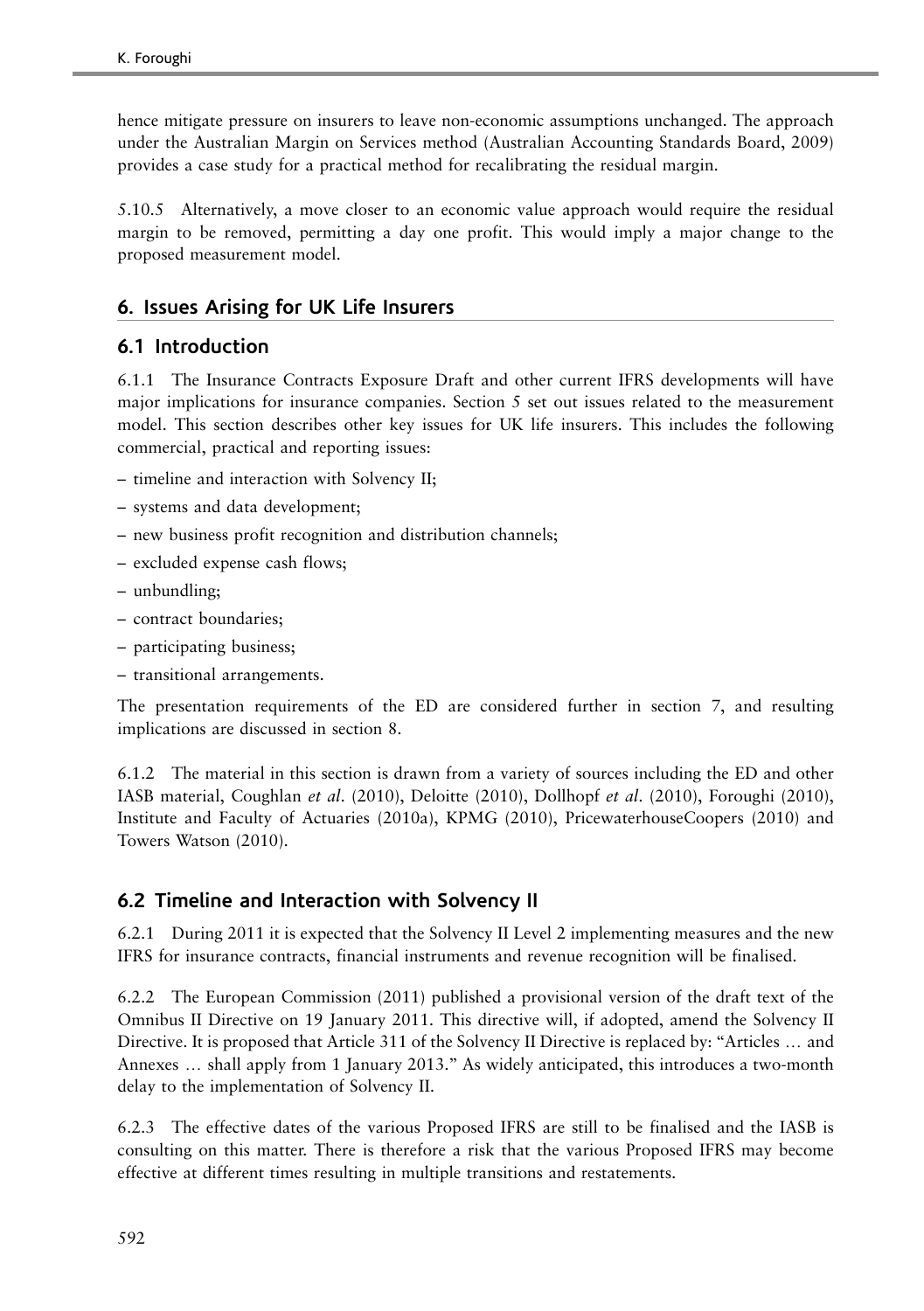

Figure 1. Expected timeline of Proposed IFRS and Solvency II developments

6.2.4 It is noted in  $\P$ 3.18.5 that the mandatory date of adoption of a new insurance contracts IFRS may not be before 1 January 2015. This means that it is likely that Solvency II will be implemented before a new insurance contracts IFRS.

6.2.5 These timing issues present a range of practical challenges and considerations, as the current IFRS reporting requirements for insurance contracts are often based on Solvency I or US GAAP methods.

6.2.6 An expected timeline of Proposed IFRS and Solvency II developments in set out in Figure 1.

6.2.7 Given the likelihood that Solvency II is applicable prior to the effective date of the new IFRS insurance standard, insurers may have a number of IFRS reporting options for insurance contracts in the interim period, including:

- Maintain current approach. This would require the parallel running of current models and processes in addition to those required by Solvency II.
- Adopt Solvency II (or a modified version). This would require a careful assessment of the current IFRS 4 and IAS 8 requirements to check whether such an approach is permitted. A further change would then be required to adopt the new insurance contracts standard, once it becomes mandatory.
- Adopt the requirements of the new insurance contract standard. Insurers might adopt the requirements of the insurance contract standard either through early implementation of the standard itself (subject to its endorsement by the European Commission) or possibly by adopting some of its requirements as a way of improving existing accounting policies under IFRS 4.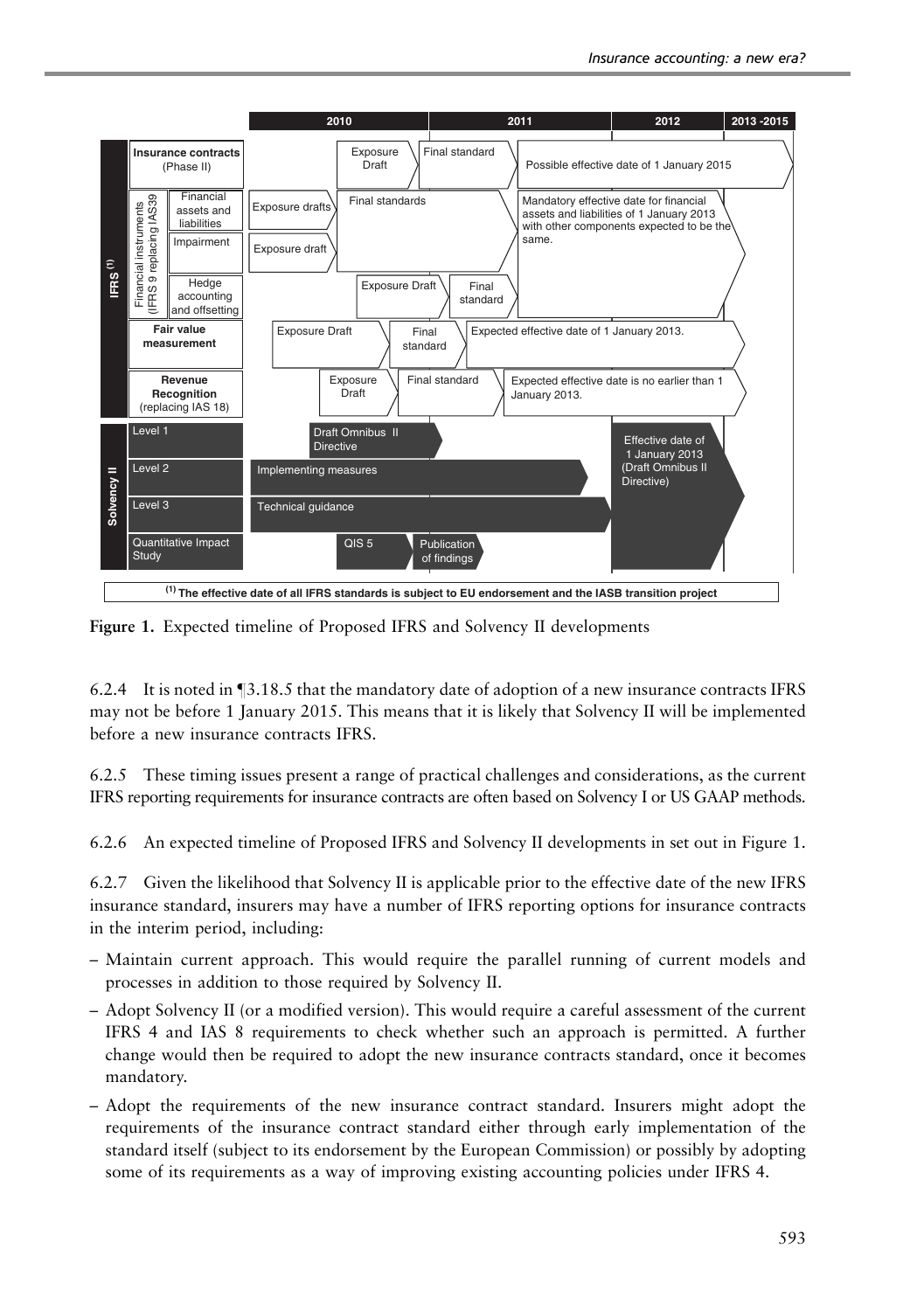6.2.8 In addition, the required changes by HMRC to the taxation regime for UK life insurers will be another significant consideration in the interim period. The current tax regime for UK life insurers is based on the FSA regulatory return. Under Solvency II, there will be no equivalent regulatory return. HMRC entered into consultation process in 2010 to examine the tax basis for insurance companies, both life and non-life insurers (Treasury & HMRC, [2010\)](#page-51-0). At an early stage during the consultation process, it was proposed that life insurers would move to be taxed based on the IFRS profit disclosed in the statutory accounts. A response to the taxation proposals was provided by the UK Actuarial Profession Taxation Working Party (Institute and Faculty of Actuaries, [2010b](#page-49-0)); this included the following:

- If IFRS profit is selected as the basis for tax, then it is important that fiscal adjustments are included in the tax computation to reduce any disconnect between the timing of tax payments and the emergence of capital (under Solvency II).
- A suitable mechanism to provide a smooth transition process should be developed.
- Major reform of the ''I minus E'' UK taxation system is not required for the implementation of Solvency II.

The consultation process continues in respect of the more detailed aspects of life company taxation in a statutory accounts based regime. A Ministerial Statement is expected to be published on Budget Day (23 March 2011) with further clarification of the proposed changes.

6.2.9 Overall, insurers are likely to face significant challenges in delivering to both the Proposed IFRS and Solvency II timetables.

### 6.3 Systems and Data Development

When compared to requirements for current IFRS reporting, the proposals as they stand are likely to require significant data gathering and systems/modelling changes, including:

- a modelling platform to cater for all financial and regulatory reporting requirements, including Solvency II;
- stochastic modelling of embedded options and guarantees, likely in many cases to be Monte Carlo simulation modelling;
- earnings forecasting and analysis models;
- capability to process large quantities of information efficiently;
- use of judgment and additional modelling to measure the risk adjustment (three methods allowed under current proposals);
- residual margin calculation and amortisation (granularity and unit of measurement may create challenges) and
- unbundling.

Many of these changes are in addition to those required under Solvency II reporting.

### 6.4 New Business Profit Recognition and Distribution Channels

6.4.1 The timing of new business profit recognition may change significantly between current IFRS reporting and the Insurance Contracts ED. The impact may vary between different product lines and between different insurers, even for contracts where the underlying features are similar. Appendix B shows some examples of earnings pattern for two typical UK products, an immediate annuity and a term assurance product.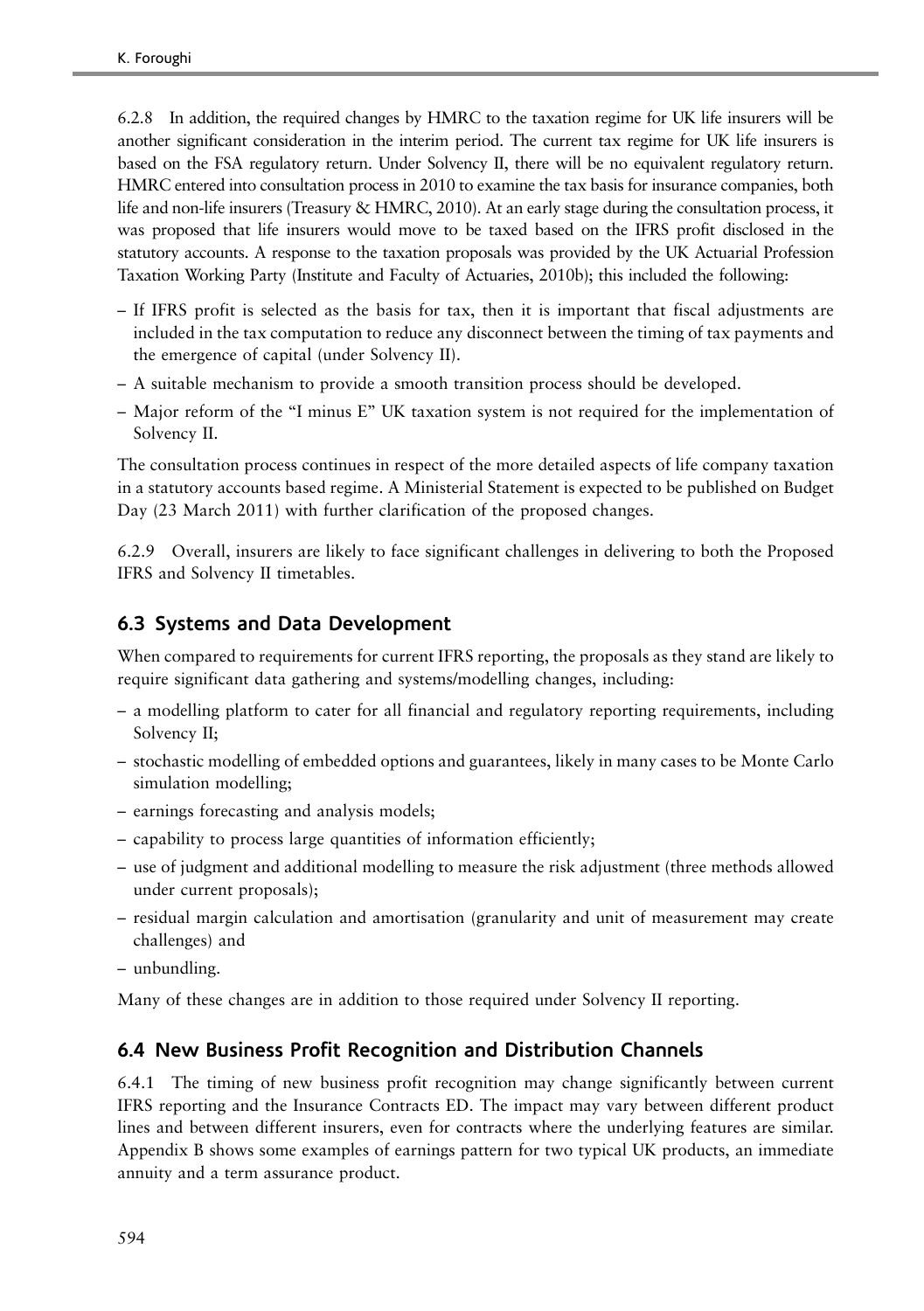6.4.2 Under the proposals, there will be at most nil profit recognised at the point of issue (except for reinsurance contracts), while losses will have to be recognised immediately. Expected profits will be deferred over the life of the contract, and recognised as experience emerges and margins are released.

6.4.3 Non-incremental acquisition costs cannot be deferred under the proposed model. These are likely to come through as losses at the point of issue. These proposals are likely to be more restrictive than the definition of deferrable acquisition costs generally adopted by UK life insurers. This generally implies recognising a bigger loss at inception relative to current practice.

6.4.4 Given the basis used to release the residual margin is changing, reported profit drivers will also change.

6.4.5 Insurers need to consider the implications of the ED on their distribution models as those that are directly funded by attributable incremental expenses (intermediaries or on a commission basis) will receive an accelerated profit recognition compared with direct marketing or salaried sales forces models.

6.4.6 In the UK, this new accounting for insurance may be introduced soon after the changes to insurers' distribution models arising from the implementation of Retail Distribution Review.

6.4.7 In summary, the implications of the current proposals on new business profitability and distribution channels could be significant for the industry. For example, the proposals (in particular the proposals to expense non-incremental acquisition expense cash flows) may encourage:

- repricing and product restructuring;
- change of pay structures for sales staff;
- driving down acquisition costs;
- outsourcing of activities.

### 6.5 Excluded Expense Cash Flows

6.5.1 The ED proposes to exclude from the measurement all acquisition expenses that are not incremental at a contract level and general overheads.

6.5.2 The IASB opted for a narrow definition of incremental acquisition expenses at a contract level to reduce the impact of subjectivity when allocating costs and to improve consistency with the financial instruments standard's treatment of transaction costs. The definition is also consistent with the approach currently adopted under IAS 18 when deferring costs relating to investment management services for investment contracts. Under the Revenue Recognition proposals (IASB, [2010g](#page-50-0)), however, acquisition expenses would be expensed and no DAC asset recognised.

6.5.3 Furthermore, treatment of ''incremental and directly attributable costs'' and/or their interpretation may differ from one insurer to another because of the limited amount of guidance provided. Judgement will be required when deciding whether non-commission acquisition costs, such as policy issue, marketing and underwriting, are incremental at a contract or portfolio level. There could even be an incentive for insurers to outsource certain functions to third parties, with costs charged on a per-policy basis, to be able to treat those costs as incremental at the contract level.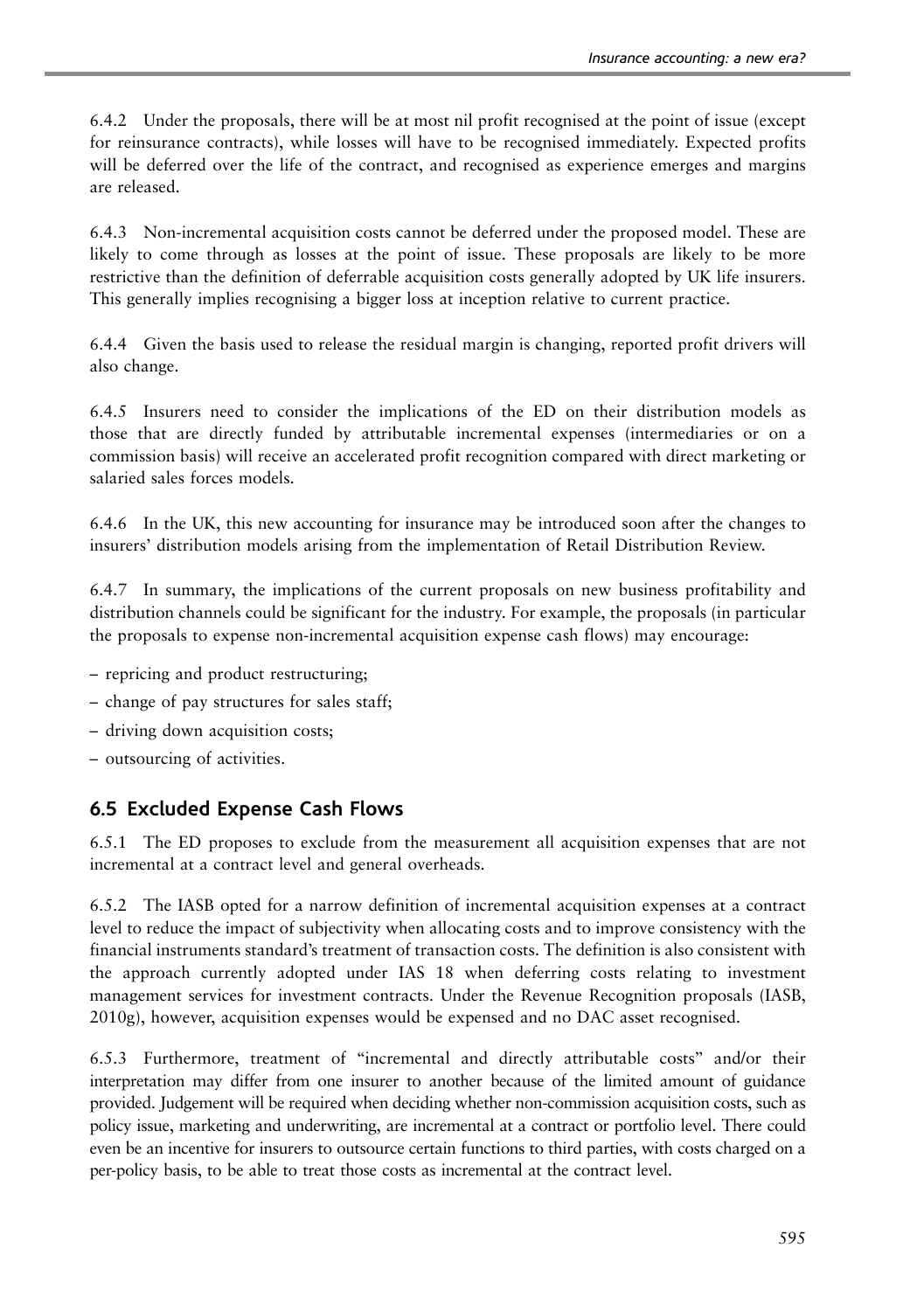6.5.4 The exclusion of general recurring overheads in the fulfilment cash flows will mean that liabilities are understated in this respect. In most cases this will be offset by an increase in the residual margin.

6.5.5 There is a strong case for including in the fulfilment cash flows those overheads and acquisition expenses that can reasonably be allocated to contracts at a portfolio level. This would help avoid distortions in profit emergence and improve consistency between insurers. Many respondents to the ED argued for widening the definition to include acquisition expenses incremental at a portfolio level.

6.5.6 The ED also requires insurers to exclude from the fulfilment cash flows those ''arising from abnormal amounts of wasted labour or abnormal amounts of other resources used to fulfil the contract'' (ED para. B62(e)). Identifying any such cash flows is likely to require significant judgment and therefore make it more difficult to verify and audit. Those "excluded" cash flows are expected to be incurred, therefore it is questionable whether this exclusion is consistent with a 'faithful representation'.

## 6.6 Unbundling

6.6.1 The ED does not define ''closely related'' and so the unbundling proposals as currently drafted could be subject to different interpretation.

6.6.2 The measurement approach will depend on whether a contract is unbundled and which components are unbundled, since different accounting standards will be applicable to different components. For example, if an unbundled account balance is valued under IAS 39 using an amortised cost approach then the liability measurement may be significantly different from that obtained using the ED proposals. The liabilities, and hence earnings profile, for the same contract may be very different for two insurers who interpret "closely related" differently. In addition, the cost and administration of implementation could vary significantly depending on the approach taken to unbundling.

6.6.3 As currently drafted, the specific examples provided may take precedence over the principle of ''not closely related''. It is not clear whether this was the intention of the ED.

- 6.6.4 When unbundling an account balance, the ED is not clear on:
- how to unbundle the remaining non account balance items;
- how the allocation of charges and expenses (including acquisition expenses); between the bundled and unbundled components is performed.

## 6.7 Contract Boundaries

6.7.1 For the contract boundary to be triggered, the pricing reassessment has to be done at the 'policyholder' level, rather than at the 'portfolio' level. This would mean for example that, for many unit-linked style contracts with variable expense, mortality or other charges applied at the portfolio level, depending on emerging experience, the contract boundary would still be the full term of the contract.

6.7.2 The Solvency II QIS 5 definition differs from the ED proposals, in particular the reassessment applies at the portfolio level under QIS 5. In certain cases this may lead to a different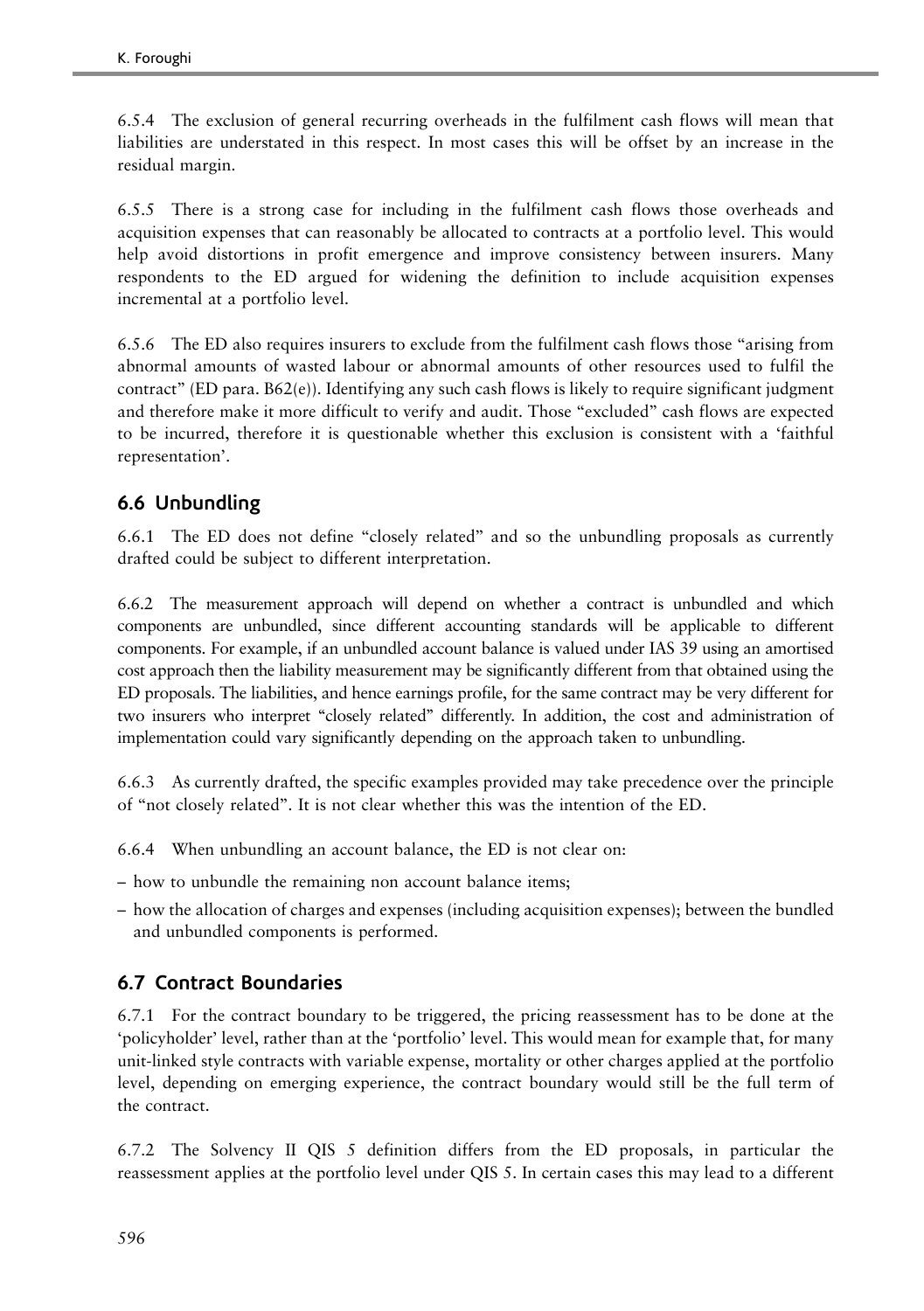contract boundary between the ED proposals and Solvency II, which could cause measurement differences leading to practical and communication challenges. However, CEIOPS ([2010](#page-48-0)) noted in its response to the IASB:

"For the above reasons  $[para. 51–55]$  CEIOPS is convinced that the ability to assess the risk and to re-price at the portfolio level should be considered consistent with, rather than distinct from the Board's proposed contract boundary principle.''

6.7.3 The Institute and Faculty of Actuaries [\(2010a\)](#page-49-0) describe a specific contract boundary issue with respect to medical expense insurance, stating:

''Medical expense insurance is a major line of business in the UK. It is generally written on an annually renewable basis but an individual is guaranteed renewal regardless of his or her claims experience. The premium on renewal is set having regard to the expected experience of the entire portfolio. A strict interpretation of the rules on contract boundaries would require a major change in systems to value the impact of future (unknown) premiums for very little practical benefit. This is because the profits expected to arise on these future premiums would, under the proposals in the exposure draft, be balanced by an increased residual margin, the run-off of which is essentially arbitrary. Nothing seems to be gained by not treating this business as short duration – although a loss recognition test on a recurring premium approach would seem appropriate.''

#### 6.8 Participating Business

6.8.1 In its response to the IASB on the ED, the Institute and Faculty of Actuaries [\(2010a](#page-49-0)) commented that ''the intended treatment of assets within a participating fund which are surplus to the requirements of current policyholders needs clarification. In para. B61(j) [of the ED] there is a reference to liabilities being included in respect of future policyholders but this is contradicted in a number of places elsewhere". This response concluded that "it is appropriate to split the surplus into its shareholder and policyholder components. The latter could be identified as a separate item from the liability for in-force policyholders and perhaps labelled 'members' interest' in a mutual. In a 90/10 proprietary company, the shareholders interest would need to allow for what is commonly referred to as the 'burn through' cost, representing the market-consistent mean value of any future shareholder support to the fund needed to make benefit payments''.

6.8.2 If the estate is to be treated as a liability, this would affect the mutual business model since for mutual insurers, the estate is the main source of capital. In addition, the lack of clarity in the treatment of the estate may also mean that different treatments are adopted by different mutuals, leading to inconsistency across the industry.

#### 6.9 Transitional Arrangements

6.9.1 The ED states that, at transition, liabilities in respect of the in-force portfolio of insurance contracts at the start of the period reported on are to be measured as the present value of fulfilment cash flows, without any residual margin. At that point existing balances of DAC or intangible assets arising from business combinations (e.g. an acquired value of in-force business asset) are to be derecognised, except where the intangibles relate to possible future contracts. The difference in measurement is taken directly to retained earnings, not through the P&L.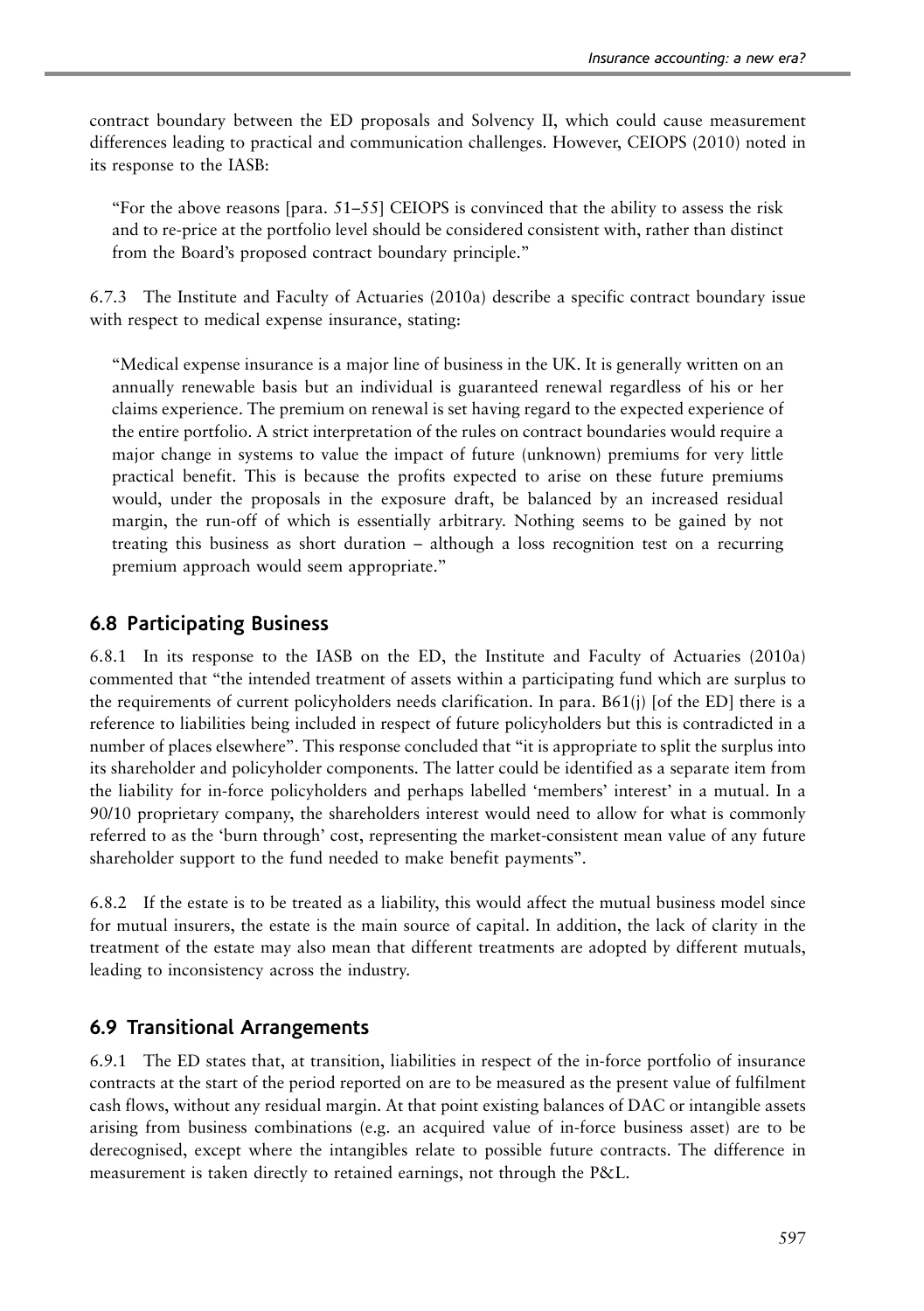6.9.2 The extent of the opening retained earnings adjustment on transition will be affected by many factors including the profitability of business written as well as the previous accounting policies applied.

6.9.3 Determination of the risk adjustment for transition business will therefore be a critical activity as it will provide the primary source of future profits from that business. This might encourage a conservative assessment of the risk adjustment, with the release of margins in the risk adjustment expected to emerge in future earnings rather than being taken to equity at transition.

6.9.4 The absence of a residual margin on in-force business at transition will cause different patterns of profit recognition for in-force and new (post-transition) business. Residual margin that might have existed on the transition book will be released to retained earnings at transition, whereas profit on post-transition new business will include the release of residual margin. This will require careful communication to users of the accounts.

6.9.5 The IASB considered it problematic to determine retrospectively a residual margin on existing business at transition as this would require estimation of the fulfilment cash flows at contract inception, which would be burdensome, costly and subject to bias through the use of hindsight. The Board considered that this cost would outweigh the benefit for users of financial reporting and would potentially be contrary to IAS 8, which prohibits the retrospective application of an accounting policy to the extent that this would be impractical.

6.9.6 However, as IASB & FASB staff [\(2011\)](#page-50-0) note, there was widespread objection to excluding the residual margin on business in-force at transition, mainly because recognised profit would be lower and less comparable both from year to year and between companies. Several approaches have been suggested in comment letters, and one of the more popular suggestions was to allow inclusion of a residual margin on the in-force business on a best endeavours basis.

6.9.7 Insurers are permitted to redesignate financial assets to be measured at fair value through P&L under IFRS 9, to the extent that this would reduce an accounting mismatch. Some insurers may wish to redesignate assets currently measured at fair value through P&L to amortised cost, if the requirement to unbundle account balances from the insurance contract would allow the account balance to be on an amortised cost basis, but this is not permitted.

### 7. Presentation and Disclosure Requirements

### 7.1 Introduction

The presentation and disclosure requirements of the ED are considered in this section. In many cases, the ED requirements are much more detailed than existing IFRS disclosure requirements and with practical consequences for reporting systems and processes.

### 7.2 Presentation – Statement of Financial Position (ED para. 69–71)

7.2.1 Insurance contract liabilities are required to be presented as a single line on the Statement of financial position (balance sheet). The only exception is for unit-linked assets and liabilities relating to insurance contracts which are shown as two separate lines on the Statement of financial position and are not commingled with other insurance contract lines. Further, there is no offsetting of reinsurance assets against contract liabilities on the Statement of financial position.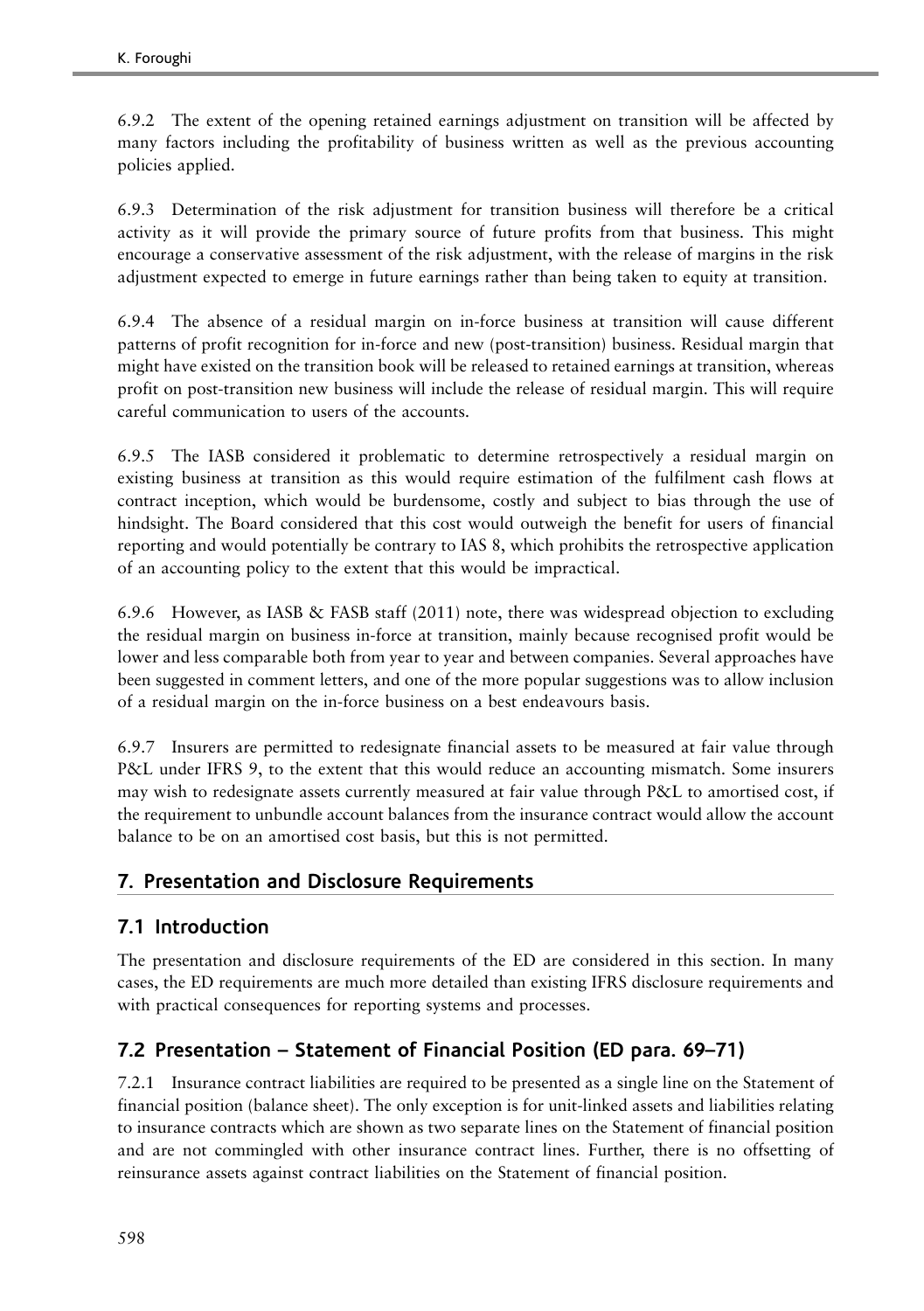| Margin analysis $(\text{\pounds}m)$                                   | Inception (assumed)<br>1 January) | Six months to<br>30 June | Six months to<br>31 December |
|-----------------------------------------------------------------------|-----------------------------------|--------------------------|------------------------------|
| Change in risk adjustment                                             |                                   | 21                       | 26                           |
| Release of residual margin                                            |                                   | 18                       | 18                           |
| Underwriting margin                                                   |                                   | 39                       | 44                           |
| Losses on initial recognition (new contract or<br>portfolio transfer) |                                   |                          |                              |
| Gains on reinsurance contracts                                        | 5                                 |                          |                              |
| Gains and losses at initial recognition                               |                                   |                          |                              |
| Acquisition costs (non-incremental at contract level)                 | (10)                              |                          |                              |
| Experience adjustments                                                |                                   | (10)                     | (10)                         |
| Changes in estimates of cash flows                                    |                                   | (20)                     | $\theta$                     |
| Changes in discount rate                                              |                                   | 5                        | (8)                          |
| Impairment losses on reinsurance assets                               |                                   | $\Omega$                 | $\Omega$                     |
| Experience adjustments and changes in estimates                       |                                   | (25)                     | (18)                         |
| Underwriting result (sum of above)                                    | (5)                               | 14                       | 26                           |
| Interest on insurance liability                                       |                                   | (25)                     | (23)                         |
| Income and expenses on unit-linked contracts                          |                                   | 12                       |                              |
| Profit/(loss)                                                         | (5)                               | 1                        | 8                            |

Table 5. Statement of comprehensive income – an example

Note: sub-totals can be disaggregated in either the Statement of comprehensive income or in the notes to the financial statements.

7.2.2 This is similar to current UK practice. There is no requirement to present separately the underlying components of the contract liability (for example, the residual margin) in the Statement of financial position. These components would be disclosed elsewhere in the financial statements, for example in the reconciliation of contract balances as considered under the disclosure requirements later in this section.

### 7.3 Presentation – Statement of Comprehensive Income (ED para. 72–78)

7.3.1 The Exposure Draft proposes a summarised presentation model for reporting income and expenses arising from insurance contracts in the Statement of comprehensive income (income statement), based on a margin analysis as illustrated in Table 5. This is a significant change from the cash flow revenue account presentation found in existing IFRS reporting. The margin-based approach was selected to be consistent with the measurement model for insurance contracts by reporting changes in the building blocks that make up the model.

7.3.2 The margin-based approach is considered by the IASB to be a more useful explanation of the drivers of an insurer's financial performance than a traditional revenue account.

7.3.3 The income and expense from unit-linked contracts and the pool of assets underlying unit-linked contracts are presented as single line items on the face of the Statement of comprehensive income.

7.3.4 A consequence of the approach is that the premiums received and claims paid are treated as deposits and so do not form part of the margin analysis, but can be disclosed in the notes to the financial statements.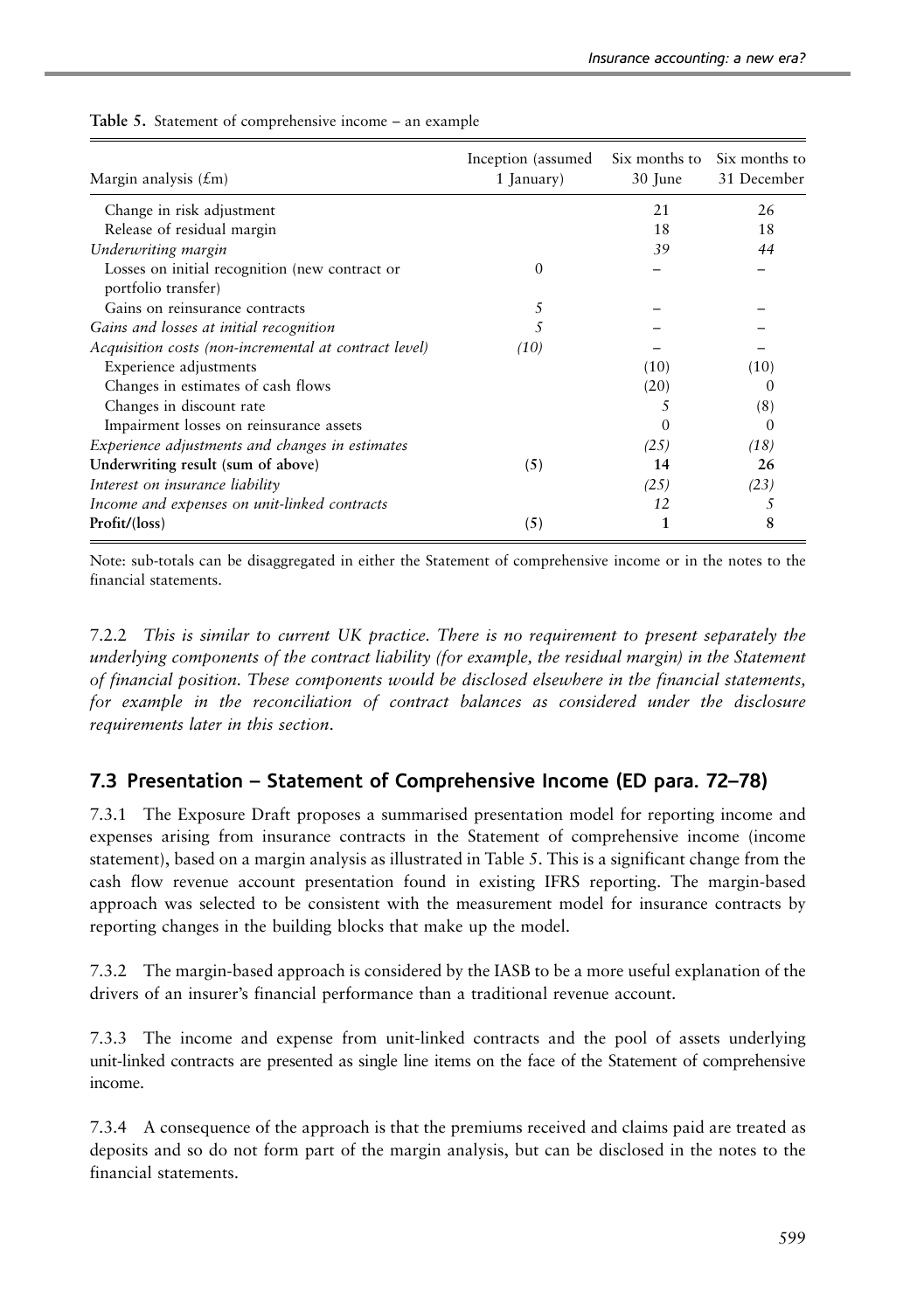7.3.5 Management, analysts and investors will need to be educated in the new presentation format and it is likely to take time for users to become accustomed to not having items such as premiums and claims presented. A number of comment letters to the ED noted that providing the amounts of such cash flows was valuable.

7.3.6 The proposed Statement of comprehensive income is more akin to an embedded value earnings analysis presented in supplementary reporting by many UK insurers. However, the minimum standard is more focused on the liability side of the balance sheet rather than capturing the full interactions between assets and liabilities, hence leading to a risk that the users of the financial statements will not be able to understand fully the results. Consequently, there may be a continuing role for supplementary information.

7.3.7 In the presentation of the underwriting margin there is no distinction between pre-transition and post-transition business. This will impact the risk adjustment only as the residual margin is zero on pre-transition business. It may be expected that further supplementary disclosure of the risk adjustment would capture this feature.

7.3.8 Further, there are a number of aspects where additional clarity would be helpful, notably:

- It is uncertain how the interest rate in the explanatory line 'interest on insurance liability' is to be determined.
- The changes in discount rates and the interest on insurance liabilities are required to be presented or disclosed in a way that highlights their relationship with the investment return on the assets backing those liabilities (ED para. 73). It is unclear how to interpret this requirement, and why only these line items require such treatment.
- For unit-linked contracts, it is not clear how the single line presentation for insurance contracts will interact with the approach to disclosure adopted for unit-linked investment contracts and the impact of unbundling the account balance which may be undertaken for some unit-linked contracts.
- It is unclear how the presentation approach applies to contract elements based on a replicating portfolio.
- It is unclear where the accretion of interest on the residual margin is presented.

7.3.9 All income and expenses relating to insurance contracts are included in the Statement of comprehensive income and not in other comprehensive income.

7.3.10 Together with the measurement model, the result is that the impact of mismatches between assets and liabilities (whether mismatching by duration, by taking equity or credit risk in the assets, or otherwise) will be shown in the Statement of comprehensive income. This is similar to current practice for UK-based insurers where insurance contract liabilities are typically valued based on market rates of interest and supporting financial assets are at fair value. However, the approach is significantly different to that adopted in Continental Europe or in the US where Other Comprehensive Income is commonly used to eliminate some mismatches between assets and liabilities. In the UK, it is commonplace to explain the impact of market movements on the results through the use of non-GAAP measures such as an underlying (or operating) result, which excludes the effects of short-term fluctuations in investment returns. Such supplementary measures may continue to be used should the Insurance Standard be implemented in line with the Exposure Draft.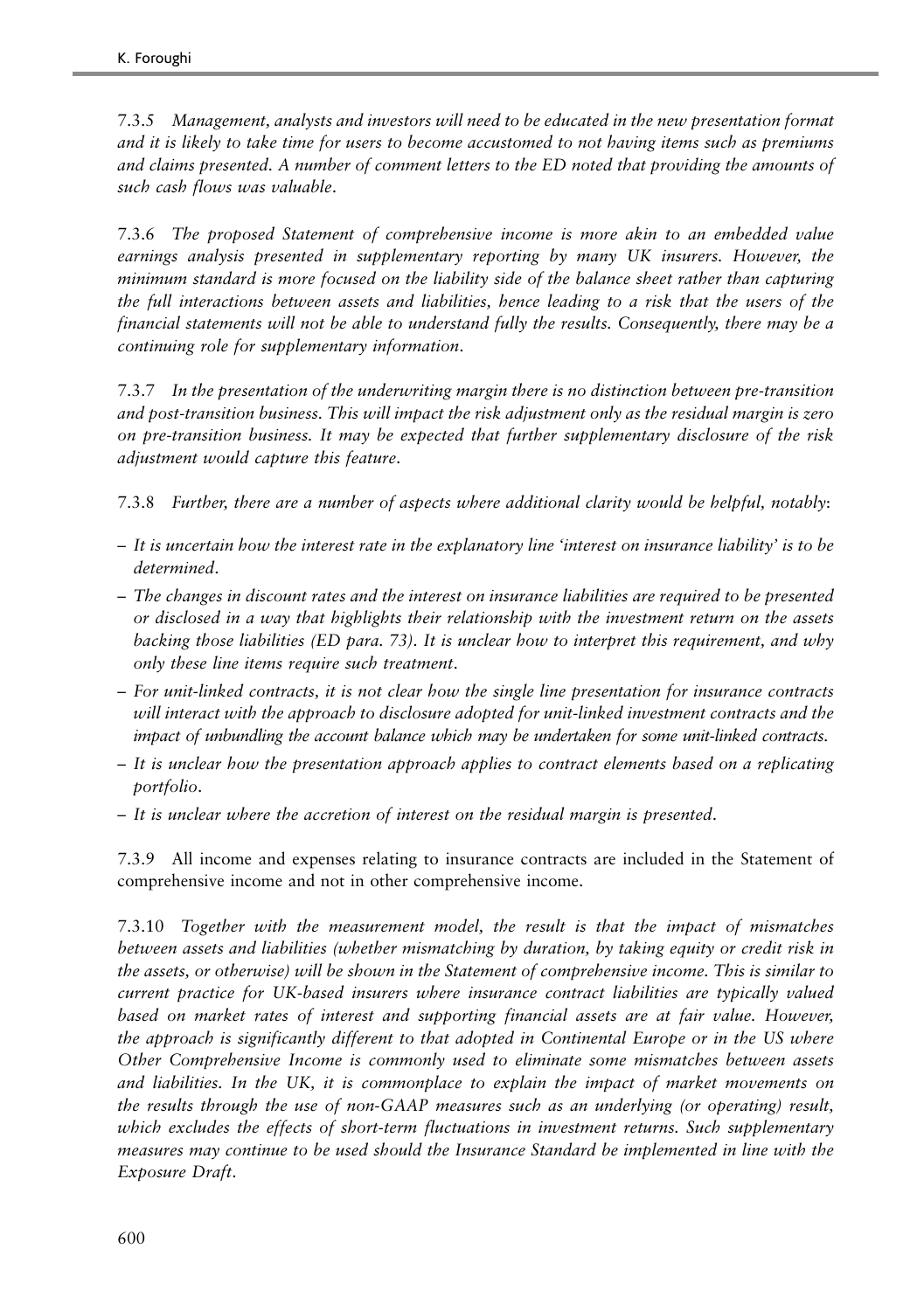7.3.11 For short-duration contracts subject to the modified measurement approach (that is the unearned premium approach), the underwriting margin is disaggregated into line items, reflecting some traditional revenue items, either on the face of the Statement of comprehensive income or in the notes to the financial statements:

– premium revenues (grossed up for the amortisation of incremental acquisition costs);

- claims incurred;
- expenses incurred;
- amortisation of incremental acquisition costs;
- for onerous contracts, changes in additional liabilities.

7.3.12 For short-duration contracts, the disclosure of more traditional revenue items may allow the users of the financial statements to continue calculating ratios such as combined ratios and expense ratios.

### 7.4 Disclosures (ED para. 79–97, 101)

7.4.1 Disclosure requirements build on the current IFRS 4 and IFRS 7 requirements, but in many cases are more detailed and have the potential to impact reporting systems and processes for insurers.

7.4.2 The overarching principle in the Exposure Draft is to help users of financial statements to understand the amount, timing and uncertainty of future cash flows arising from insurance contracts. To meet this principle, there are qualitative and quantitative disclosures required for the amount recognised and nature and extent of risks arising from insurance contracts. If, in a particular situation, the disclosures do not meet this principle then the insurer should disclose additional information to ensure this principle is met.

7.4.3 Further, the level of aggregation or disaggregation for information is principles-based so that ''useful information is not obscured.'' However, different reporting segments, as defined in IFRS 8, are not permitted to be aggregated in the disclosures.

7.4.4 The disclosure requirements in the ED include:

- Reconciliations of contract balances between opening and closing as a result of the new measurement model.
- A more detailed disclosure of methods and processes for estimating inputs compared with IFRS 4.
- The discount rates used and estimates of policyholder dividends. The term policyholder dividend is not defined in the ED, but in the context of UK contracts is assumed to refer to with-profits bonuses.
- The confidence level to which the risk adjustment corresponds, whichever of the three techniques is used. This disclosure requirement is analysed in  $\P$ 7.4.11.
- Expanded disclosure of measurement uncertainty analysis. A measurement uncertainty analysis is a disclosure of the impact of using different inputs in the measurement model. The ED requires single input changes and all scenarios that could reasonably have been used in the circumstances and which have a material impact to be considered. Remote scenarios are not required to be considered, but the effect of correlations between inputs, if relevant, should be considered.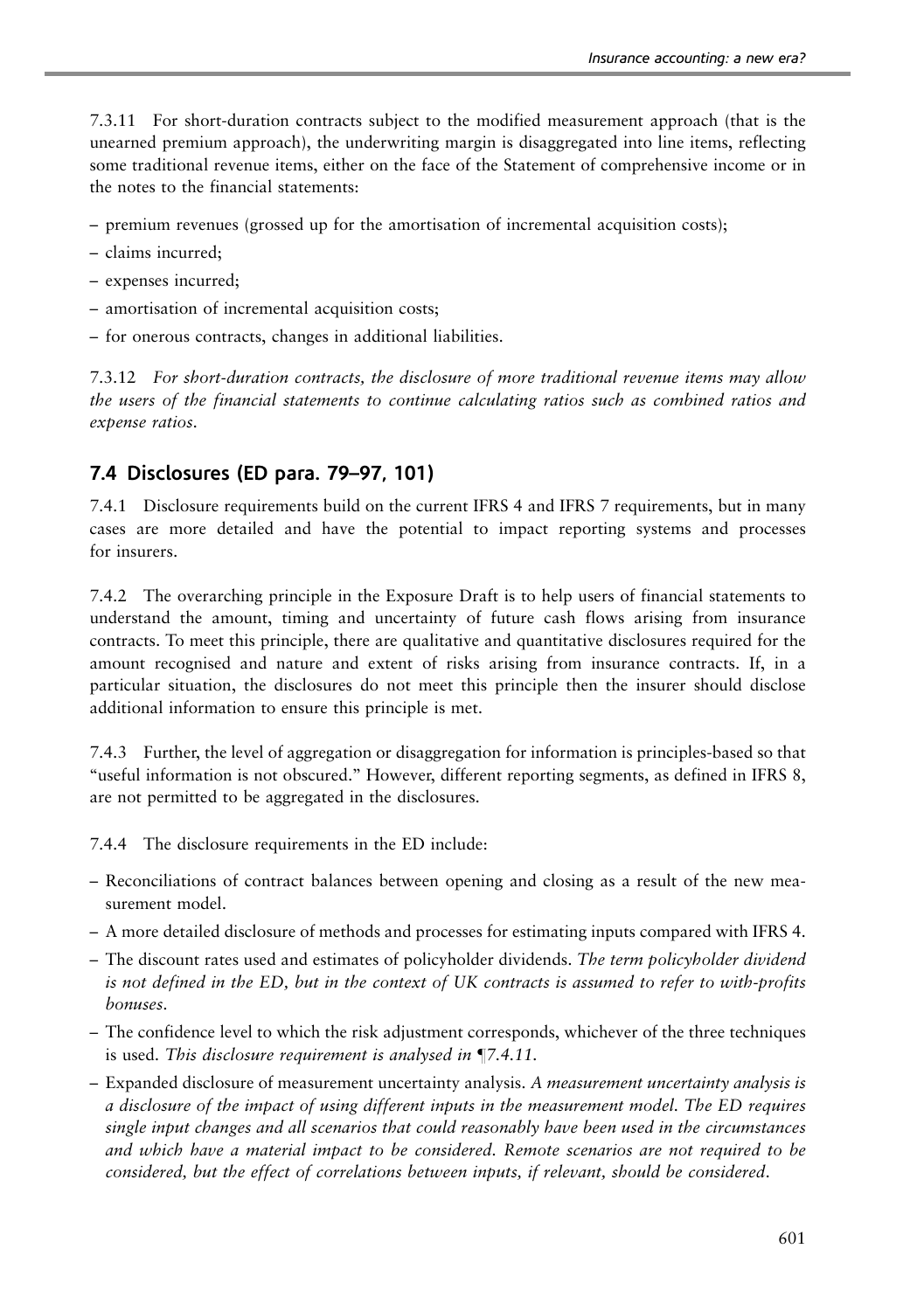- Information on the regulatory framework in which the insurer operates, for example minimum capital requirements or required interest rate guarantees.
- Quantitative information on sensitivity to insurance risk gross and net of risk mitigation, whereas IFRS 4 currently permits a choice of qualitative or quantitative disclosure.
- Claims development tables, initially for at least 5 years. After adoption of the standard claims development tables will be built up to 10 years. The requirement does not apply to the development of claims for which uncertainty about the amount and timing of claim payments is typically resolved within one year. The requirements on claims development tables (para, 92(e)(iii)) are unchanged from IFRS 4 para.  $39(c)(iii)$ . Para. 60 of the implementation guidance to IFRS 4 clarifies that claims development disclosures are not normally required for most life insurance contracts as there is typically certainty about the amount and timing of claim payments within one year. Furthermore, it is clarified that claims development disclosures are not normally needed for annuity contracts because each periodic payment arises, in effect, from a separate claim about which there is no uncertainty. Para. 251 of the ED's Basis for Conclusion proposes to carry forward this exemption for life insurance contracts.
- Exposures to risk and how they arise as well as changes from the previous period.
- An insurer's objectives, policies and processes for managing risks arising from insurance contracts and the methods used to manage those risks.
- Similar disclosures to IFRS 4 for credit, liquidity and market risks.

7.4.5 The proposed disclosure requirements will be onerous to produce. It is important that the disclosure requirements are considered in the light of disclosure requirements within Solvency II. In Solvency II, there will likely be extensive quantitative and qualitative disclosure requirements in the annual and publicly available Solvency Financial Condition Report (SFCR) and the private Regular Supervisory Report (RSR). The Solvency II disclosure requirements are significantly more detailed than those within the ED, and in a number of areas there is little overlap, but some alignment should be possible (for example, risk and capital disclosures).

7.4.6 Insurers will face significant challenges in setting up efficient internal processes to generate the required disclosures and in ensuring that both sets of disclosures convey similar messages and provide sufficient information on the key value driving activities of the business.

7.4.7 Many listed insurers have a good understanding of the disclosures that are valued by users. These include information that is provided in the financial statements and in other supplementary sources and investor briefings. It would be helpful if IFRS disclosures align better with existing best practice, subject to also satisfying certain mandatory minimum requirements.

7.4.8 For example, several analysts have noted the benefits in providing an analysis of free surplus, typically found within the supplementary embedded value analysis of movement. The disclosure requirements in the ED do not consider such an analysis. This is likely to be an area where insurers would prepare supplementary information if the final standard is consistent with the ED. The potential future role of supplementary information is considered in section 8.

7.4.9 Reconciliation of contract balances (ED para. 86–88)

7.4.9.1 This subsection describes the requirement within the ED for a reconciliation of contract balances to be calculated and disclosed.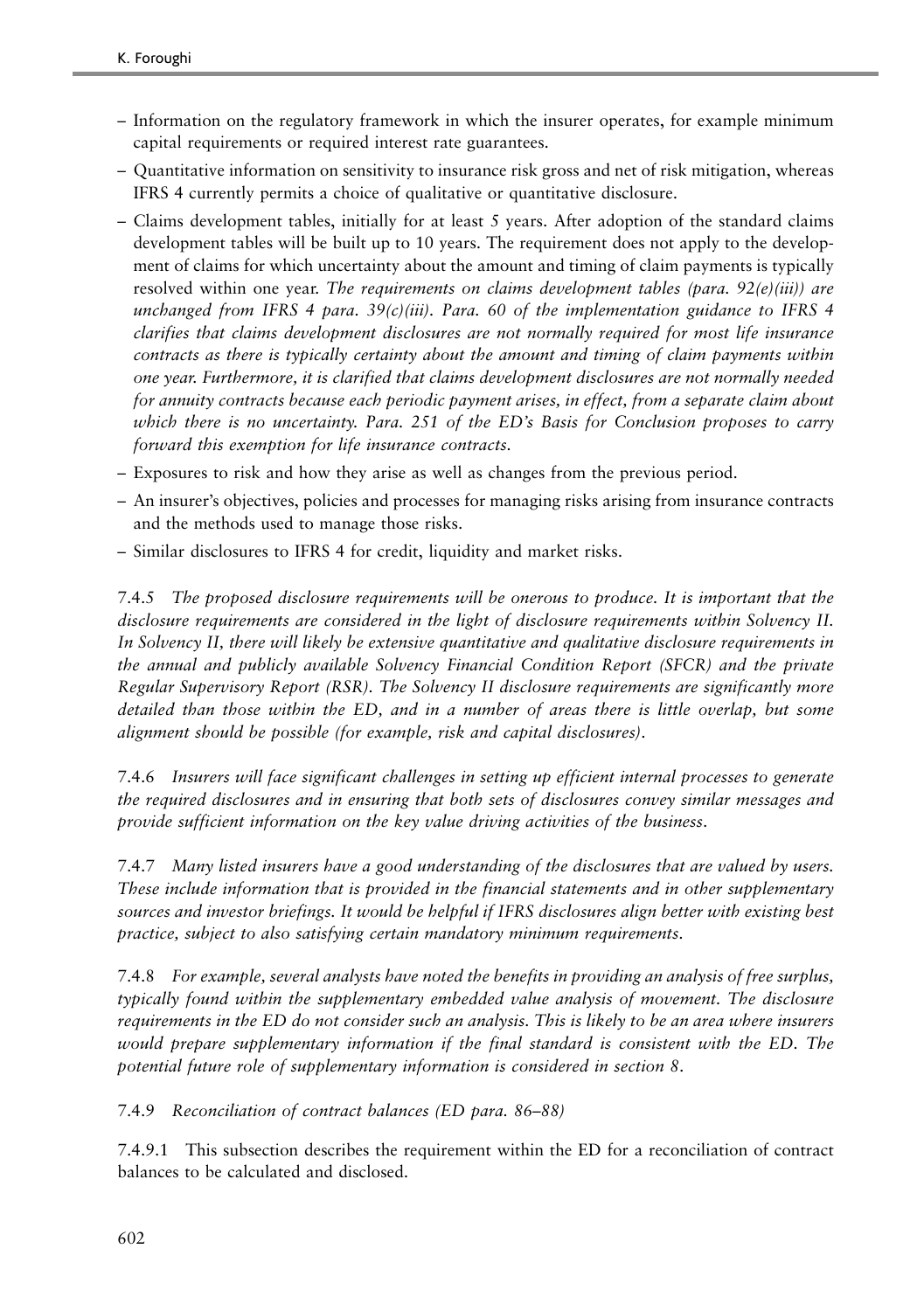7.4.9.2 Reconciliation is required from the opening to the closing aggregate insurance and reinsurance balances for each of the following:

- (a) Insurance contract liabilities and, separately, insurance contract assets.
- (b) Risk adjustments included in (a).
- (c) Residual margins included in (a).
- (d) Reinsurance assets arising from reinsurance contracts held as cedant.
- (e) Risk adjustments included in (d).
- (f) Residual margins included in (d).
- (g) Impairment losses recognised on reinsurance assets.

7.4.9.3 For short-duration contracts the reconciliation is required separately for pre-claims liabilities, additional liabilities for onerous insurance contracts and claims liabilities.

7.4.9.4 Table 6 displays the minimum presentation for the reconciliation where the line items are applicable; further explanatory lines can be included.

7.4.9.5 The reconciliation of contract balances will provide the users of the financial statements with useful information. IFRS 4 para. 37(e) currently requires a reconciliation of changes in insurance liabilities, reinsurance assets and, if any, related deferred acquisition costs. However, IFRS 4 does not specify the format of the reconciliation and a variety of presentations are adopted by insurers in the UK.

- 7.4.9.6 However, the following is noted:
- The format of the reconciliation of contract balances mixes two distinct analysis approaches: an analysis by source of surplus (impact of new contracts recognised during the period) and an analysis by source of cash flow (premiums, claims, expenses etc.). The interpretation of this requirement is unclear for certain cash flows. For example, on which line item should premiums arising from new contracts recognised during the period be included?
- There is limited guidance as to how the explanatory items in the reconciliation should be determined and in which order. The order of the analysis will impact the presentation of the reconciliation.

| Reconciliation of insurance contract liabilities $(f_m)$                      | 2010 |
|-------------------------------------------------------------------------------|------|
| Opening balance                                                               | 100  |
| New contracts recognised during period                                        | 10   |
| Premium received                                                              | 5    |
| Claim and benefit payments                                                    | (4)  |
| Expense payments                                                              | (3)  |
| Incremental acquisition costs                                                 | (1)  |
| Other cash paid                                                               | (1)  |
| Other cash received                                                           |      |
| Income and expenses recognised in the income statement                        | 5    |
| Amounts from portfolio transfers or business combinations                     |      |
| Net exchange differences arising from translation of foreign currency amounts | 1    |
| Other                                                                         |      |
| Closing balance                                                               | 113  |

Table 6. Example reconciliation of contract balances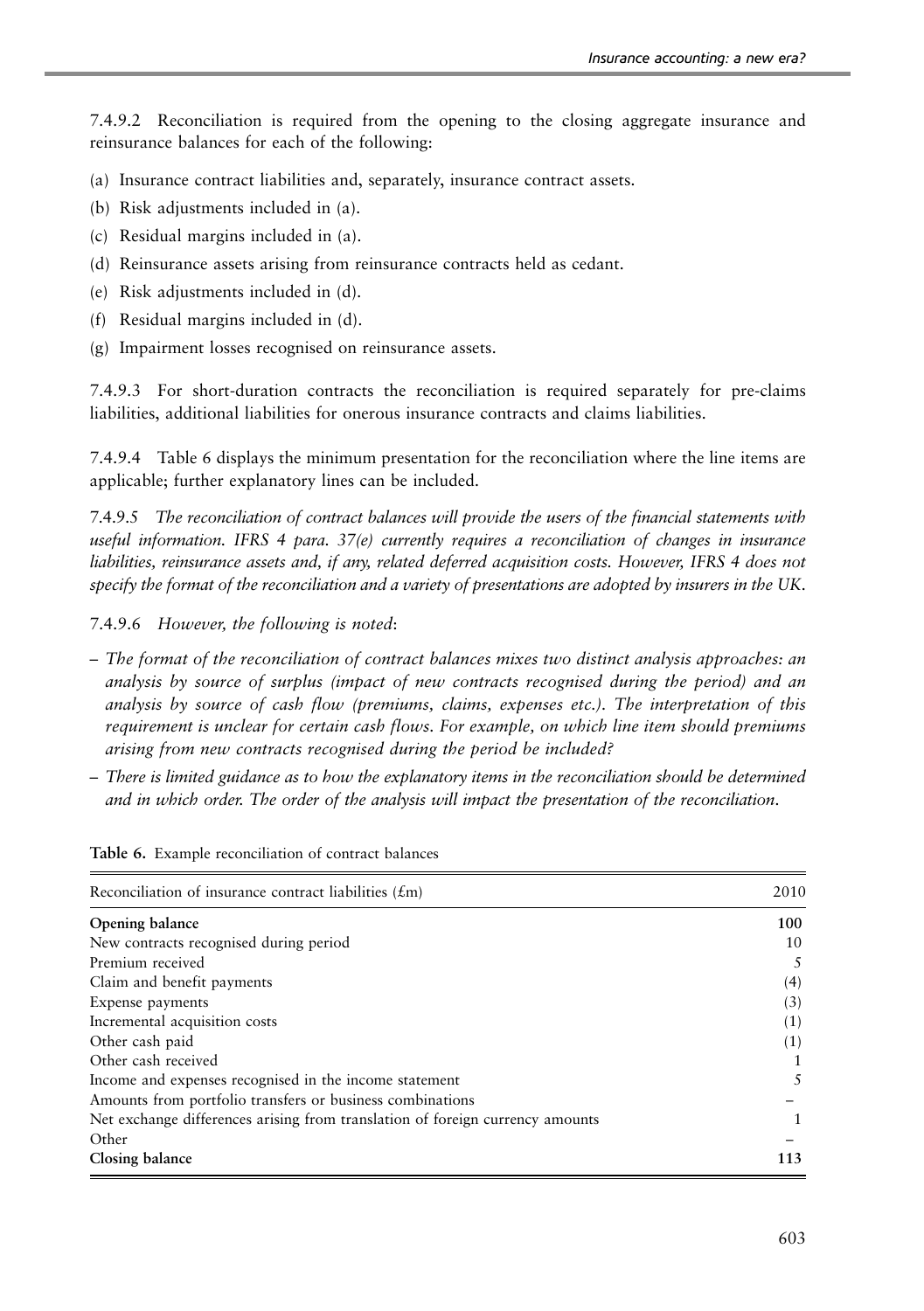- The requirement to perform the reconciliation at the component level, for example, the risk adjustment, will introduce a number of practical data and system challenges for insurers.
- 7.4.10 Confidence interval disclosure for the risk adjustment (ED para. 90b(i))

7.4.10.1 The risk adjustment can be determined through one of three techniques in the ED. If the insurer uses a cost of capital or conditional tail expectation technique, then there is a requirement to disclose the confidence level to which the risk adjustment estimated under those methods corresponds. The ED notes as an example: ''The risk adjustment was estimated at conditional tail expectation (Y) and this corresponds to a confidence level of Z per cent.''

7.4.10.2 The concept of introducing comparability in the disclosure of the risk adjustment is to be welcomed. However, the proposal in the ED is unlikely to achieve this objective for the following reasons:

- The focus on the confidence level may lead users of the financial statements to the view that the present value of fulfilment cash flows is calibrated to the indicated level of sufficiency, which will not be the case. For financial risk, the use of a market-consistent calibration builds in a margin of unknown confidence level above an unknown medium result. It is unlikely that users of the financial statements will understand the treatment of financial risks in the measurement model when viewing the risk adjustment confidence level disclosure (Dollhopf et al., [2010](#page-49-0)).
- The theoretical benefit is questionable given the limitations of the confidence level method when probability distributions are skewed (Institute and Faculty of Actuaries, [2010a\)](#page-49-0).

In addition, the proposal would require stochastic modelling for many companies that otherwise would have no need for such a technique (Institute and Faculty of Actuaries, [2010a](#page-49-0)).

### 8. Possible Future Role of Supplementary Information

### 8.1 Background

8.1.1 Supplementary information currently plays an important role for UK insurers by providing information on how shareholder value is created in the business and how it is subsequently used by the business or paid out to shareholders. Supplementary information is needed because the primary financial statements under IFRS 4 allow a variety of accounting practices to continue, particularly for multinational insurers where the group level IFRS accounts will be a mix of different countries local GAAP. In addition to this inconsistency in the underlying figures, the local GAAP is often based on a modified solvency basis which normally does not provide a good measure of shareholder value.

8.1.2 The most common form of supplementary information provided by UK based insurers is embedded value (EV), under either the European Embedded Value (EEV) Principles (CFO Forum, [2004\)](#page-48-0) or the Market Consistent Embedded Value (MCEV) Principles (CFO Forum, 2009). The EV supplementary information is usually included with the financial statements in the Annual Report and Accounts, presented in a similar format to the primary accounts and is normally audited. The EV disclosures can be extensive and typically include the EV balance sheet, analysis of EV earnings, value of new business, sensitivity analyses and methodology and assumption disclosures. For Continental European insurers, EV supplementary information is generally published in a separate disclosure document. Following IFRS 7 risk management disclosure requirements, there is typically some limited EV information in the Annual Report and Accounts.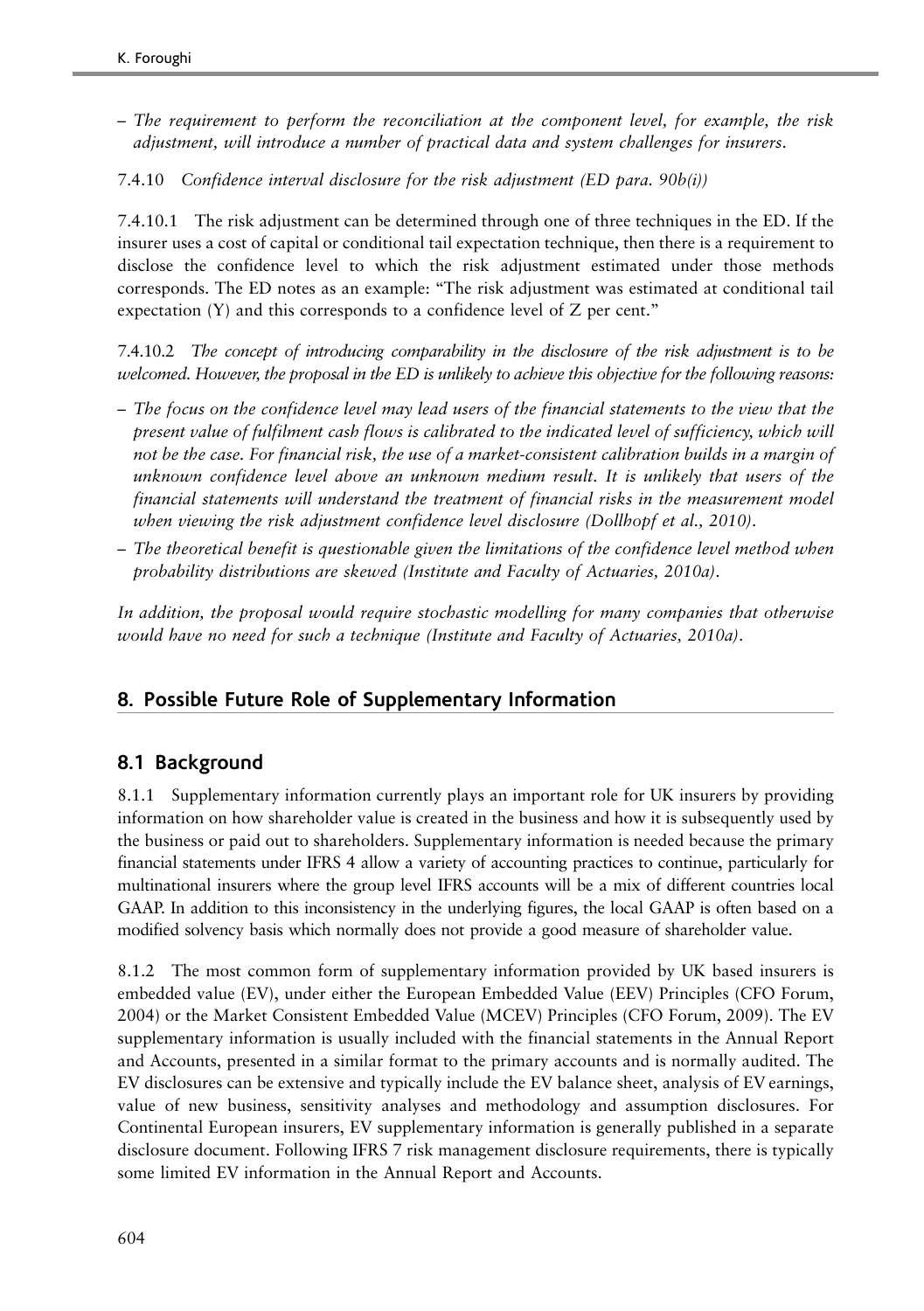8.1.3 In addition, other supplementary information, for example additional IFRS disclosures and an analysis of the Insurance Groups Directive surplus, is common in the Annual Report and Accounts.

### 8.2 Recent Trends in Supplementary Reporting

8.2.1 In recent years, there has been a change in reporting emphasis for several large UK based insurers with greater focus on IFRS earnings as a headline metric in disclosures compared to EV earnings. In addition, a number of insurers developed additional IFRS supplementary information, making it clearer where IFRS earnings arise. The change in emphasis perhaps reflects in part the volatility observed in embedded value during the credit crisis of 2008, with IFRS results perceived as being more stable.

8.2.2 Over the same period, there has been increased investor focus on the amount and timing of cash flows. In response to this, many insurers introduced wider supplementary embedded value metrics based on distributable earnings, including:

- Information on projected free cash flows to help the assessment of the insurer's dividend-paying ability, capital-raising needs and ability to support new business growth.
- Information on new business strain, internal rates of return and payback periods.

These wider supplementary metrics are generally derived from the models underlying the supplementary embedded value disclosures.

8.2.3 With the introduction of the new IFRS Insurance Contracts standard and Solvency II, the future role of supplementary information, in particular EV, is called into question: Will these new standards provide the kind of measures and disclosures that are useful to users of financial statements?

### 8.3 Measurement Model

8.3.1 The current role of supplementary reporting indicates the importance that users place on value-based measurement models. The typical characteristics of a supplementary value-based model would include:

- a prospective discounted cash flow model;
- shareholders' perspective on the value of existing business, allowing for the risk to shareholders associated with that business;
- comparability between insurers or sufficient sensitivities to aid comparison;
- a model used by management in making business decisions;
- consistency with market values where these are available and reliable;
- current assumptions, updated frequently for recent experience and not 'locked in'
- internal consistency of the measurement model, for example, between different types of business and between assets and liabilities;
- ability to identify sources of changes in value, distinguishing between economic and non-economic sources and between changes in the measurement of start-period in-force business and the impact of sales during the period, and split by components of value.

8.3.2 How does the measurement model in the ED compare against these characteristics? The 'present value of fulfilment cash flows' ED building blocks, with active assumptions and marketconsistent financial risks, go a long way to addressing several of these characteristics. The ED also provides a common measurement approach for all insurance contracts whereas, for example, EV is usually applied only to long-term life and savings contracts.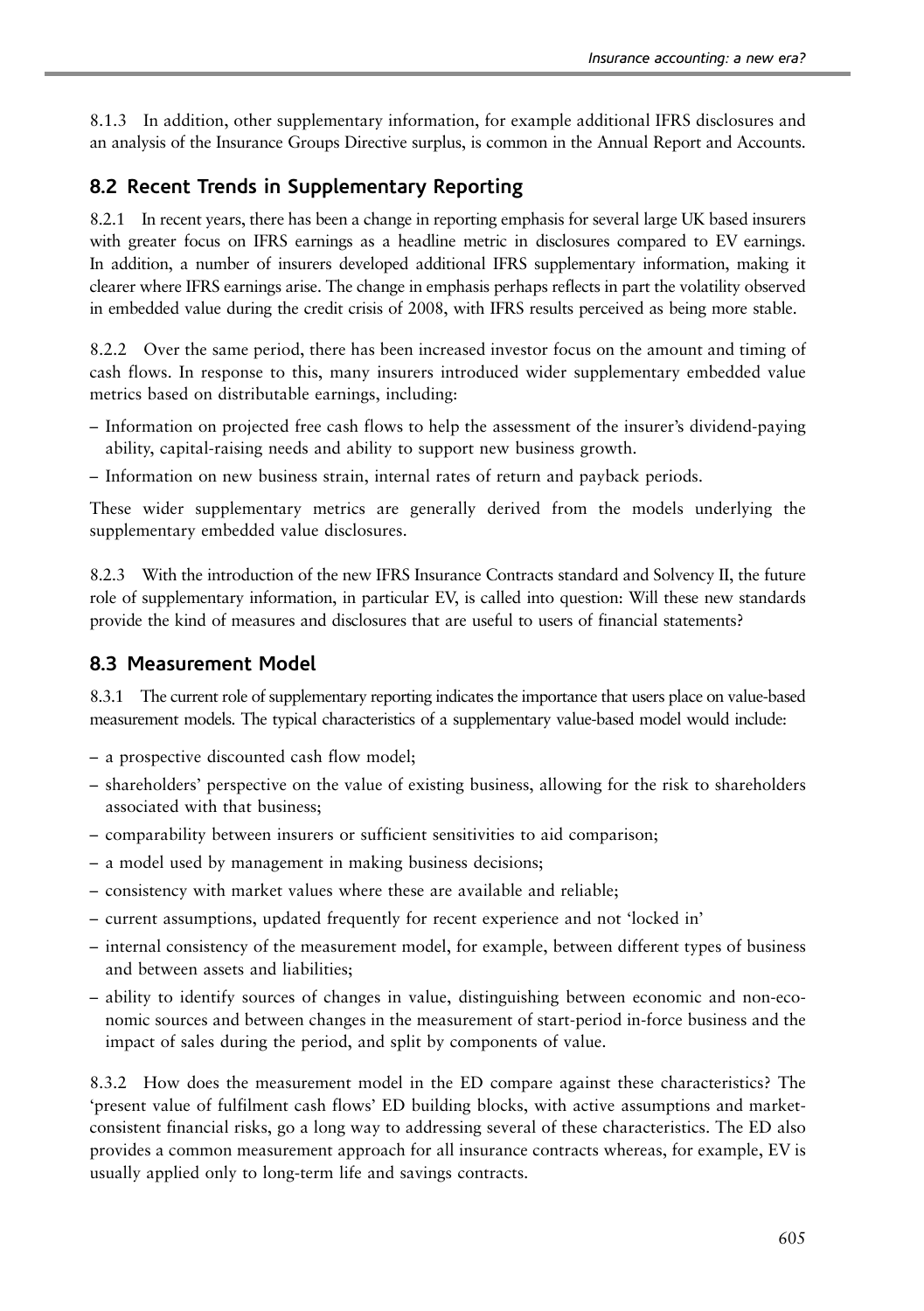8.3.3 However, the ED's measurement model also exhibits limitations in meeting the characteristics set out in  $\P$ 8.3.1, including:

- It addresses measurement of insurance contract liabilities but not related assets or investment contract liabilities, or unbundled components all of which might be subject to inconsistent measurement approaches (noted in sections 5 and 6).
- The exclusion of general overheads and non-incremental acquisition costs from the cash flows measured is not consistent with a shareholders' view of the business or how management make business decisions.
- Limiting the value of new business to a maximum of zero by introducing a residual margin is not consistent with a shareholders' view of the business or how management make business decisions.
- The risk adjustment is calculated at the level of a portfolio of insurance contracts, excluding the effect of diversification between portfolios; this is also not consistent with a shareholders' view of the business or how management make business decisions.

8.3.4 How do the measurement proposals in Solvency II compare against these characteristics?

As for the ED, some of the characteristics are addressed in the proposed Solvency II technical provisions, notably:

- comparability between companies through a single framework for insurance entities;
- best estimate discounted cash flow model;
- financial risk incorporated on a market-consistent basis.

8.3.5 However, the Solvency II model, as proposed in QIS 5, also exhibits limitations in meeting the characteristics, including:

- There is no concept of "equity".
- There is no requirement (as yet) to publish an analysis of movement or P&L.
- There is no consideration of the IASB's fair value project developments in the measurement of financial instrument assets.
- Allowing for financial risk in the measurement of technical provisions on a market-consistent basis is restricted to a narrow definition of a 'deep, liquid and transparent' market; it is not clear how this aligns with the IASB's fair value project developments.
- The calibration of the risk-free interest rate term structure raises issues; for example, the failure to consider all available and reliable market information  $(\S5.5)$  and the derivation and application of the illiquidity premium  $(\P 5.7)$ .
- The 6% risk margin cost of capital charge appears to contain a significant prudential margin (CRO Forum [2008](#page-49-0), Foroughi [2010](#page-49-0) and accompanying references)
- The QIS 5 contract boundary definition may lead to prudence in the technical provisions.
- The measurement of participating business makes no distinction between with-profits fund capital and shareholder capital.
- The measurement of financial instrument liabilities prescribed in QIS 5 can differ significantly from a fair value approach.
- The measurement of deferred tax assets and liabilities follows the requirements of IAS 12, inconsistent with an economic approach (see  $\S$ 5.8).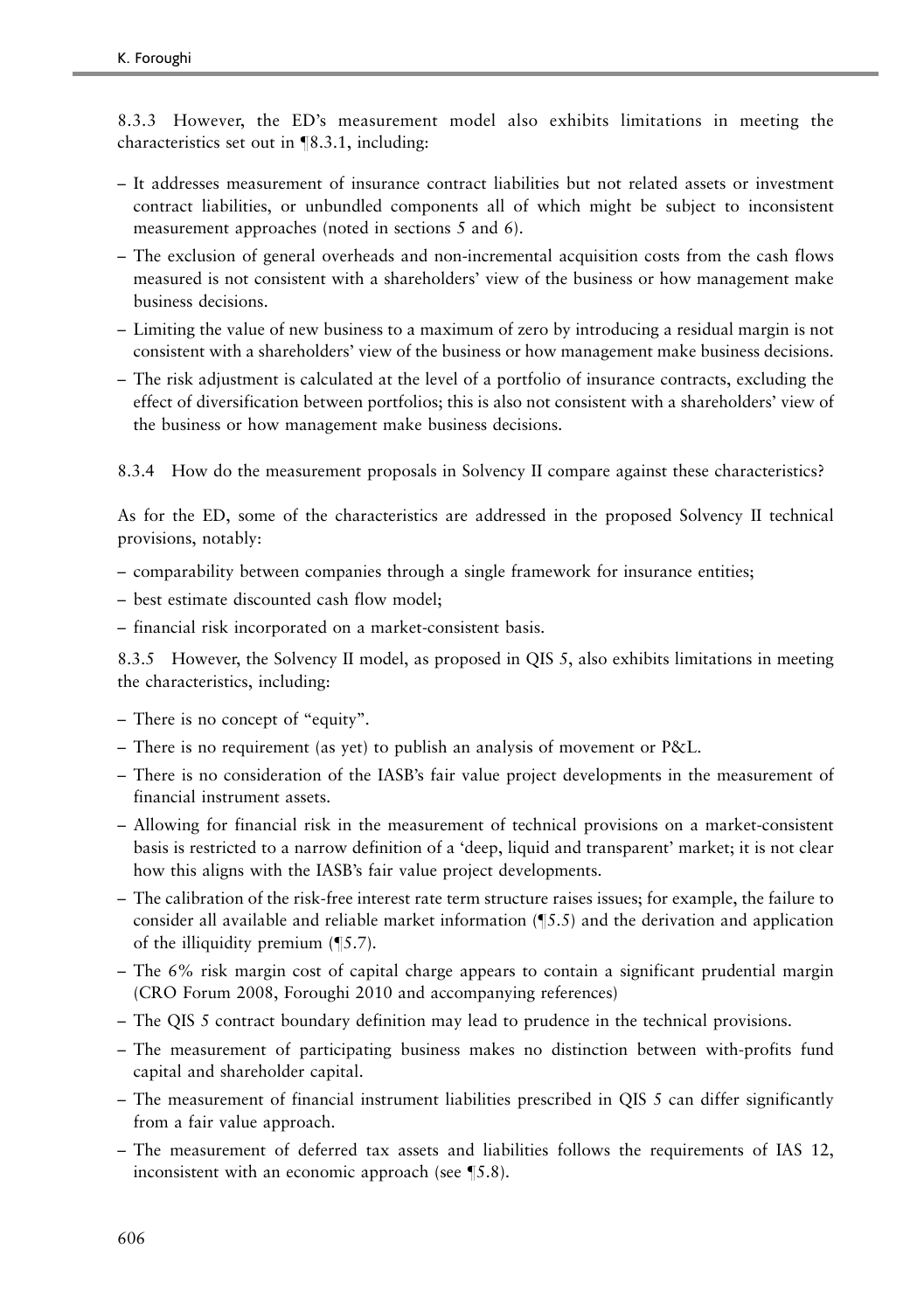8.3.6 The assessment of the ED and Solvency II measurement models compared to the typical characteristics of a value based measure illustrates that, if the final standards are unchanged, it would be worthwhile for insurers to continue produce supplementary value-based information reflecting a more realistic measure of shareholder equity. In addition, a reconciliation between IFRS equity, Solvency II own funds and this other value based measure including explanation and reconciliation of the earnings arising under the various measures is likely to be of benefit to users.

#### 8.4 Disclosures

8.4.1 As part of supplementary reporting in the UK, many insurers prepare disclosures in addition to the requirements of current IFRS and regulatory (FSA return) reporting. The preparation of these disclosures can be seen as best practice and highlights their importance to users of financial information. The additional disclosures would typically include:

- information on expected future distributable earnings, to aid assessment of the timing and amounts of capital released from the business
- information on new business, including volumes, capital requirements/new business strain, expected internal rates of return, payback periods, and value added.
- identifying sources of changes in value at a granular level capturing the whole business, interactions between asset and liabilities and the split as set out in  $$8.3.1$ . For example, an analysis of change in EV earnings (CFO Forum, [2009a,](#page-49-0) Appendix A)
- sensitivity and scenario analysis on the key drivers of value to aid comparability.

8.4.2 How do the disclosure requirements in the ED compare to current supplementary disclosures? As described in section 7, the ED requires a variety of disclosures covering inter alia measurement methods, 'measurement uncertainty analysis' and risk sensitivities, risk exposures/ management/mitigation and concentrations under various risk classes, and claims development. The disclosures build on the current IFRS 4 and IFRS 7 requirements, which is to be welcomed.

8.4.3 However, the ED disclosures exhibit a number of limitations compared to the typical additional disclosures, including:

- no information on free cash flows;
- no meaningful new business value information due to the ED measurement model
- the focus on risks arising from insurance contracts in isolation from other contracts. To best inform users regarding risks to the whole balance sheet, insurers will need to find some way to provide a picture that combines related risks arising from insurance contract liabilities, financial assets and investment contract liabilities, each with their own disclosure requirements under IFRS;
- limitations in the minimum required standard for the statement of comprehensive income and reconciliation of contract balances as described in section 7.

8.4.4 How do the disclosure requirements in Solvency II compare to current supplementary disclosures? In Solvency II, there will likely be extensive quantitative and qualitative disclosure requirements in the annual and publicly available SFCR and the private RSR.

8.4.5 The Solvency II disclosure requirements will be significantly more detailed than those of the ED and are expected to include: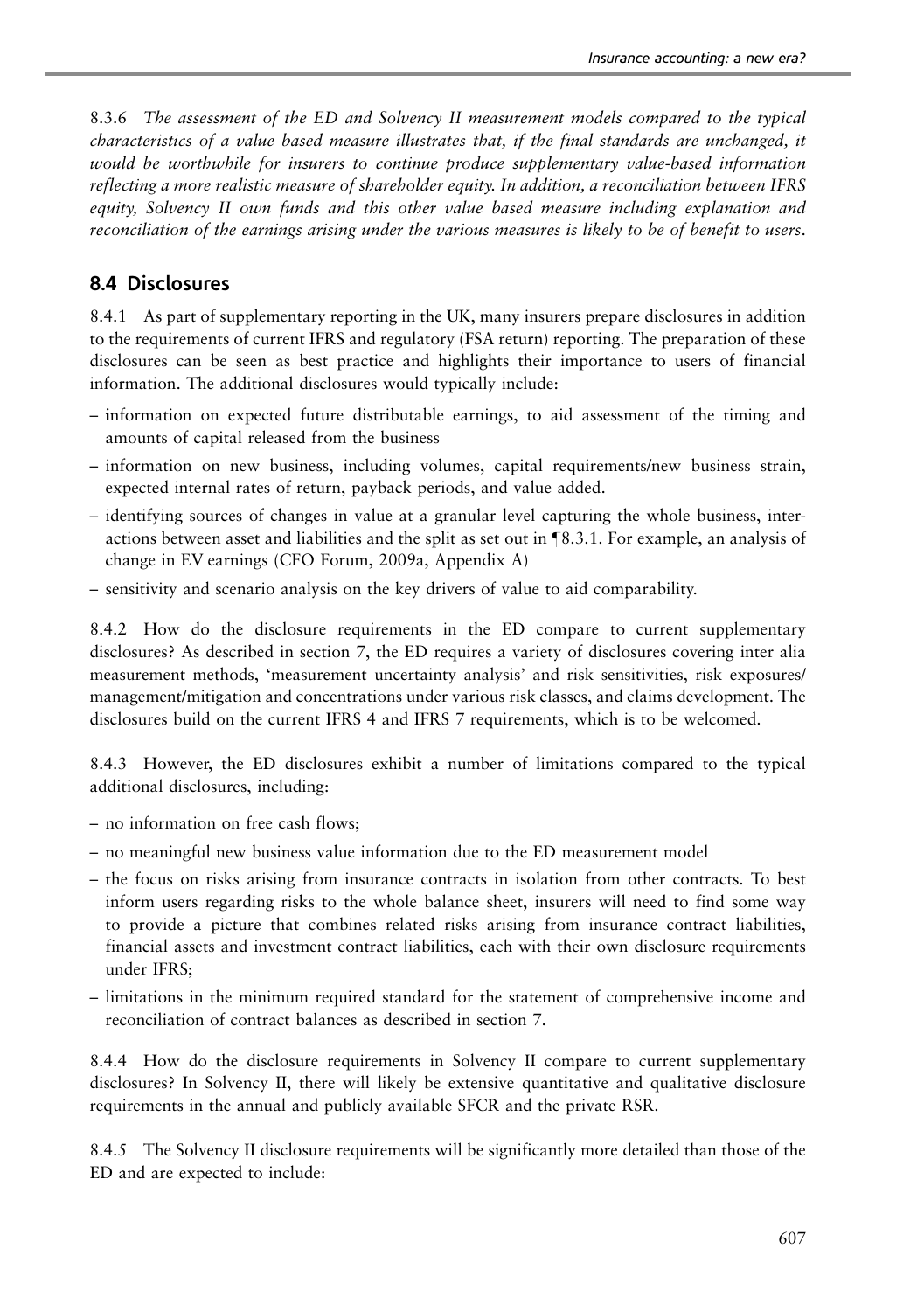- qualitative information on business performance, systems of government, risk management, accounting policies for the regulatory balance sheet, own funds, minimum capital requirement, solvency capital requirement and differences between standard formula and any internal models used;
- quantitative information on the regulatory balance sheet, assets held by the entity, technical provisions at a granular level, risk profile, capital contributions by risk, variation analysis (change in own funds) and reinsurance loss profile.

8.4.6 The Solvency II disclosure requirements will provide valuable information to the users of financial information. However, their focus is on the regulatory balance sheet (in particular own funds) and regulatory required capital, with no requirement to publish an earnings statement or analysis of surplus. It is therefore unlikely that the Solvency II perspective in isolation would meet the current supplementary disclosure requirements.

8.4.7 This assessment illustrates that, as currently proposed, disclosure requirements within IFRS and Solvency II would not provide an alternative to existing supplementary information prepared by insurers. Consequently, if the final standards are unchanged this working party expects that insurers continue to prepare supplementary disclosures focusing on shareholder value (presented as adjustments to either IFRS equity or Solvency II Own Funds) and the amounts and timings of expected distributable earnings.

### 9. Working Party Conclusions

9.1 This working party recognises the considerable challenges in designing a reliable insurance accounting framework. All existing frameworks contain known deficiencies, and a wide variety of views exist in the global insurance industry as to how to tackle these deficiencies. These are to some extent addressed by appropriate presentation and disclosure requirements.

9.2 In this context, we congratulate the IASB in publishing the Insurance Contract Exposure Draft and welcome many aspects, including:

- development of a single accounting practice and measurement model;
- potential for greater consistency and transparency;
- inclusion of expected cash flows and an explicit risk adjustment;
- explicit margins shown;
- a measurement model using current estimates based on observable prices for market variables and entity-specific assumptions for non-market variables;
- the potential for fewer accounting mismatches.

9.3 However, in the process of drafting this paper we have identified a number of significant issues with the ED measurement model, set out in section 5. These include the following:

- Users may face challenges in understanding the hybrid nature of the model proposed.
- Significant volatility may arise; in some areas it may be hard to distinguish between accounting and economic mismatches.
- A number of accounting mismatches may remain.
- The risk adjustment and the residual margin proposals raise a number of concerns.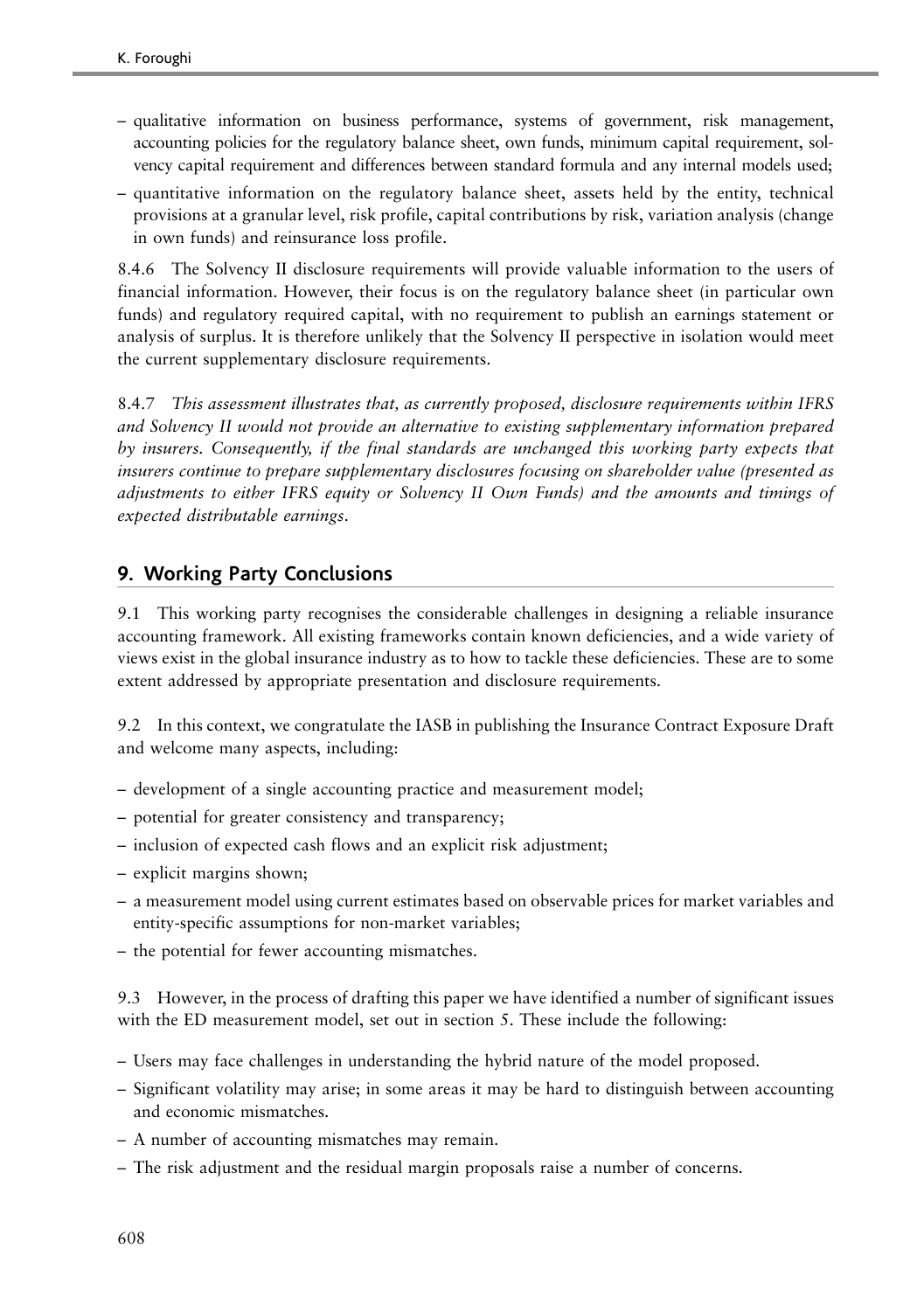<span id="page-48-0"></span>9.4 In addition, we have identified a number of other issues likely to affect UK insurers, set out in section 6. One of the most significant appears to be the practical challenge arising from implementing Proposed IFRS and Solvency II in similar timescales.

- 9.5 We welcome several aspects of the ED's presentation and disclosure requirements, in particular:
- the principle to help users of financial statements understand the amount, timing and uncertainty of future cash flows;
- the standard presentation format of the statement of comprehensive income and the reconciliation of contract balances.

9.6 However, other aspects of the ED's presentation and disclosure requirements may not be sufficient to meet the needs of users. Section 7 sets out some areas where the final insurance contracts standard may benefit from revision to the ED. Section 8 sets out a number of areas where the need for supplementary reporting for insurers is likely to remain, given the scope and likely direction of both Proposed IFRS and Solvency II.

9.7 Many of the issues highlighted in this paper have also been highlighted in comment letters to the IASB, and a number appear to be unintended consequences of the ED.

9.8 We hope that the IASB tackles the issues set out in this paper and in the comment letters, such that the final insurance contracts standard contains fewer issues. This would help the IASB more closely meet the laudable aims of its insurance contract project and its Conceptual Framework. It may also help ensure that the IASB's proposed developments truly herald a new era for insurance accounting.

9.9 We hope that the IASB considers a period of further exposure before the standard is finalised, limited to aspects of significant change. This would help ensure good governance, and avoid future unintended consequences arising.

### Acknowledgements

We would like to thank Nick Dexter, Derek Wright and Peter Wright for their suggestions for improvements to this paper. We would also like to thank staff at the Institute and Faculty of Actuaries for providing logistical support.

### References

Accounting Standards Board (2004). Financial Reporting Standard 27 – Life Assurance.

- Accounting Standards Board (2010). The Future of Financial Reporting in the UK and Republic of Ireland. Exposure draft. http://www.frc.org.uk/images/uploaded/documents/Part%201%20 Web%20Optimized.pdf
- Association of British Insurers (2001). Supplementary reporting for long term insurance business (the Achieved Profits method).
- Australian Accounting Standards Board (2009). AASB 1038 Life Insurance Contracts.
- CEIOPS (2010). Comment letter on IASB Exposure Draft on Insurance Contracts. http://www. ifrs.org/NR/rdonlyres/41456C51-8846-4674-A314-188F675AEEF2/17696/20101126161129\_ CEIOPScommentlettertoIASBonInsuranceContractsED20101126.pdf
- CFO Forum (2004). European embedded value principles. http://www.cfoforum.nl/letters/eev\_ principles.pdf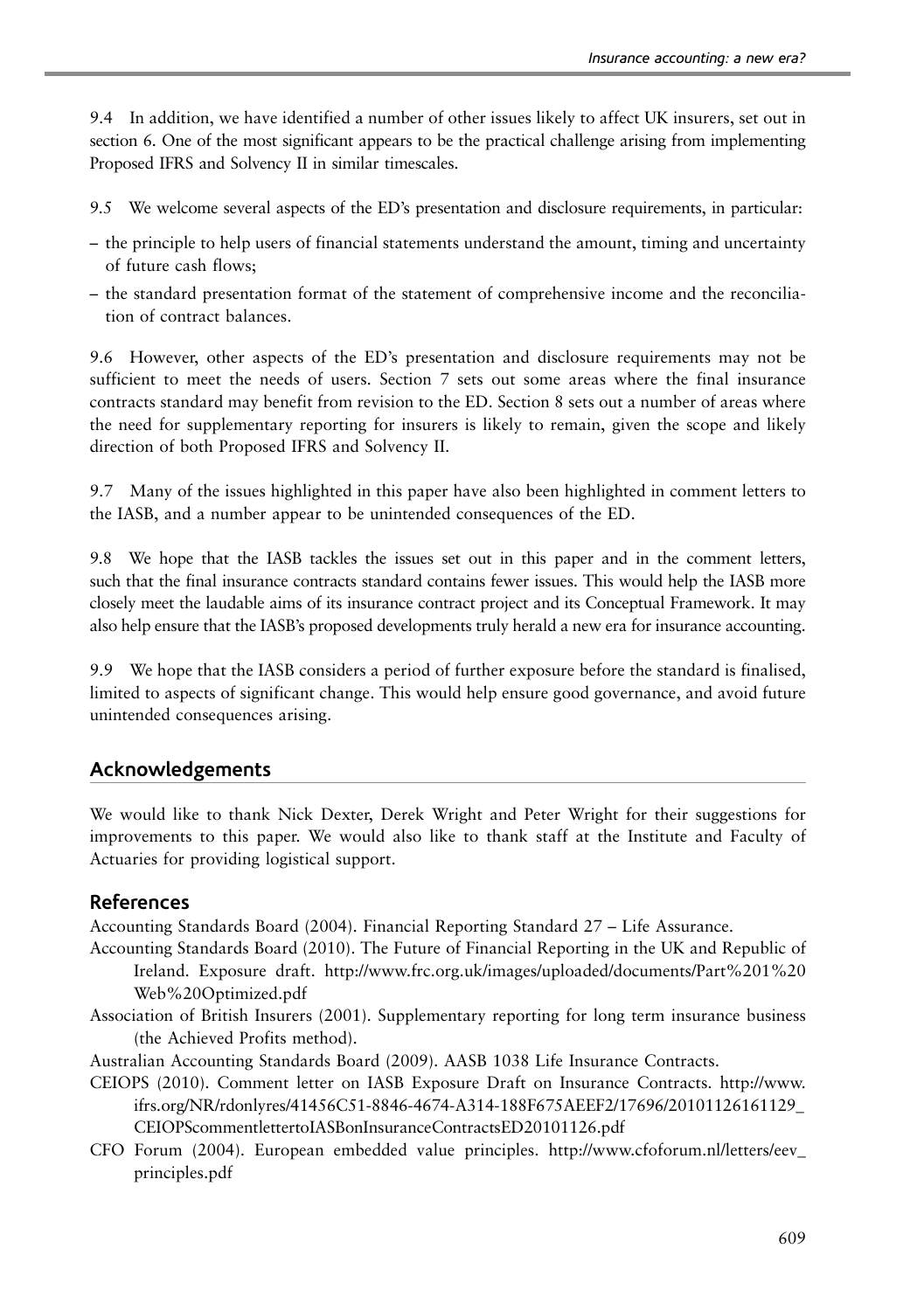- <span id="page-49-0"></span>CFO Forum (2006). Elaborated principles for an IFRS Phase II insurance accounting model. http:// www.cfoforum.nl/letters/elaborated\_principles.pdf
- CFO Forum (2009a). Market consistent embedded value principles. http://www.cfoforum.eu/ downloads/MCEV\_Principles\_and\_Guidance\_October\_2009.pdf
- CFO Forum (2009b). Market consistent embedded value principles. Basis for conclusions. http:// www.cfoforum.nl/downloads/MCEV\_Basis\_for\_Conclusions\_October\_2009.pdf
- CFO Forum & CEA (2010). Comment letter on IASB Exposure Draft on Insurance Contracts. http://www.ifrs.org/NR/rdonlyres/CB33BC3F-801D-400A-92D9-85B43BE6EC73/17725/ 20101129131135\_CFOFCEAFinalResponsetoIASBEDInsuranceContracts291110.pdf
- CRO Forum (2008). Market Value of Liabilities for Insurance Firms Implementing elements for Solvency II http://www.thecroforum.org/publication/market\_value/
- Coughlan, A., Daguer, K., Hancorn, C., Jupe, H., Lynn, L., Mbatha, D., Williams, M., Woolley, C. & Vickery, M. (2010). Getting to grips with the shake-up. PricewaterhouseCoopers. http:// www.pwc.com/gx/en/insurance/solvency-ii/countdown/assets/ifrs-solvency-ii-shakeup.pdf
- Deloitte (2010). The start of a new accounting era. Insurance Accounting Newsletter, August. http://www.iasplus.com/uk/1008ukinsuranceifrs.pdf
- Dollhopf, A., Foroughi, K. & Whitlock, P. (2010). Towers Watson Comments on the IASB Exposure Draft on Insurance Contracts. http://www.ifrs.org/NR/rdonlyres/E2B76684-E0B8-423E-81EF-19AFC95806B2/17803/20101130111151\_20101130TowersWatsoncommentsonIASBInsurance ContractsED.pdf
- European Commission (2009). Solvency II Framework (final text) http://eur-lex.europa.eu/LexUri Serv/LexUriServ.do?uri5OJ:L:2009:335:0001:0155:EN:PDF
- European Commission (2010) QIS 5 Technical Specification. http://ec.europa.eu/internal\_market/ insurance/docs/solvency/qis5/201007/technical\_specifications\_en.pdf
- European Commission (2011) Proposal for a Directive of the European Parliament and of the Council amending Directives 2003/71/EC and 2009/138/EC in respect of the powers of the European Insurance and Occupational Pensions Authority and the European Securities and Markets Authority http://ec.europa.eu/internal\_market/finances/docs/committees/supervision/omnibus2/com2011\_ en.pdf
- Financial Accounting Standards Board (2010). Preliminary views on Insurance Contracts. Discussion Paper. http://www.fasb.org/cs/BlobServer?blobcol=urldata&blobtable=MungoBlobs& blobkey=id&blobwhere=1175821311059&blobheader=application/pdf
- Foroughi, K. (2010). Market-consistent valuations and Solvency II: implications of the recent financial crisis. British Actuarial Journal, 17, doi:10.1017/S1357321712000025.
- Foroughi, K. & Murray, C. (2011). Solvency II: Fair value judgment. The Actuary, February, 28–29 http://www.the-actuary.org.uk/875336/print
- Horton, J., Macve, R. & Serafeim, G. (2010). 'Deprival value' vs. 'fair value' measurement for contract liabilities in resolving the 'revenue recognition' conundrum: towards a general solution. Response to Exposure Draft. IFRS Insurance contracts. http://www.ifrs.org/NR/ rdonlyres/8D533C7D-3B0B-464D-8D9C-526B279D8E0A/0/CL234MacveattREV.pdf
- Institute and Faculty of Actuaries (2010a). Response to Exposure Draft. IFRS Insurance contracts. http://www.actuaries.org.uk/sites/all/files/documents/pdf/apifrsexdraftinsurancecontracts20101125 response.pdf
- Institute and Faculty of Actuaries (2010b). Response to HMRC Consultation on Solvency II and the taxation of insurance companies. http://www.actuaries.org.uk/sites/all/files/documents/pdf/ aphmrcsolvencyiitaxationinsurancecompanies20100602resp.pdf
- International Accounting Standards Board (2007). Preliminary Views on Insurance Contracts. Discussion Paper. London: IASB. Part 1: http://www.ifrs.org/NR/rdonlyres/08C8BB09-61B7-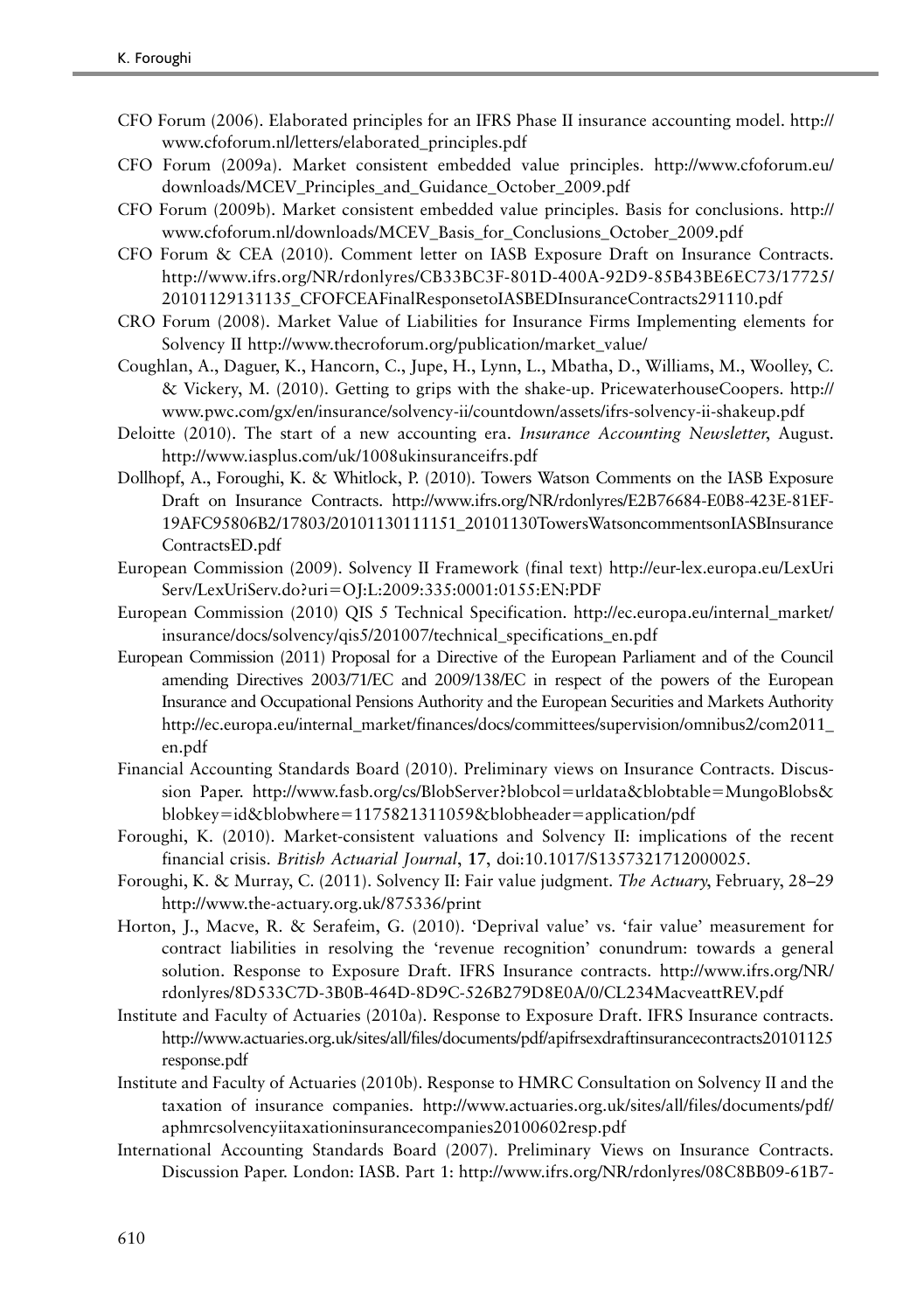<span id="page-50-0"></span>4BE8-AA39-A1F71F665135/0/InsurancePart1.pdf Part 2: http://www.ifrs.org/NR/rdonlyres/ 0D4B179F-E9E2-42E1-8B17-7CBD380CDA95/0/InsurancePart2.pdf

- International Accounting Standards Board (2009a). Fair Value Measurement. Exposure Draft ED/ 2009/5. London: IASB. http://www.ifrs.org/NR/rdonlyres/C4096A25-F830-401D-8E2E-9286B194798E/0/EDFairValueMeasurement\_website.pdf
- International Accounting Standards Board (2009b). Financial Instruments: Amortised cost and Impairment. Exposure draft. ED/2009/12. http://www.iasb.org/NR/rdonlyres/9C66B0E5- E177-4004-A20B-C0076FCC3BFB/0/vbEDFIImpairmentNov09.pdf
- International Accounting Standards Board (2009c). IFRS 9 Financial Instruments. http://eifrs.ifrs.org/eifrs/files/71/ifrs%209\_standard\_125.pdf
- International Accounting Standards Board (2010a). The Conceptual Framework for Financial Reporting 2010. London: IASB. http://eifrs.ifrs.org/eifrs/files/136/conceptual%20fw%202010\_130.pdf
- International Accounting Standards Board (2010b). Fair Value Option for Financial Liabilities. Exposure draft. ED/2010/4. London: IASB. http://www.iasb.org/NR/rdonlyres/B72D8EB9-64D0- 4766-9EEE-3A27EE2A9617/0/EDFairValueOptionforFinancialLiabilities\_WEBSITE.pdf
- International Accounting Standards Board (2010c). Hedge Accounting. Exposure Draft ED/2010/13. London: IASB. http://www.ifrs.org/NR/rdonlyres/05439229-8491-4A70-BF4A-714FEA872CAD/ 0/EDFIHedgeAcctDec10.pdf
- International Accounting Standards Board (2010d). Insurance Contracts. Exposure Draft. ED/2010/8. London: IASB. http://www.ifrs.org/NR/rdonlyres/508B3E26-4355-46E6-ACCF-248E76AD3457/0/ED\_Insurance\_Contracts\_Standard\_WEB.pdf Note: the Basis for Conclusions is downloadable from http://www.ifrs.org/NR/rdonlyres/D393F6DD-D8FA-49CC-A728-2D3FFAFC2A46/0/ED\_Insurance\_Contracts\_BASIS\_WEB.pdf
- International Accounting Standards Board (2010e). Measurement of Liabilities in IAS 37 Exposure draft. ED/2010/1. London: IASB. http://www.iasb.org/NR/rdonlyres/6FF9E7E5-2129-451B-B591-5A8911AF8BB5/0/EDIAS37Liabilities0110.pdf
- International Accounting Standards Board (2010f). Presentation of items of other comprehensive income. Exposure draft ED/2010/5. London: IASB. http://www.iasb.org/NR/rdonlyres/ 58DEA5EA-8CFC-45A7-910E-A55F9B7EA04F/0/EDOCIJune10.pdf
- International Accounting Standards Board (2010g). Revenue from Contracts with Customers. Exposure Draft ED/2010/6. London: IASB. http://www.iasb.org/NR/rdonlyres/EFA36EF7- 238C-4C88-9C36-D6AACEB7762F/0/EDRevRecogSt0610.pdf
- International Accounting Standards Board (2010h). International Financial Reporting Standard 9 Financial Instruments. London: IASB. http://eifrs.ifrs.org/eifrs/files/71/ifrs%209\_168.pdf
- International Accounting Standards Board (2011). Financial Instruments: Impairment. Supplement to ED/2009/12 Financial Instruments: Amortised Cost and Impairment. London: IASB. http://www. ifrs.org/NR/rdonlyres/2BD9895F-459F-43B8-8C4D-AFE8ACA0A9AD/0/Supplementarydoc FinancialInstrumentsImpairmentJan2011.pdf
- International Accounting Standards Board Expert Advisory Panel (2008). Measuring and disclosing the fair value of financial instruments in markets that are no longer active. http://www.ifrs. org/NR/rdonlyres/0E37D59C-1C74-4D61-A984-8FAC61915010/0/IASB\_Expert\_Advisory\_ Panel\_October\_2008.pdf
- International Accounting Standards Board and Financial Accounting Standards Board Staff (2010). IASB/FASB December 2010 board meeting. Observer notes. http://www.ifrs.org/NR/rdonlyres/ AADE7E2A-476E-4ECE-8C84-48AC5DC843BA/0/ITAg7to7C.zip
- International Accounting Standards Board and Financial Accounting Standards Board Staff (2011). Summary of comment letters on the IASB ED Insurance Contracts. http://www.ifrs.org/NR/ rdonlyres/905BFF63-6F53-4C83-B650-937C3C94565C/0/IC0111b03Eobs.pdf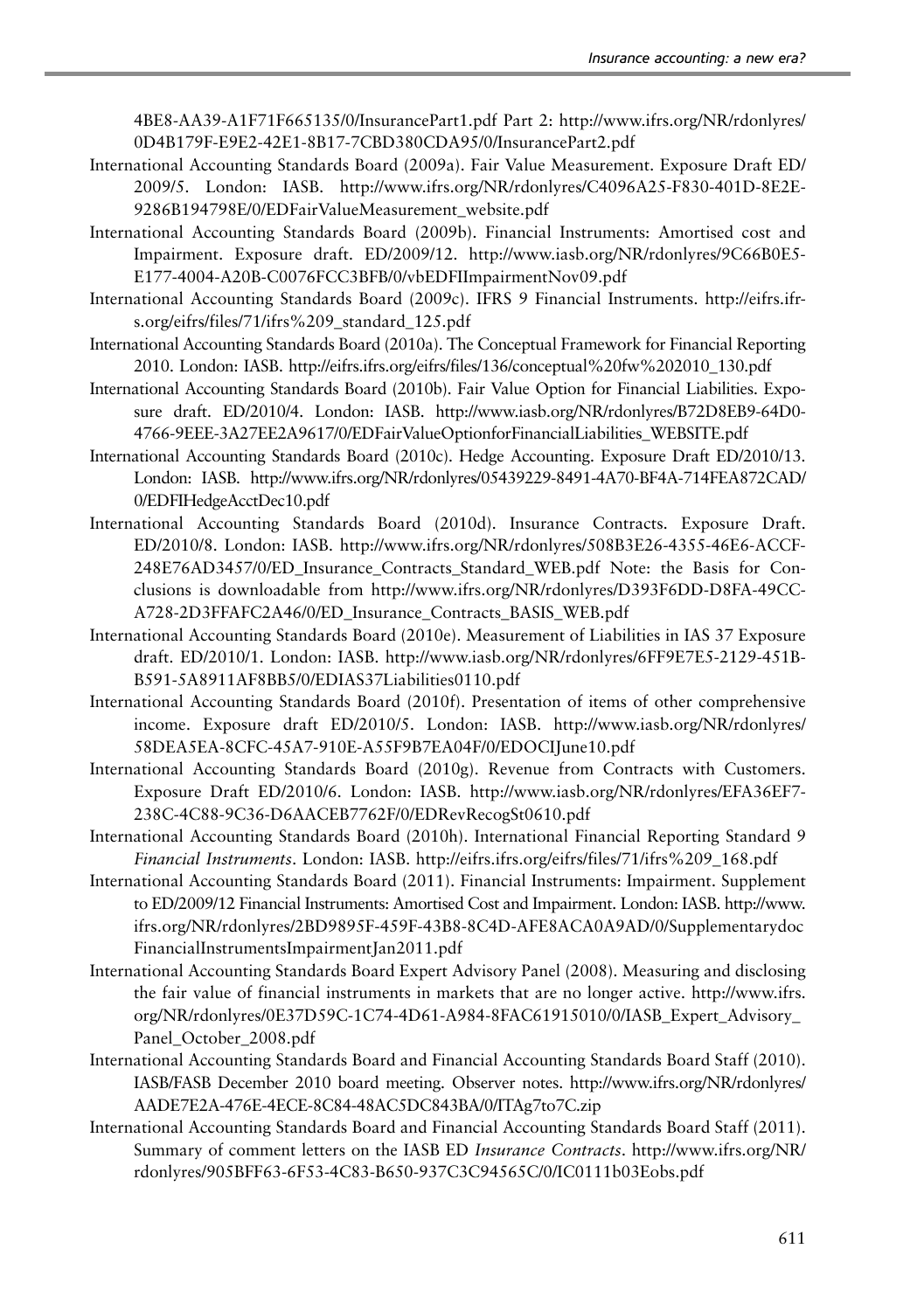- <span id="page-51-0"></span>International Accounting Standards Board Staff (2009). Credit Risk in Liability Measurement. Discussion Paper DP/2009/2. http://www.ifrs.org/Current+Projects/IASB+Projects/Credit+  $Risk+in+Liability+Measurement/DP+Jun+09/DP.htm$
- International Accounting Standards Board Staff (2010a). Discount rate for participating contracts. Paper. http://www.ifrs.org/NR/rdonlyres/E6736534-603E-4D9F-AAC9-02DAC45D179C/0/ Discountrateforparticipatingcontracts\_final.pdf
- International Accounting Standards Board Staff (2010b). Draft IFRS Fair Value Measurement. http://www.ifrs.org/NR/rdonlyres/ECF2D525-ACB7-4FC8-9E29-B9FB072EC8F2/0/Part1FVM staffdraftAugust2010.pdf [illustrative examples are provided separately]
- International Accounting Standards Committee (1989). Framework for the preparation and presentation of financial statements'. London: IASC.
- International Actuarial Association (2010). IAA comments on the IASB Exposure Draft Insurance Contracts. http://www.ifrs.org/NR/rdonlyres/80F7ECB7-5109-44BC-87BB-67FBDD547CA5/ 17888/20101130211119\_IAACommentsEDInsuranceContracts.pdf
- KPMG (2010). New on the horizon: Insurance contracts. http://www.kpmg.com/IM/en/Issues AndInsights/ArticlesPublications/Documents/NOTH-Insurance\_Contracts\_Sep\_2010.pdf
- Lennard, A. (2002). Liabilities and how to account for them. An exploratory essay. London: Accounting Standards Board. http://www.frc.org.uk/images/uploaded/documents/Liabilities1.pdf
- Macve, R. (2010). The case for deprival value. Abacus, 46, 111–119.
- O'keeffe, P.J.L., Desai, A.J., Foroughi, K., Hibbett, G.J., Maxwell, A.F., Sharp, A.C., Taverner, N.H., Ward, M.B. & Willis, F.J.P. (2005). Current Developments in Embedded Value Reporting. British Actuarial Journal, 11, 407–479.
- Pricewaterhousecoopers (2010). Practical guide to IFRS Insurance contracts Fundamental accounting changes proposed. http://www.pwc.com/gx/en/insurance/IFRS/assets/practical-guideinsurance.pdf
- Towers Watson (2010). IASB's Insurance Contracts Exposure Draft, Insights, October. http://www. towerswatson.com/assets/pdf/3131/Towers-Watson-EU-2010-18414%20IFRS%20Insights.pdf
- Treasury, HM and HM Revenue Customs and Excise (2010). Solvency II and the taxation of insurance companies. Consultation paper. http://www.hm-treasury.gov.uk/d/consult\_eusolvencydirective.pdf

Notes:

- existing international accounting standards are included in: INTERNATIONAL ACCOUNT-ING STANDARDS BOARD (2010). International Financial Reporting Standards IFRS 2010. London: International Accounting Standards Board.
- the web references were correct as at 31 January 2011.

### Appendix A

### Comparison of proposed IFRS, MCEV principles & Solvency II

[Table A1](#page-52-0) below summarises key similarities and differences between:

- Proposed IFRS (defined in  $\P$ 1.2);
- the MCEV Principles (CFO Forum, [2009a\)](#page-49-0);
- Solvency II QIS 5 Technical Specifications, considering the valuation of assets and liabilities underlying the "own funds" calculations, and ignoring the capital requirement calculations.

It is noted that this is a brief high level summary only, ignoring much of the detail.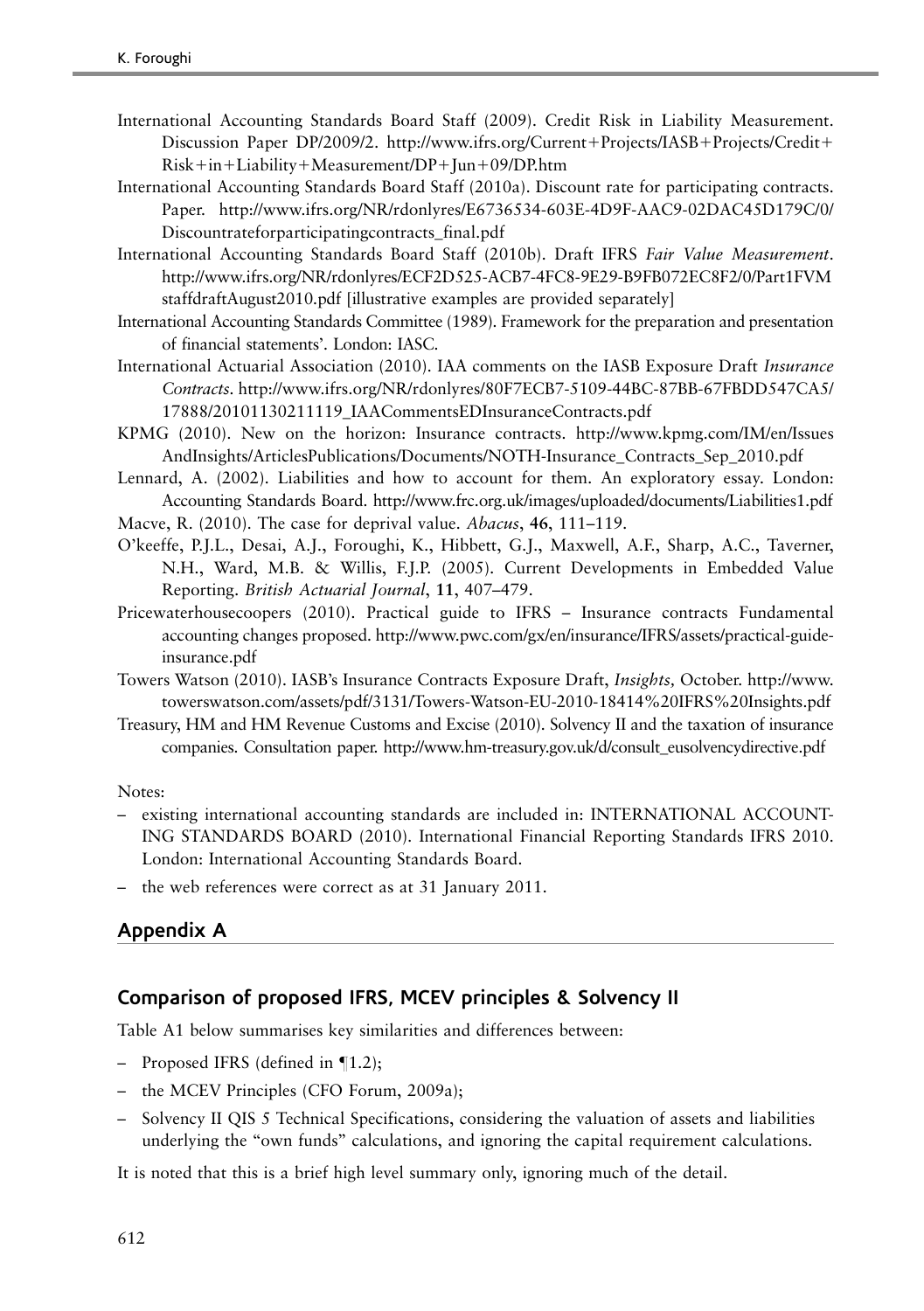|                                                                         | Proposed IFRS                                                                                                                      | <b>MCEV</b> Principles                                                                                                      | Solvency II QIS 5                                                                    |
|-------------------------------------------------------------------------|------------------------------------------------------------------------------------------------------------------------------------|-----------------------------------------------------------------------------------------------------------------------------|--------------------------------------------------------------------------------------|
| Purpose and target audience                                             | Measure equity (assets less liabilities) and<br>performance over time; for existing and potential<br>investors and other creditors |                                                                                                                             | Demonstrate solvency to<br>regulators                                                |
| Measurement of financial<br>instrument assets                           | Amortised cost or fair<br>value                                                                                                    | Fair value                                                                                                                  | Fair value                                                                           |
| Measurement of own debt<br>liabilities                                  | Amortised cost or fair<br>value                                                                                                    | Fair value                                                                                                                  | Entry value with updated<br>risk-free rate                                           |
| <b>Employee Benefits</b><br>Discounted tax assets and<br>liabilities    | <b>IAS 19</b><br>No                                                                                                                | Generally IAS 19<br>Yes                                                                                                     | Generally IAS 19<br>No                                                               |
| Distinction between<br>insurance contracts and<br>investment contracts  | Yes; investment<br>contracts do not fall<br>under Insurance<br>Contracts ED                                                        | No                                                                                                                          | No                                                                                   |
| <b>Insurance Contracts</b><br>ED-relevant aspects                       |                                                                                                                                    |                                                                                                                             |                                                                                      |
| Scope                                                                   | Restricted                                                                                                                         | Covered business                                                                                                            | All                                                                                  |
| Contract boundary                                                       | Repricing, contract level                                                                                                          | <b>Expected</b> premiums                                                                                                    | Repricing, portfolio level                                                           |
| Market-consistent financial<br>assumptions, with<br>illiquidity premium | Yes                                                                                                                                | Yes                                                                                                                         | Yes                                                                                  |
| Credit risk in liability<br>measurement                                 | Significant restrictions<br>for insurance contracts<br>$($ [5.6)                                                                   | Significant restrictions<br>for covered business                                                                            | Significant restrictions for<br>technical provisions                                 |
| Non-financial assumptions<br>Overhead expenses                          | Non-incremental<br>excluded from liability<br>measurement                                                                          | Entity-specific best estimates, current as at valuation date (not locked in)<br>Included to extent<br>allocated to in-force | Included in liability<br>measurement                                                 |
| Risk adjustment/margin                                                  | Exit value from insurer's<br>perspective (3 possible<br>calibration approaches)                                                    | Residual non-hedgeable<br>risk+optional charge<br>for uncertainty                                                           | Exit value from third<br>party perspective (cost of<br>capital approach<br>required) |
| Diversification between<br>portfolios                                   | No                                                                                                                                 | Yes                                                                                                                         | Yes                                                                                  |
| Frictional cost on total<br>required capital                            | No                                                                                                                                 | Yes                                                                                                                         | No                                                                                   |
| Residual margin                                                         | Yes                                                                                                                                | No                                                                                                                          | No                                                                                   |
| Treatment of reinsurance                                                | No offsetting                                                                                                                      | Presented net of<br>outward reinsurance                                                                                     | Gross with separate<br>calculation                                                   |
| Participating business                                                  | Intended treatment<br>unclear $(\sqrt{6.8})$                                                                                       | Shareholder value,<br>allowing for burn-<br>through cost                                                                    | No shareholder equity<br>can be identified                                           |
| Short-duration contracts -<br>pre-claim                                 | Premiums less<br>acquisition costs<br>allocated over coverage<br>period, subject to loss<br>recognition test                       | If part of covered<br>business, similar<br>measurement model to<br>rest of covered business                                 | Similar measurement<br>model to other liabilities                                    |

<span id="page-52-0"></span>Table A1. Comparison of Proposed IFRS, MCEV Principles and Solvency II QIS 5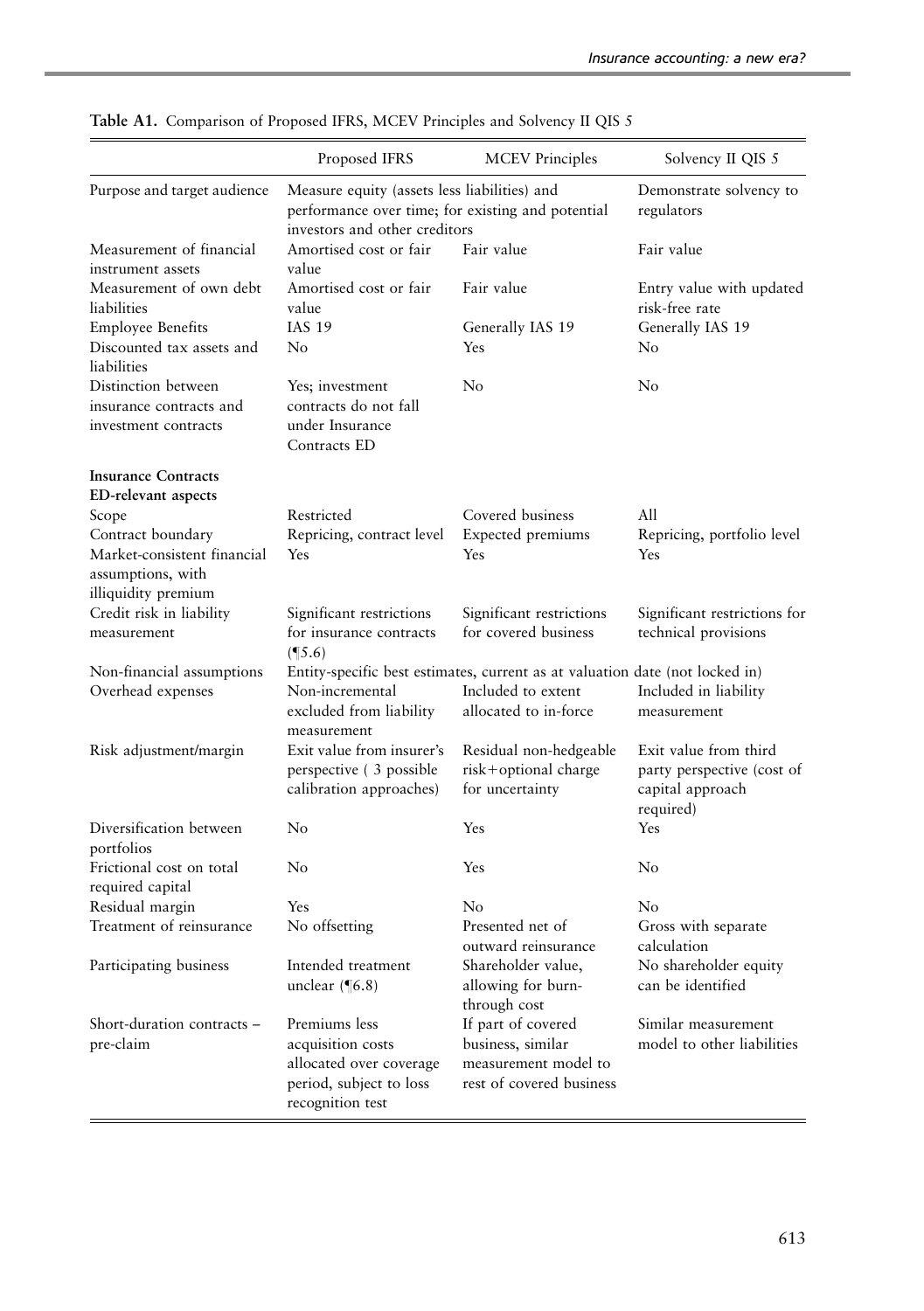## Appendix B

## Potential impact on some typical UK products

B.1 This appendix provides a comparison of illustrative projected earnings between Existing IFRS (as typically applied by UK life insurers) and Proposed IFRS (specifically the Insurance Contracts ED) for two typical UK life insurance products: an immediate annuity and a term assurance. A simple profit test model was used for these illustrations. It is noted that a similar pre-tax accounting result would be achieved over the lifetime of these contracts; proposed changes only alter the timing of profit recognition.

## B.2 Immediate annuity

On contracts of longer duration, such as immediate annuities, consequences from the proposals are likely to be more important in relation to gain or loss at inception. Assuming pricing incorporates some of the anticipated investment spreads (less an allowance for credit risk), discounting using a risk free rate plus illiquidity premium would likely lead to reduced profits (pre-residual margin) and potentially losses on day one. Our illustrative example, Figure B1, uses a proportion of expenses attributable to overheads of 40%.



Figure B1. Earnings profile of an annuity

The key differences, comparing projected earnings (before tax) for this portfolio of immediate annuity contracts between Proposed IFRS and Existing IFRS, come from the different discount rates and non allowable acquisition costs. In particular:

- The year 1 profit shown in Existing IFRS will disappear under Proposed IFRS as a result of the residual margin. The present value of fulfilment cash flows calculation underlying this specific Proposed IFRS example provides a small profit, which is zeroised by the residual margin. (It is possible that in practice the present value of fulfilment cash flows calculation could lead to a day one loss, given potential differences between the ED discount rate and the pricing discount rate.).
- The non-incremental acquisition costs and overheads are excluded from the present value of fulfilment cash flows calculation and so are expensed at inception, creating a day one loss.
- The profits are deferred over the life of the contract, and are released with the residual margin over the life of the contract.